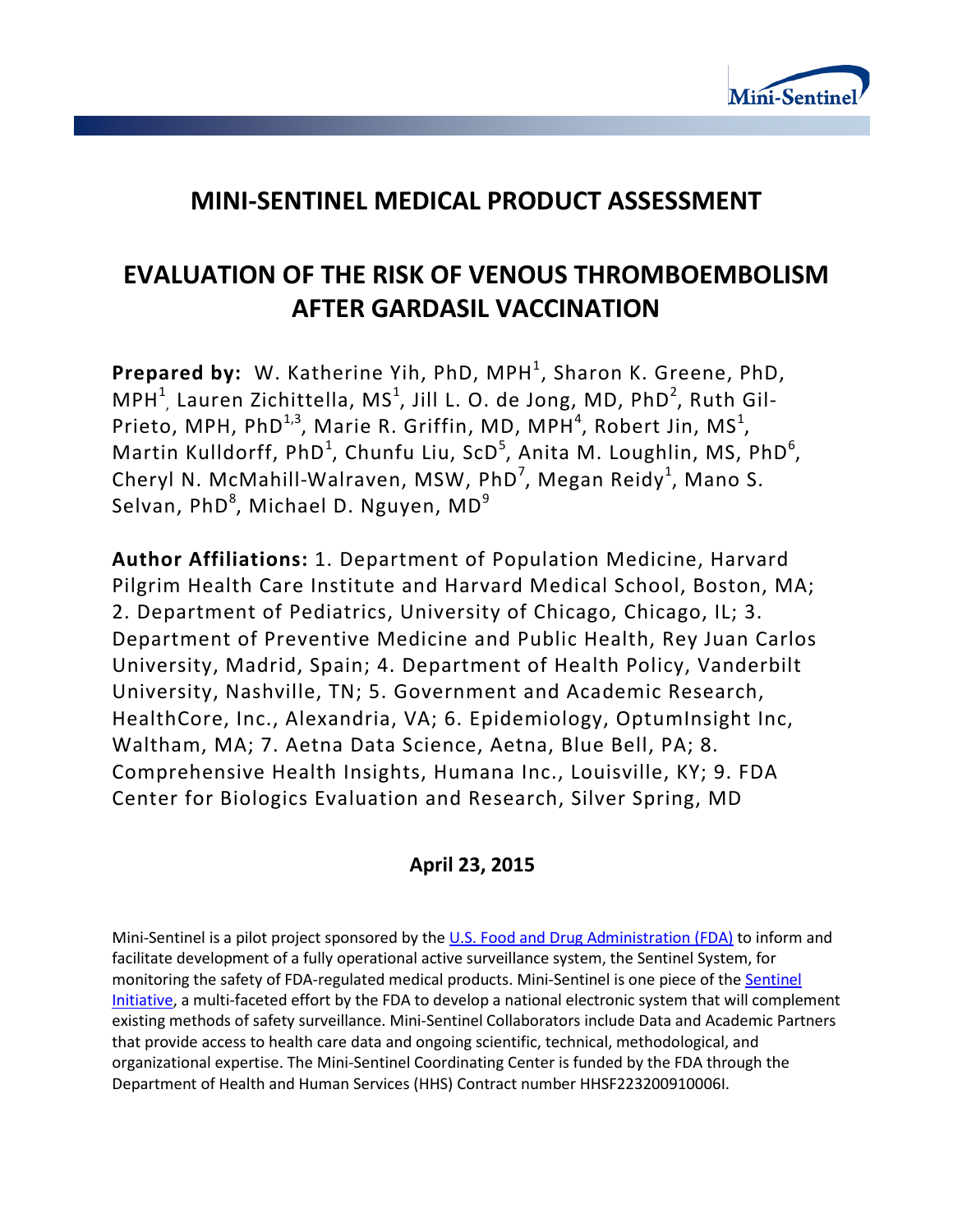

## **Mini-Sentinel Medical Product Assessment**

## **Evaluation Of The Risk Of Venous Thromboembolism After Gardasil Vaccination**

#### **Table of Contents**

| 1.             |                                                                                             |  |
|----------------|---------------------------------------------------------------------------------------------|--|
| II.            |                                                                                             |  |
| III.           |                                                                                             |  |
| А.             |                                                                                             |  |
| B <sub>1</sub> |                                                                                             |  |
| C.             |                                                                                             |  |
|                | a.                                                                                          |  |
|                | b.                                                                                          |  |
| D.             |                                                                                             |  |
| Ε.             |                                                                                             |  |
| F.             |                                                                                             |  |
|                | a.                                                                                          |  |
|                | b.                                                                                          |  |
| G.             |                                                                                             |  |
| Η.             | - 9 - VTE CASE AND GARDASIL EXPOSURE VALIDATION / POSITIVE PREDICTIVE VALUE CALCULATION - 9 |  |
| IV.            |                                                                                             |  |
| А.             |                                                                                             |  |
| <b>B.</b>      | MEDICAL RECORD CONFIRMATION OF VTE OUTCOME AND GARDASIL EXPOSURE  - 10 -                    |  |
| C.             |                                                                                             |  |
| D.             |                                                                                             |  |
| $F_{\perp}$    |                                                                                             |  |
|                | a.                                                                                          |  |
|                | b.                                                                                          |  |
| $V_{\cdot}$    |                                                                                             |  |
| VI.            |                                                                                             |  |
|                |                                                                                             |  |
| VII.           |                                                                                             |  |
| VIII.          |                                                                                             |  |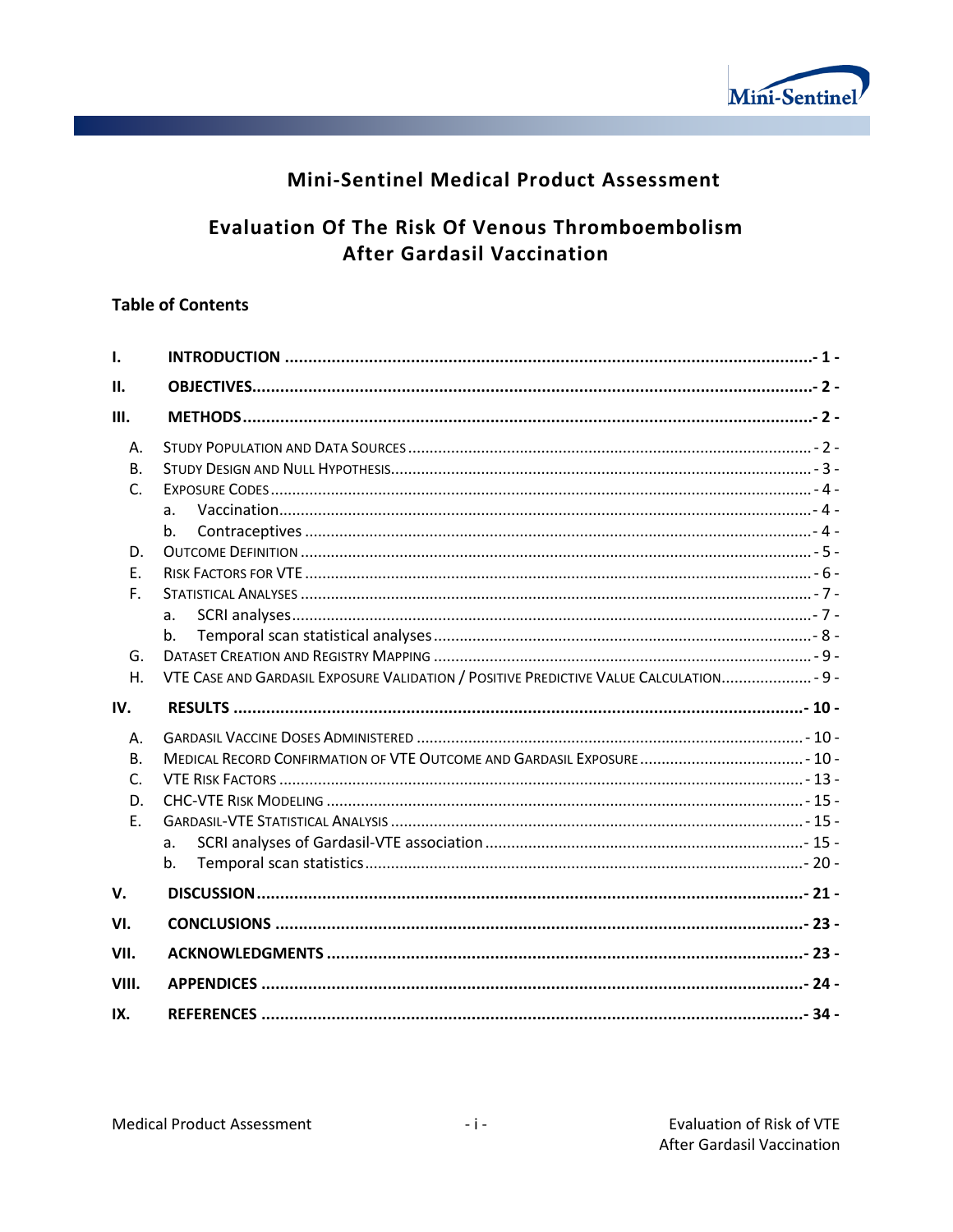

## **I. INTRODUCTION**

Gardasil is a quadrivalent vaccine indicated for the prevention of anogenital cancers, genital warts, and precancerous or dysplastic lesions caused by infection with human papillomavirus (HPV) types 6, 11, 16, and 18. Gardasil is routinely recommended for females and males aged 11–12 years in a three dose series (0, 2, and 6 months) but can be administered as young as age 9 years; catch-up vaccination is recommended for females aged 13–26 years and males aged 13-21 years who have not been previously vaccinated.<sup>1</sup> FDA approved Gardasil in June 2006 based on 12 randomized controlled studies involving approximately 21,000 males and females aged 9–26 years in support of its safety and efficacy.<sup>2</sup> In these clinical studies, injection site reactions were found to be higher among Gardasil-vaccinated persons than placebo recipients.<sup>3,4</sup> However, rates of systemic reactions, new onset medical conditions, serious adverse events, and deaths following vaccination were comparable between vaccine and placebo recipients. No safety issues were identified in prelicensure studies of Gardasil.

Postlicensure surveillance identified disproportional reporting of venous thromboembolism (VTE) after Gardasil vaccination. An analysis of the first 2.5 years of passive surveillance in the Vaccine Adverse Events Reporting System (VAERS) found that VTE was reported more frequently than expected compared with other vaccines.<sup>5</sup> The median age of reported VTE cases was 20 years (range 15–39 years) and the median onset interval was 23 days (range 0–306 days). However, 90% of the reported cases had at least one preexisting risk factor for VTE, suggesting that confounding may explain a substantial proportion of the cases. Disproportional reporting alone, in a passive surveillance system, is not sufficient to demonstrate a causal relationship between VTE and Gardasil.

To supplement passive surveillance, the Vaccine Safety Datalink (VSD) monitored 600,558 Gardasil doses administered to females aged 9–26 years for the first 3 years after licensure (August 2006 to October 2009). During this period, VSD monitored 8 outcomes using rapid cycle analyses, and no safety signals were detected based upon predefined criteria.<sup>6,7</sup> However, a statistically non-significant relative risk of 1.98 for VTE (defined using ICD-9 codes 415.1x and 453.x) after Gardasil administration in females aged 9–17 years was found compared with a historical comparison group of females of the same age. Eight VTE cases in females aged 9–17 years were electronically identified 1–42 days postvaccination; 5 of these cases were chart-confirmed, 2 were instances of miscoding, and 1 was ruled out after diagnostic testing. The VTE diagnosis in 4 of the 5 confirmed cases occurred within 1-7 days after vaccination; the fifth occurred on Day 32. All 5 cases had at least one known risk factor—hormonal contraceptive use, coagulation disorders, smoking, obesity, or prolonged hospitalization. No elevated risk was detected after Gardasil vaccination among adult females aged 18–26 years.

In December 2010, this information was presented to the FDA Pediatric Advisory Committee as part of a routine safety review.<sup>8</sup> The committee recommended that additional surveillance studies be conducted to further evaluate the risk of VTE following Gardasil vaccination. This report describes the methods and results of examining the risk of VTE after Gardasil vaccination in the Post-licensure Rapid Immunization Safety Monitoring (PRISM) program.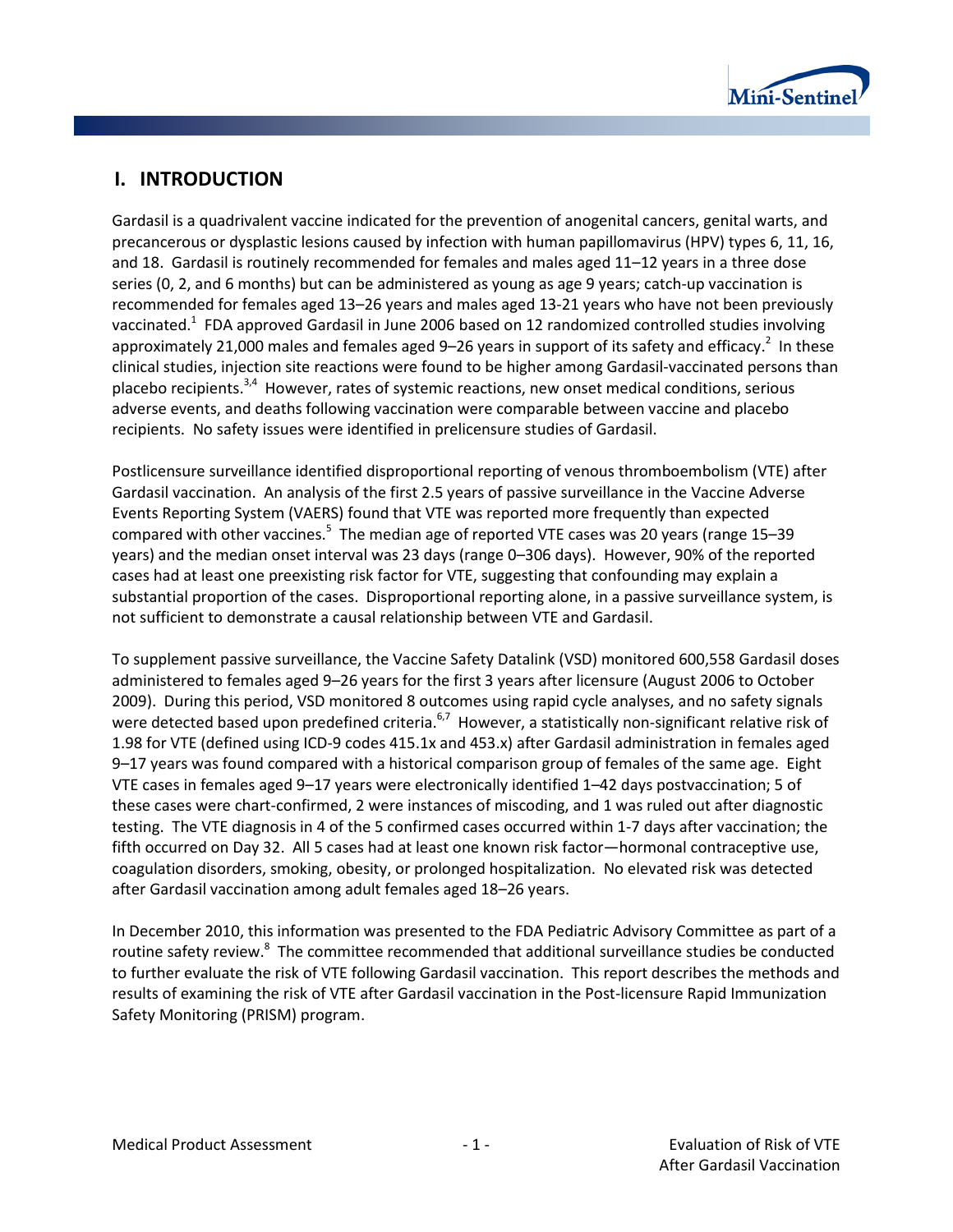

## **II. OBJECTIVES**

- 1. To determine the existence and magnitude of any increased risk of VTE in the 1 or 4 weeks following Gardasil vaccination compared with unexposed person-time among vaccinees and to assess the role of combined hormonal contraceptives (CHCs) as a potential confounder or effect modifier. (The study was not designed to examine the risk of VTE from CHC use in its own right but rather only for the purposes of controlling for confounding of the HPV-VTE association by CHC use and assessing the possibility of effect modification of the HPV-VTE association by CHC use.)
- 2. To determine through medical chart review the positive predictive value of an ICD9 code based algorithm for identifying VTE

## **III. METHODS**

#### **A. STUDY POPULATION AND DATA SOURCES**

The study population consisted of female Gardasil vaccinees 9-26 years of age from the Mini-Sentinel/PRISM Data Partners Aetna, HealthCore, Humana, Optum, or Tennessee Medicaid (Vanderbilt) during specific periods within May 2004 through June 2013:

<span id="page-3-0"></span>**Table 1. Periods of data used in the study, by Data Partner.** "HPV-VTE" refers to data used for the main Gardasil-VTE analyses; "CHC-VTE" refers to data used for modeling the risk of VTE by duration of exposure to CHCs, which was needed to adjust one of the analyses (see Methods, Section F).

| <b>Data Partner</b>         | <b>Start</b>                | <b>End</b> | No. of years |
|-----------------------------|-----------------------------|------------|--------------|
| Aetna, HPV-VTE              | 5/2008                      | 12/2011    | $^{\sim}3.5$ |
| Aetna, CHC-VTE              | 5/2008                      | 3/2012     | $~\sim$ 4    |
| HealthCore, HPV-VTE         | 6/2006 (Gardasil licensure) | 5/2011     | 5            |
| HealthCore, CHC-VTE         | 5/2004                      | 11/2011    | 7.5          |
| Humana, HPV-VTE             | 10/2007                     | 8/2011     | $~\sim$ 4    |
| Humana, CHC-VTE             | 10/2007                     | 8/2011     | $~\sim$ 4    |
| Optum, HPV-VTE              | 5/2008                      | 6/2013     | $~\sim$ 5    |
| Optum, CHC-VTE              | 5/2008                      | 6/2013     | $~\sim$ 5    |
| Tennessee Medicaid, HPV-VTE | 6/2006 (Gardasil licensure) | 12/2012    | $^{\sim}6.5$ |
| Tennessee Medicaid, CHC-VTE | 1/2006                      | 12/2010    | 5            |

(Within Data Partner, the start-date of the data used for CHC-VTE modeling is sometimes earlier than the start-date of the data used for the Gardasil-VTE analyses. This is because some Data Partners had data available from prior to Gardasil licensure, which were used to maximize the total number of VTE cases and obtain a more robust estimate of the risk of VTE based upon duration of CHC use. Data enddates also varied within Data Partner, mostly due to the need to ensure data completeness for the main Gardasil-VTE analyses.)

Inclusion criteria specified that subjects be continuously enrolled in the health plan, with medical and pharmacy coverage, from 4 months prior to the first dose of Gardasil through at least 70 days after that Medical Product Assessment The Communication of Risk of VTE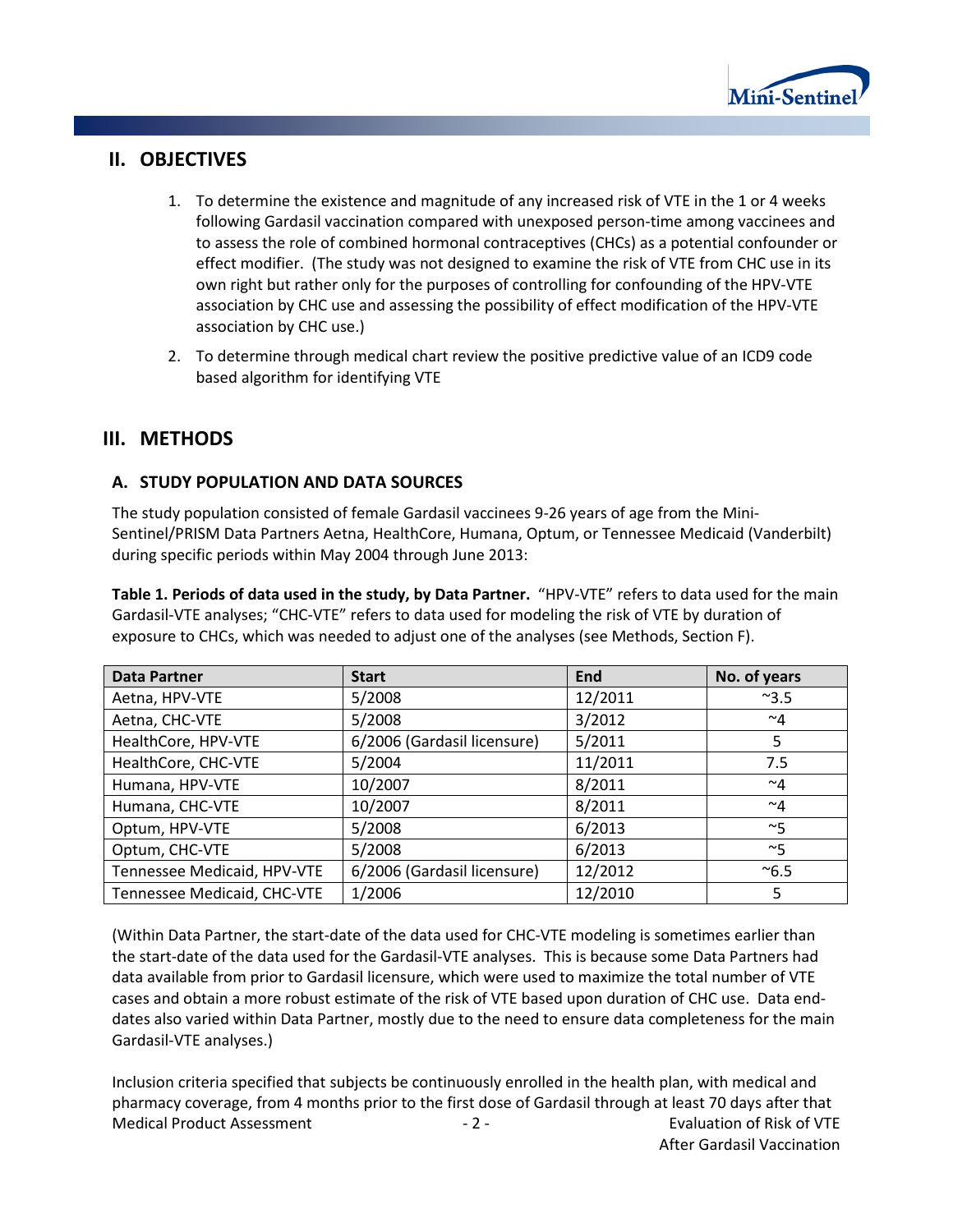

first dose. Continuously enrolled person-time was included, with the following proviso: If a vaccinee had incomplete person-time during 0-70 days after Dose 2 or 3 of Gardasil, her person-time on and after the day of that dose was excluded in order to avoid possible bias. Enrollment gaps of up to 14 days at any time in the 4 months prior to the first dose were permitted, but no such enrollment gaps were allowed from Day 0 through Day 70 after the first dose. Similarly, second and third doses were included only if there were no enrollment gaps during Days 0-70 after those doses. (Inclusion criteria for modeling VTE risk by duration of CHC use are different and are presented in Methods, Section F.)

Sources of immunization records were claims data from the Data Partners and immunization data from any of the eight participating immunization registries (also known as immunization information systems, IISs): FL, MI, MN, NYC, NYS, PA, VA, and WI. The source of VTE diagnosis records was claims data. In addition, medical record data were used to confirm both the VTE outcome and the Gardasil exposure (see Methods, Sections C, D, and H for more on chart review).

#### **B. STUDY DESIGN AND NULL HYPOTHESIS**

A self-controlled risk interval (SCRI) design<sup>9,10</sup> (shown schematically i[n Figure 1\)](#page-4-0) was used. This design uses only vaccinated cases occurring in pre-specified risk or comparison intervals and controls for fixed potential confounders (e.g., genetic factors, socio-economic status), since individuals are used as their own controls.



#### <span id="page-4-0"></span>**Figure 1. Self-Controlled Risk Interval (SCRI) design**

For this study, defining the risk interval following Gardasil vaccination was challenging, given the lack of a theoretical mechanism whereby the vaccine might cause VTE. We reasoned that the period of increased risk, if any, would most likely occur immediately following vaccination, be short-lived, and presumably return to baseline after each vaccination. This is consistent with the findings of the VSD Gardasil-VTE evaluation.<sup>7</sup> With these assumptions, we selected two risk intervals: Days 1-28 postvaccination (primary) and Days 1-7 post-vaccination (secondary). Days 29-35 were considered a washout period. The comparison interval, considered unexposed, was Days 36-56 post-vaccination for Dose 1 and Days 36-63 for Doses 2 and 3, regardless of which risk interval was used. (The comparison interval for Dose 1 was pre-specified as one week shorter than for Doses 2 and 3 to avoid potential bias due to Dose 2 frequently being given during Days 57-63 after Dose 1. In the study population, approximately 25% of second doses were given in that 7-day period.)

Medical Product Assessment The Communication of Risk of VTE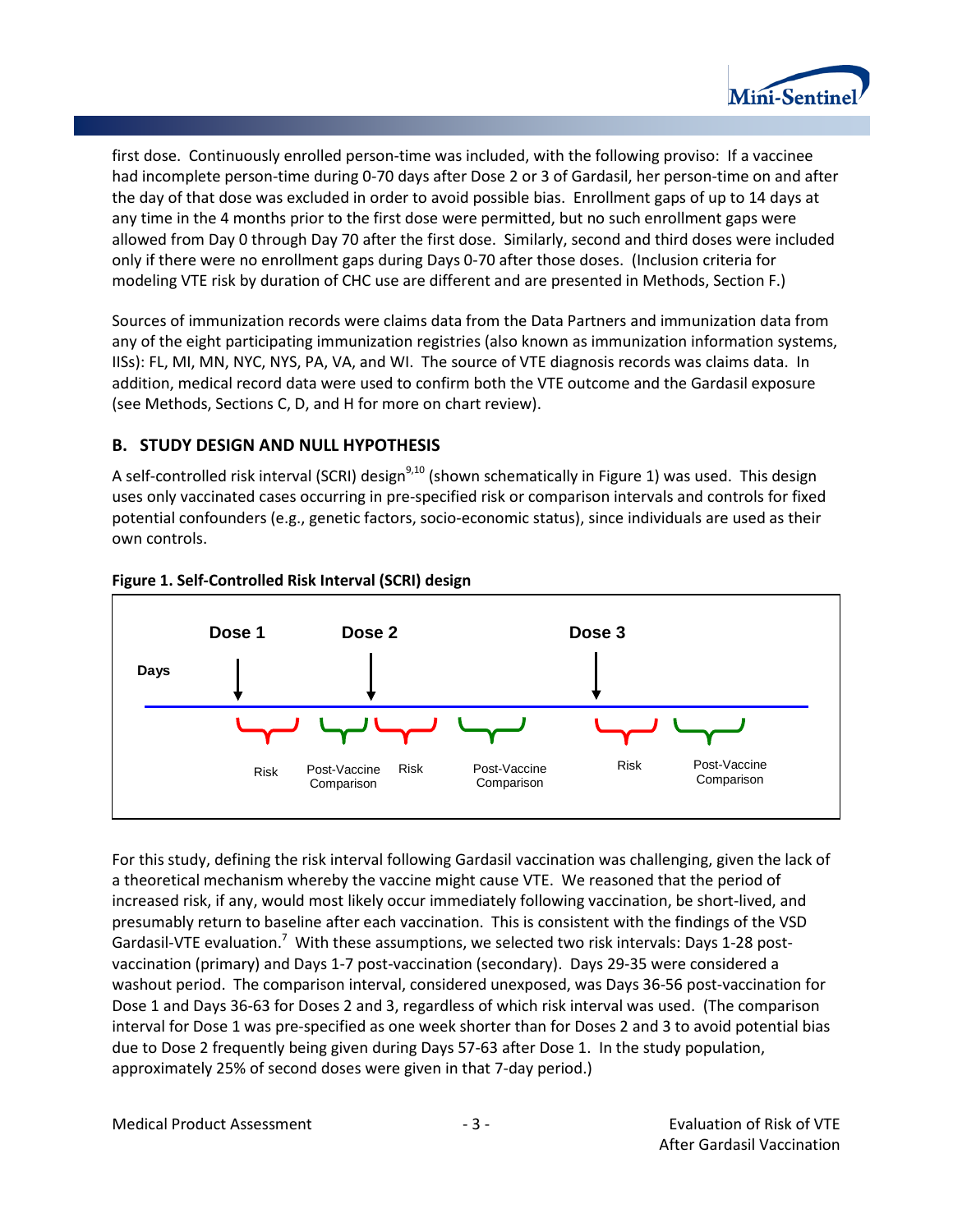

The null hypothesis was that the risk of VTE onset on an average day during the defined risk interval after Gardasil was the same as the risk of VTE onset on an average day during the control interval.

In this report, the terms "risk interval," "risk window," and "RW" are used interchangeably, as are "comparison interval," "comparison window," "control interval," "control window," and "CW."

#### **C. EXPOSURE CODES**

#### **a. Vaccination**

Gardasil vaccination was identified by means of CPT code 90649 in claims or IIS data and CVX code 62 in IIS data. For the potential VTE cases identified in claims data as occurring in the 77 days after Gardasil vaccination, medical records were sought to confirm the vaccination and its timing and dose number. (To identify potential cases for chart review, an additional 14 days was added to the 63 days in the main observation period in case of delays between the symptom onset date and the date of the VTE diagnosis according to the claims data.) Based on experience in a previous PRISM vaccine safety study,<sup>11</sup> neither the electronic (claims or IIS) data nor the medical record data were pre-specified to be consistently prioritized over the other, rather both were evaluated and used in establishing the timing and dose number to be used in analysis.

#### **b. Contraceptives**

CHC use is estimated to increase VTE risk by 3-6 fold due to an estrogen mediated procoagulant state.<sup>12</sup> Some studies have shown a higher risk in the first year of use<sup>13,14</sup> (especially the first 3 months). In view of the likelihood that a substantial portion of young women begin using CHCs within a few months of receiving Gardasil, we needed to control for the potentially confounding effect of CHC use. In addition, we wanted to be able to assess whether such use could be an effect modifier of the association between Gardasil and VTE. To these ends, the contraceptive use status of all cases was determined. A list of National Drug Codes (NDCs) was constructed by querying First Data Bank for the Enhanced Therapeutic Classification categories "Contraceptives Oral," "Contraceptives Intravaginal, Systemic" and "Contraceptives Transdermal." (Other contraceptives, such as emergency contraceptives, intrauterine devices, implantable devices, and injections, do not contain estrogen, the ingredient most associated with a net prothrombotic state, and therefore were not included in the query.) To ensure that this list was complete, the identified generic names were shared with the participating Data Partners, who added any missing or homegrown codes for these generic names to the list.

Because of the time-varying nature of potential confounding by duration of CHC use, we sought to characterize the CHC-associated VTE risk in weekly increments for Gardasil vaccinees using CHCs at any point between the day of vaccination and the end of the control interval (discussed further in Methods, Section F). The Mini-Sentinel Common Data Model Dispensing file was used to identify contraceptive exposure status for all potential cases, looking from up to 365 days prior to the Gardasil dose preceding a VTE code (referred to as the "dose of interest" here) through the end of the comparison interval after that dose of interest. Cases were considered exposed to contraceptives if the dispensing date + days supplied (RxDate + RxSup) included the date of the Gardasil dose of interest or any time through the comparison interval after that dose. To obtain the overall span of CHC use, consecutive overlapping dispensings were placed end to end. Suppose, for instance, there were two consecutive contraceptive

Medical Product Assessment The Communication of Risk of VTE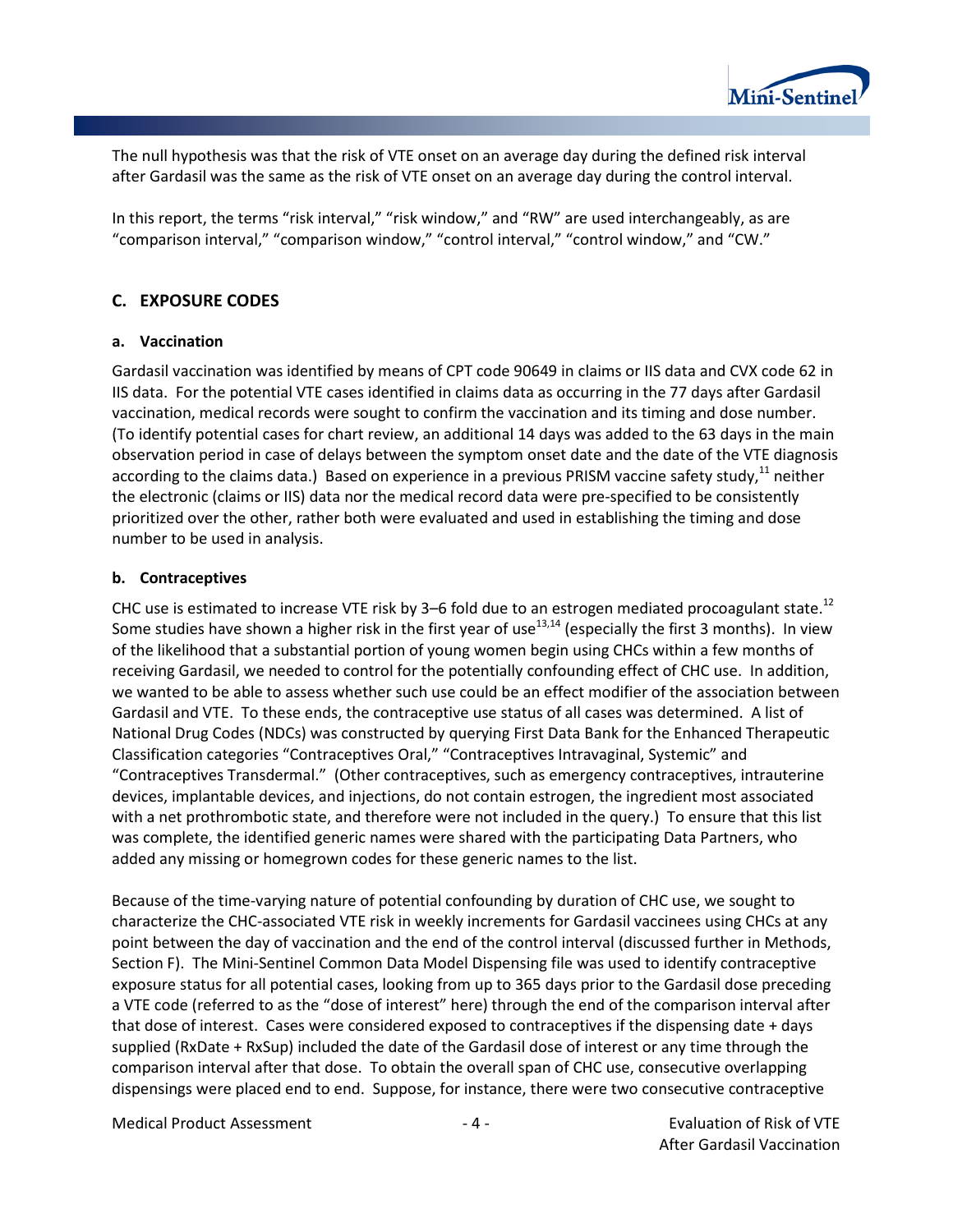

dispensings, A & B, with their respective RxDate + RxSup. If RxDate<sub>a</sub> fell within the period RxDate<sub>a</sub> +  $RxSup_A$ , then we assumed Dispensing B was filled early and that the actual start date for using Dispensing B was not RxDate<sub>B</sub> but instead RxDate<sub>A</sub> + RxSup<sub>A</sub> + 1. This process was repeated as needed for any number of consecutive dispensings filled early. The days supplied (RxSup) was summed for all dispensings for the same patient to determine the total duration. If a gap between one [dispensing date + days supplied] and the next [dispensing date + days supplied] was ≤ 14 days, the gap was ignored and the gap days were counted in the total duration. If the gap was >14 days, then the period covered by the prior dispensing and gap was not counted in the total duration.

Information on CHC usage found in the medical records was used to supplement the claims data in determining CHC initiation, duration, and product, although the chart data tended to be less complete and less specific about CHC dates and products than the claims data.

## **D. OUTCOME DEFINITION**

We used ICD-9 codes 415.1x (pulmonary embolism, infarction), 451.x (phlebitis and thrombophlebitis), and 453.x (other venous embolism, thrombosis) (see [Appendix 1](#page-26-0) for detailed code list) in outpatient, ED, and inpatient settings to identify potential cases of VTE. A Mini-Sentinel review of the performance of multiple pulmonary embolism and/or deep vein thrombosis ICD-9 codes in this set reported positive predictive values ranging from 26% to 93%.<sup>15</sup> We excluded 415.0 (cor pulmonale), because it is not specific to VTE and can have multiple other etiologies. Although we included codes for superficial venous thrombosis because recent evidence suggested that it could be a marker for more clinically significant thromboembolic risk,<sup>16</sup> all analyses ultimately addressed only VTE, which consisted of either pulmonary embolism or deep vein thrombosis.

VTE diagnoses during 1-77 days following any Gardasil dose were captured. To restrict to incident cases, we considered only the first VTE diagnosis found in a patient's record since enrollment. If, upon medical record review, any of these potential cases were found to have a history of VTE, they were excluded from analyses.

Medical records of eligible VTE cases diagnosed 1-77 days following Gardasil were reviewed. VTE cases were classified using the criteria developed by the Worcester Venous Thromboembolism Study [\(Table](#page-6-0)  [2\)](#page-6-0). $^{17}$  The main analyses were conducted on the definite VTE cases. Probable and possible cases of VTE were included in some secondary analyses. In all analyses and for all categories of cases, adjudicated symptom onset dates were used rather than VTE diagnosis dates.

|                 | <b>Pulmonary Embolism</b>                    | <b>Deep Vein Thrombosis</b>                  |
|-----------------|----------------------------------------------|----------------------------------------------|
|                 | Confirmed by pulmonary angiography, spiral   | Confirmed by venography,                     |
| <b>Definite</b> | CT scan/CT pulmonary angiography, MRI        | compression/duplex ultrasound, CT scan or    |
|                 | scan or pathology                            | at autopsy                                   |
|                 | If above tests not performed or were         | If above tests not performed or were         |
|                 | indeterminate, but ventilation-perfusion     | indeterminate, but impedance                 |
| Probable        | scan findings were of high probability       | plethysomography, radionucleotide            |
|                 |                                              | venography, or radiolabelled fibrinogen scan |
|                 |                                              | test results were reported as positive       |
| <b>Possible</b> | If all of the above tests were not performed | If all of the above tests were not performed |

#### <span id="page-6-0"></span>**Table 2. VTE case validation criteria**

Medical Product Assessment  $-5 -$  - Evaluation of Risk of VTE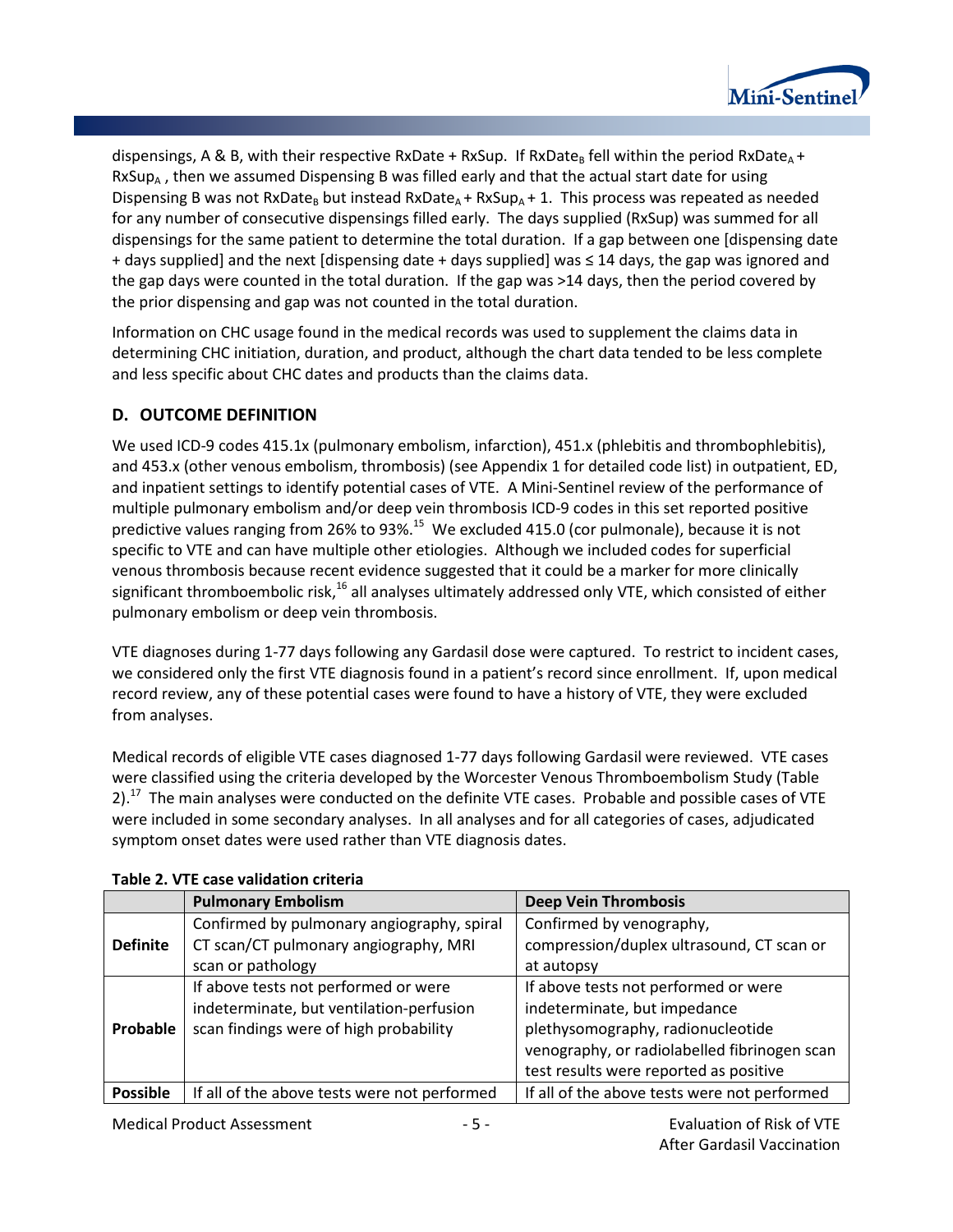

| <b>Pulmonary Embolism</b>                    | <b>Deep Vein Thrombosis</b>                  |
|----------------------------------------------|----------------------------------------------|
| or were indeterminate and 2 of the following | or were indeterminate and 2 of the following |
| criteria were satisfied: medical record      | criteria were satisfied: medical record      |
| indicates physician-diagnosed DVT, signs or  | indicates physician-diagnosed DVT, signs or  |
| symptoms of DVT were documented and the      | symptoms of DVT were documented and the      |
| patient underwent therapy with               | patient underwent therapy with               |
| anticoagulants, or an IVC filter was placed. | anticoagulants, or an IVC filter was placed. |

#### **E. RISK FACTORS FOR VTE**

We collected data on potential cases' VTE risk factors for descriptive purposes as well as to enable exploration, in secondary statistical analyses, of their role as possible effect modifiers of the Gardasil-VTE relationship. Both claims and medical records were used to identify these risk factors. The lists of codes used to detect the risk factors for VTE in claims data are included in [Appendix 2.](#page-28-0) VTE risk factors identified in medical records of definite VTE cases are listed in [Appendix 3.](#page-34-0) The risk factor groups ultimately used in descriptive and statistical analyses are shown in [Table 3.](#page-7-0) In addition to the 13 main groups, we created a more inclusive version of Group 5, to include long-distance travel (called 5a), and of Group 8, to include documented cases of overweight that either did not meet obesity criteria or had insufficient information to determine whether those criteria were met (called 8a). Obesity was defined as BMI ≥ 30 for adults (≥ 18)<sup>18</sup> and BMI ≥ 95 percentile for youth (< 18).<sup>19</sup>

#### <span id="page-7-0"></span>**Table 3. VTE risk factor groupings used in descriptive and secondary statistical analyses**

| Group          | <b>Risk factor group description</b>                                 |
|----------------|----------------------------------------------------------------------|
| no.            |                                                                      |
| 1              | Hypercoagulable states and coagulation defects                       |
| $\overline{2}$ | Cancer, inflammatory conditions, infection                           |
| 3              | Cardiovascular conditions                                            |
| 4              | <b>Cardiac conditions</b>                                            |
| 5              | Transplant, surgery, venous catheterization, other immobility        |
|                | conditions, excluding long-distance travel                           |
| 5a             | As above but including recent long-distance travel, according to the |
|                | medical record (more inclusive than #5)                              |
| 6              | Pregnancy                                                            |
| 7              | Sickle cell anemia                                                   |
| 8              | Obesity                                                              |
| 8a             | Obesity and overweight (more inclusive than #8)                      |
| 9              | Renal conditions                                                     |
| 10             | Tobacco use                                                          |
| 11             | Oral contraceptive CHC use                                           |
| 12             | Thoracic outlet syndrome                                             |
| 13             | Family history of VTE                                                |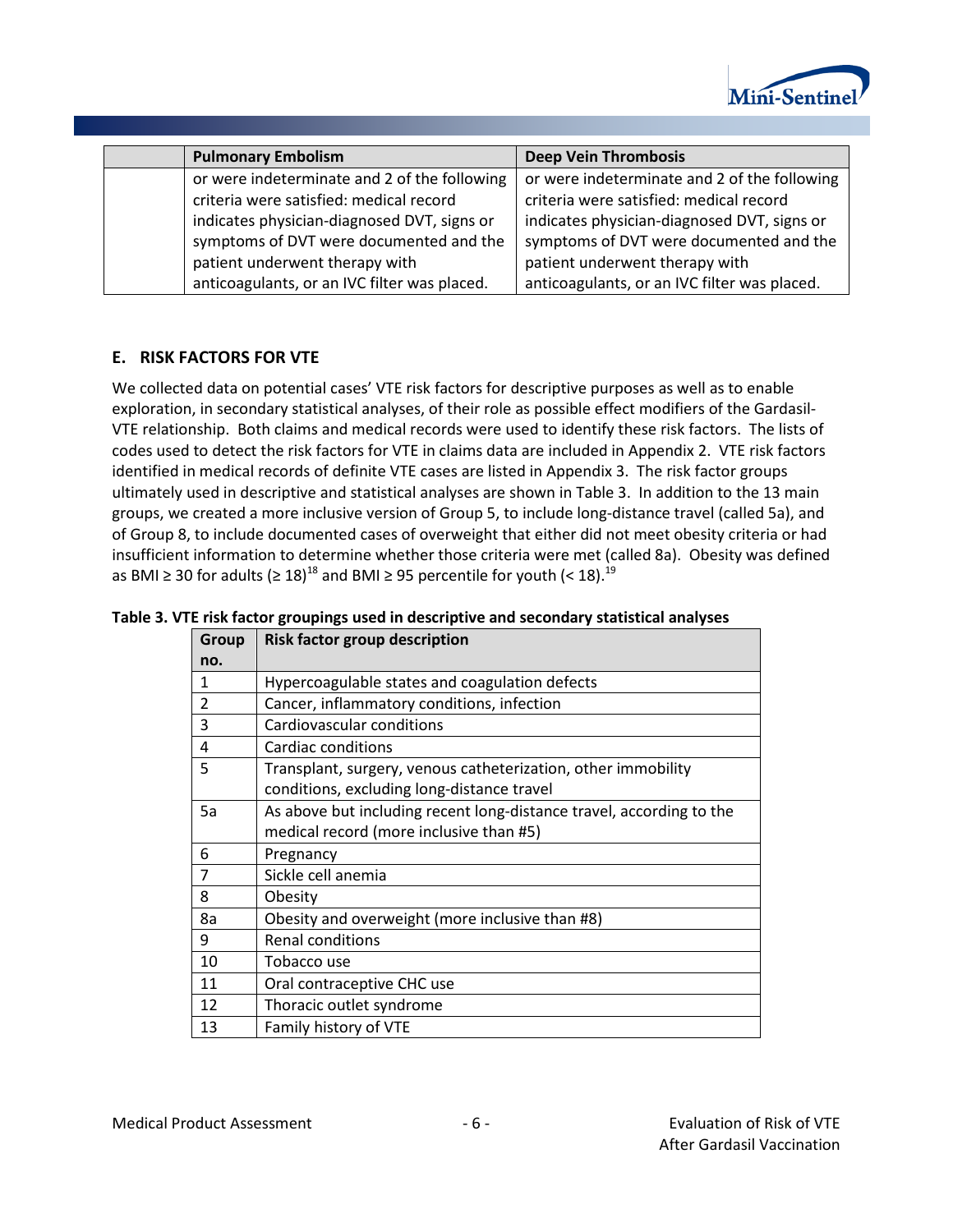

#### **F. STATISTICAL ANALYSES**

#### **a. SCRI analyses**

**Co-primary SCRI analyses**. There were three co-primary analyses, all using the self-controlled risk interval design.<sup>9,10</sup> All the co-primary analyses used the chart-confirmed (definite) cases only. Within the three co-primary analyses, Dose 1 and all-dose analyses were pre-specified as the primary dosespecific analyses.

Analysis #1 included all Gardasil recipients with VTE onset in either the risk or the comparison interval after a Gardasil dose. It did not explicitly adjust for CHC use; however, it *implicitly* adjusted for CHC use to the extent that VTE risk from CHCs did not vary over the 63-day observation period.

Because CHC use was a potential time-varying factor that, for some vaccinees, could have caused the baseline risk of VTE to be different in the risk vs. control intervals, two additional analyses were employed. Although these analyses addressed time-varying confounding by CHC use, they were not necessarily better than Analysis #1, because Analysis #2 excluded some cases, leading to a loss of statistical power, and Analysis #3 was subject to some degree of misclassification of duration of CHC use.

Analysis #2 restricted to vaccinees whose baseline risk of VTE was unlikely to have varied between the risk and comparison intervals due to contraceptive use, i.e., (1) those vaccinees who had no record of contraceptive use as of the last day of the control window after the Gardasil dose ("never-users"), and (2) those vaccinees who had been on contraceptives continuously for at least 9 months as of the day of the Gardasil dose ("long-term users"). This restriction resulted in fewer cases being included in analysis, reducing power, but was meant to eliminate time-varying confounding related to contraceptive use.

Analysis #3 did not exclude cases and thus included the same cases as in Analysis #1, but it explicitly adjusted for the changing risk of VTE associated with the first 9 months of CHC use. In the logistic regression analysis, an offset term was used for vaccinees who initiated CHCs between 8.99 months prior to the Gardasil dose and the end of the control interval following the Gardasil dose, as determined by the medical record or inferred from the pharmacy dispensing data. The offset term was obtained by estimating the risk of VTE by duration of CHC use, which is described below:

*Estimation of VTE risk by duration of CHC use.* Prior to analysis, the time-varying risk of first-ever VTE was estimated from a risk curve generated from electronic claims data from 9-26 year old females in the "CHC-VTE" time periods shown i[n Table 1](#page-3-0) who had a minimum of 7 months of enrolled time. (The 7 months minimum was chosen to optimize precision (compared to 13 months, for example, which would have eliminated a substantial proportion of cases and person-time and produced less stable VTE background rates) and accuracy (compared to 4 months, for example, which might have made misclassification of CHC duration somewhat more common).) Only person-days prior to the first initiation and during the first contraceptive span contributed to the risk curve. Apparent gaps in usage of ≤ 7 days were ignored. VTE cases within 1-28 days following Gardasil were excluded.

Visual inspection of the data together with explorations early in model-building indicated that the risk of VTE during the 9-<12 months after CHC initiation was approximately the same as the risk at ≥ 12 months. Therefore, the VTE risk was considered to plateau at 9 months of CHC usage.

Medical Product Assessment The Communication of Risk of VTE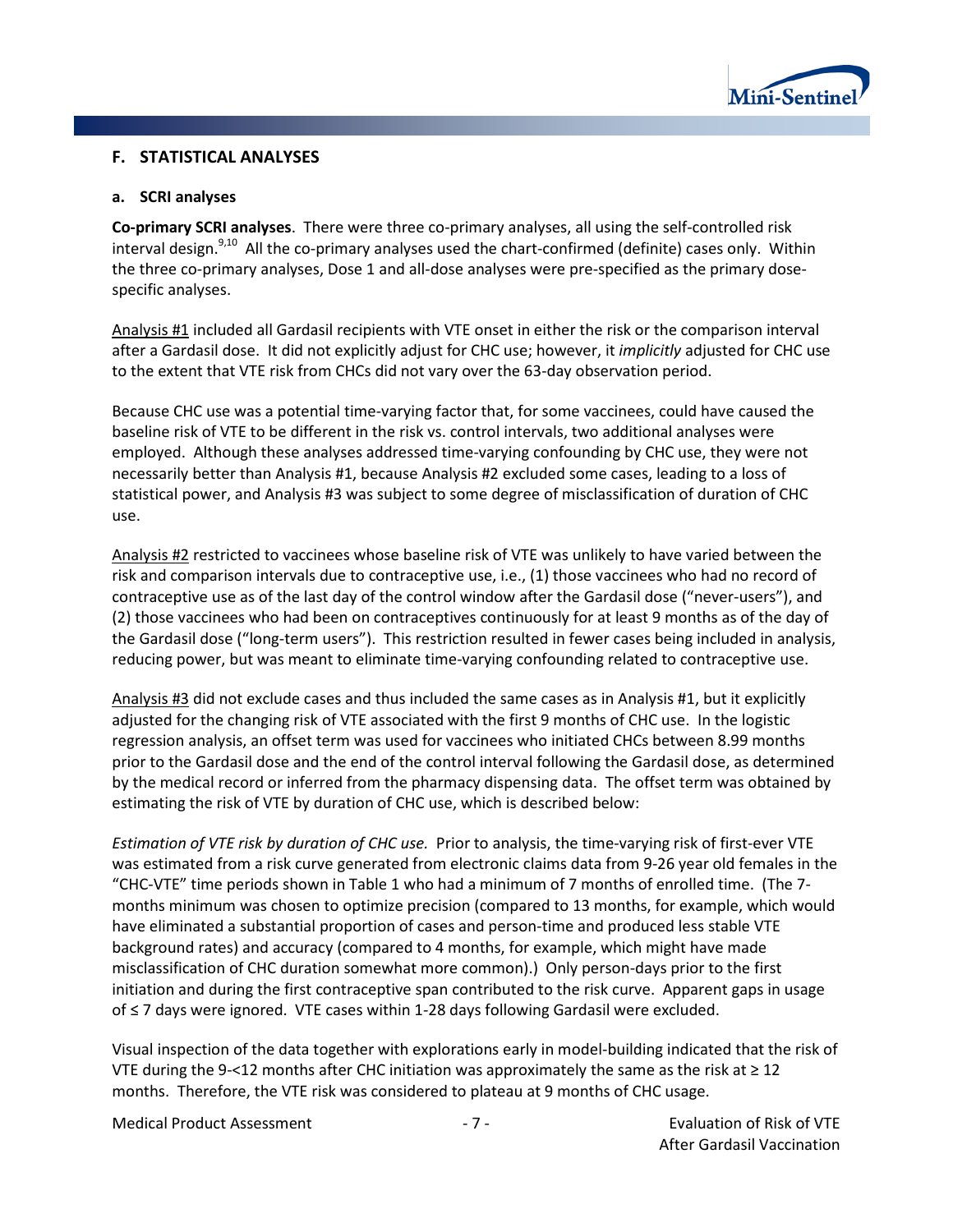

The general approach taken to modeling was to use Poisson regression and fit the VTE risk by CHC duration (as well as secular month, which was the other continuous variable in the model) using progressively higher-order polynomial functions (i.e., a linear function, then linear + quadratic, then linear + quadratic + cubic, and so on, not to exceed a fifth-order polynomial function) until no statistical significance was found. Age, estrogen dosage, and Data Partner were categorical variables in the model. A number of interaction terms were introduced one by one into the modeling to check for effect modification. As specified in the protocol, goodness-of-fit was determined based on a combination of the log-likelihood ratio, p-value, Akaike information criterion (AIC), and biologic plausibility.

For Analysis #3, and prior to any analysis of the Gardasil-VTE association, two sets of offset terms were obtained from the CHC-VTE model that was ultimately selected—one for the primary, 28-day risk interval and the other for the 7-day risk interval. First, for each case, we solved the regression equation from the model to determine baseline VTE risk by week during the observation period after Gardasil vaccination. Then, using the predicted values for each week after vaccination for each case, we calculated (for each of the two risk intervals) the area under the CHC-VTE risk curve for the risk interval segment of time as a proportion of the summed areas under the curve for the risk and control interval segments of time. We then used that proportion, p (equivalent to the probability of the case being in the risk interval under the null hypothesis of no association between Gardasil and VTE), and calculated  $ln(p/(1-p))$ . This last quantity served as the offset term for the case and risk interval in question.

**Secondary SCRI analyses.** Four sets of secondary SCRI analyses were carried out. First, Analyses #1 and #3 were repeated including the probable and possible VTE cases. (There were no such cases to add to Analysis #2, as all three probable/possible cases had time-varying risk from CHC use.) Second, we explored the possibility of effect modification by age by repeating Analyses #1 and #3 (for all doses and both risk intervals) with age included as an interaction term in the regression model. Third, we checked for possible effect modification by VTE risk factor group by including each of the risk factor groups (dichotomous (yes/no) categorical variables) one by one as interaction terms in the model and repeating Analysis #3 (for all doses and risk intervals). Finally, we repeated Analyses #1-#3 using a Days 1-35 risk interval (and not changing control intervals), incorporating cases with onsets during the Days 29-35 washout period into the risk interval and recalculating offset terms. The decision to conduct this last set of analyses was a post hoc one whose purpose was to address uncertainty regarding the most appropriate risk interval.

#### **b. Temporal scan statistical analyses**

To check for possible clustering of VTE onsets in the observation period after Gardasil vaccination, we used the temporal scan statistic,  $20,21$  a self-controlled design. For the Dose 1 and all-doses analyses, we used the definite VTE cases with onset of symptoms 1-56 days after vaccination. For the analyses of Doses 2 and 3, we used the definite cases with onsets 1-63 days after vaccination. We evaluated all potential intervals of increased risk up to 50% of the respective periods (56 or 63 days), with adjustment for the multiple testing involved in evaluating the many different intervals of potential clustering. The test statistic is the maximum likelihood obtained among the various intervals. Analyses were conducted using the SaTScan software.<sup>22</sup>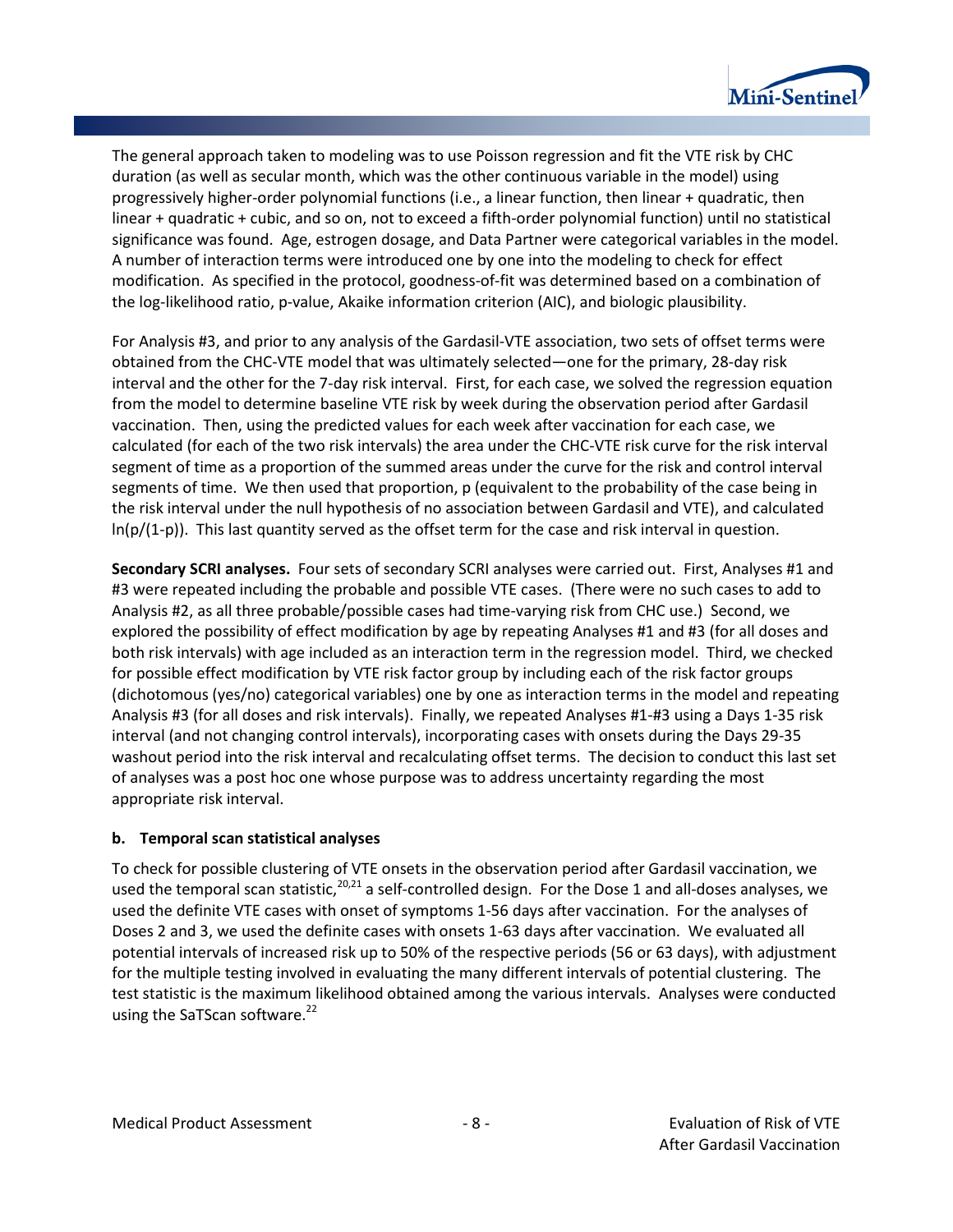

#### **G. DATASET CREATION AND REGISTRY MAPPING**

PRISM uses Mini-Sentinel's distributed Common Data Model, by which the Data Partners maintain control over patient-level data. Data Partners periodically extract and organize data from their systems into eight files of standard format, of which the relevant ones for this study were: enrollment, demographics, encounter, diagnosis, procedure, and dispensing. To obtain immunization data from state immunization registries, Aetna, HealthCore, and Humana (not Optum or Vanderbilt, which joined the study later) provided them with member identification information to allow the registries to match Data Partner members with registry immunization records. The registries returned immunization data for members to the Data Partners, including vaccination date, vaccine code, and (when available) manufacturer and lot number, from which the Data Partners populated a uniform-format state vaccine file linkable by means of a patient identification number to the other files. Immunization data from the claims-based procedure and state vaccine files were combined into an intermediate file, eliminating duplicates, by means of a program provided by PRISM programmers.

PRISM programmers provided the Data Partners with programs to run on the standard-format patientlevel files, which produced aggregate data on Gardasil vaccination and VTE organized in strata defined by such variables as date of vaccination, type of vaccine, dose number, age, length of contraceptive use, and presence of other VTE risk factors, with a count of patients conforming to the stratum's values of those variables. For example, the aggregate data file on vaccination might have a stratum for 13-yearold current contraceptive users of 0-3.99 months duration with no other VTE risk factors vaccinated with Gardasil Dose 1 on 10/25/2009. The Data Partners returned the aggregate data for analysis, using Mini-Sentinel's secure file transport methods.

## **H. VTE CASE AND GARDASIL EXPOSURE VALIDATION / POSITIVE PREDICTIVE VALUE CALCULATION**

In order to identify the cases and obtain the medical charts, we sent programs to the Data Partners to run on their uniform-format patient-level files. These programs produced a report of the number and characteristics (e.g., age) of the cases with first-ever VTE diagnoses occurring 1-77 days after a dose of Gardasil and, for each case, a report listing all the health care encounters with a VTE diagnosis code. The case-specific reports included information on clinical setting, actual diagnosis, date of the diagnosis, and Gardasil doses.

Charts for both vaccination as well as VTE visits were sought. To confirm the vaccination timing, dose number, and type/manufacturer in the claims/IIS data, the chart associated with the most recent dose prior to the VTE index date was sought. If no such chart was available, the chart associated with the subsequent dose was sought, and so on. Immunization *history* was explicitly requested and extracted to help identify the number of the dose received prior to the VTE diagnosis. To validate VTE diagnoses and determine onset dates, clinical investigators ranked the VTE-related encounters of each case, based on which seemed likely to produce the most definitive diagnostic information, and returned the ranked lists to the Data Partners. The Data Partners attached patient name, member number, and provider name and address to the visits for which records were to be requested.

Each Data Partner identified a preferred vendor to create chart extracts. These chart extracts consisted of specific items photocopied or scanned by the vendor. For example, VTE chart extracts included, when available, the admission note, hospitalization progress notes, discharge summary, surgical reports where Medical Product Assessment The Communication of Risk of VTE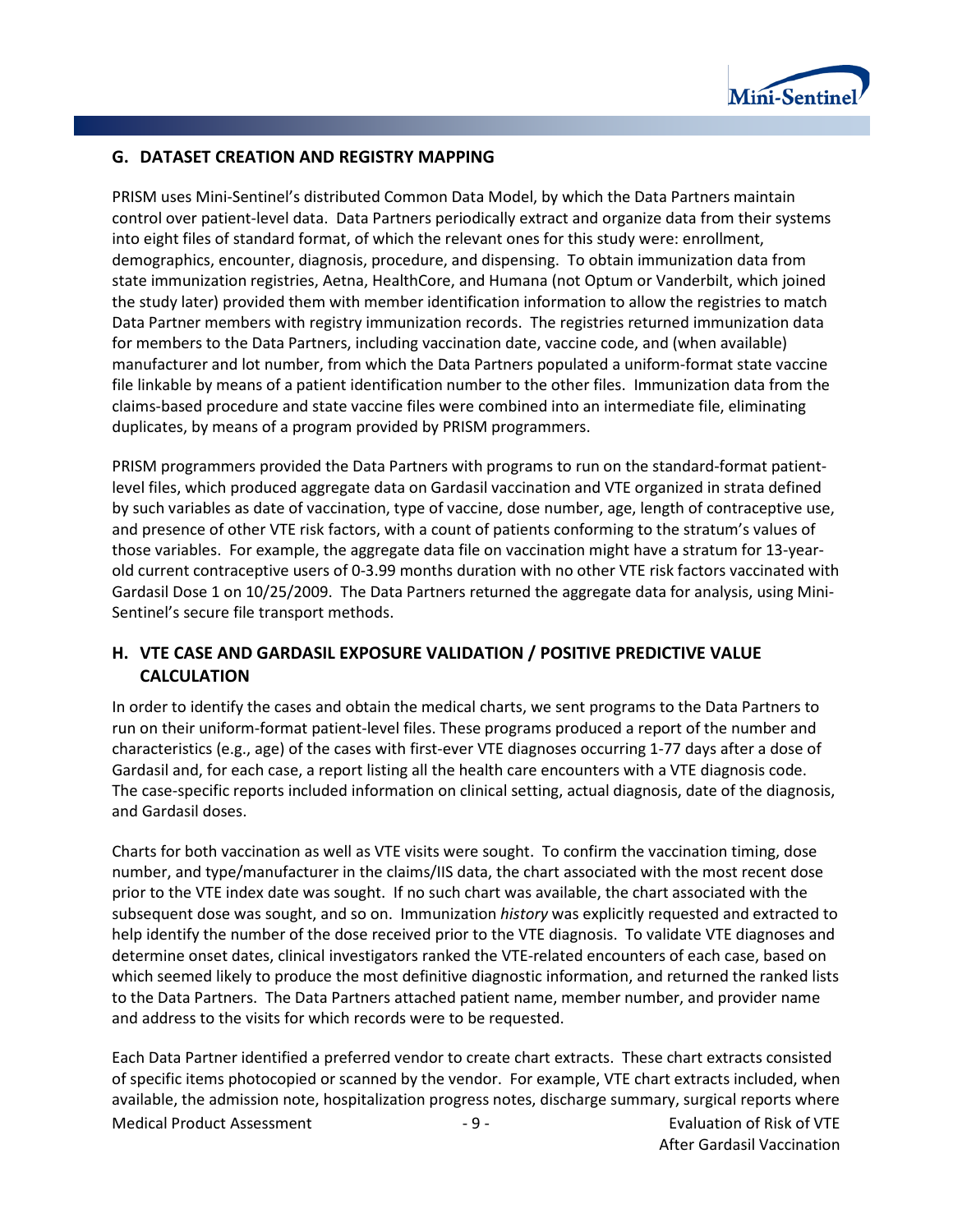

epidural or general anesthesia lasted for at least 30 minutes occurring within 3 months after the index date (defined as the date of the first eligible code for VTE), and all diagnostic procedures. The chart review vendor notified the facilities, obtained the charts, photocopied or scanned the appropriate pages, and redacted the record of all personal identifiers. Data Partners had the option of reviewing the redacted records to ensure that redaction was complete. Redacted records were sent to the Mini-Sentinel Coordinating Center for abstraction and review.

A board-certified pediatric hematologist served as the VTE case adjudicator. She reviewed all medical records and classified all VTE cases as definite, probable, possible, or not-VTE. To ensure uniform application of the case definition and enable refinement of the classification rules, this adjudicator and a general pediatrician independently reviewed 20 charts, blinded to the timing of vaccination and to the other reviewer's decision. Discrepancies were discussed and resolved, and review by the adjudicator continued for the remainder of cases. All cases classified as "probable" or "possible" were doubleadjudicated.

The positive predictive value of the VTE identification algorithm was determined by dividing the number of VTE cases classified as definite first-ever VTE by the total number of potential cases identified electronically for which VTE charts were obtained. Additional analysis of some of the components (i.e., settings, ICD-9 codes) of the algorithm was carried out to inform future studies of VTE.

## **IV. RESULTS**

#### **A. GARDASIL VACCINE DOSES ADMINISTERED**

The study included 1,423,399 doses of Gardasil vaccine administered, of which 650,475 (46%) were first doses, 489,737 (34%) were second doses, and 283,187 (20%) were third doses.

#### **B. MEDICAL RECORD CONFIRMATION OF VTE OUTCOME AND GARDASIL EXPOSURE**

The total number of potential first-ever VTE cases diagnosed within 77 days after a dose of Gardasil vaccine, as ascertained in the electronic claims data, was 279. Charts to confirm/rule out VTE were obtained for 225 of these. Ninety-seven of the 225 were ruled out without being sent for adjudication. There were two general reasons for this. One reason was negative results from any of the tests listed in the "Definite" row of [Table 2.](#page-6-0) The other reason was miscoding. Examples of miscoding were instances of no evidence of a VTE event in the appropriate chart; sometimes these involved a patient undergoing blood-work related to clotting disorders, e.g., when preparing to start oral contraceptives where a family history of VTE or other VTE risk factor existed. The remaining 128 cases were reviewed by the adjudicator. Of the 128 adjudicated potential cases, 53, 1, and 6 were classified as definite, probable, and possible first-ever VTE, respectively, 2 other cases were determined to have had a history of VTE, and 66 were ruled out as VTE [\(Figure 2\)](#page-12-0). Of the 66 ruled out cases, 47 did not meet the criteria for VTE, while 19 had insufficient information to make case determination. Of the 53 definite VTE cases, 5 were found by the adjudicator to have had onset of VTE symptoms prior to Gardasil vaccination (in spite of the fact that their first VTE diagnosis code appeared after their Gardasil vaccination in the claims data) and 12 had onset beyond the control interval. Thirty had adjudicated onset of symptoms in the risk or control interval after a Gardasil dose. These were included in the main SCRI analyses. An additional 3 probable or possible cases had onset in risk or control intervals and were included in sensitivity SCRI

Medical Product Assessment The Contract of Library of Library 2016 - 10 - The Evaluation of Risk of VTE

After Gardasil Vaccination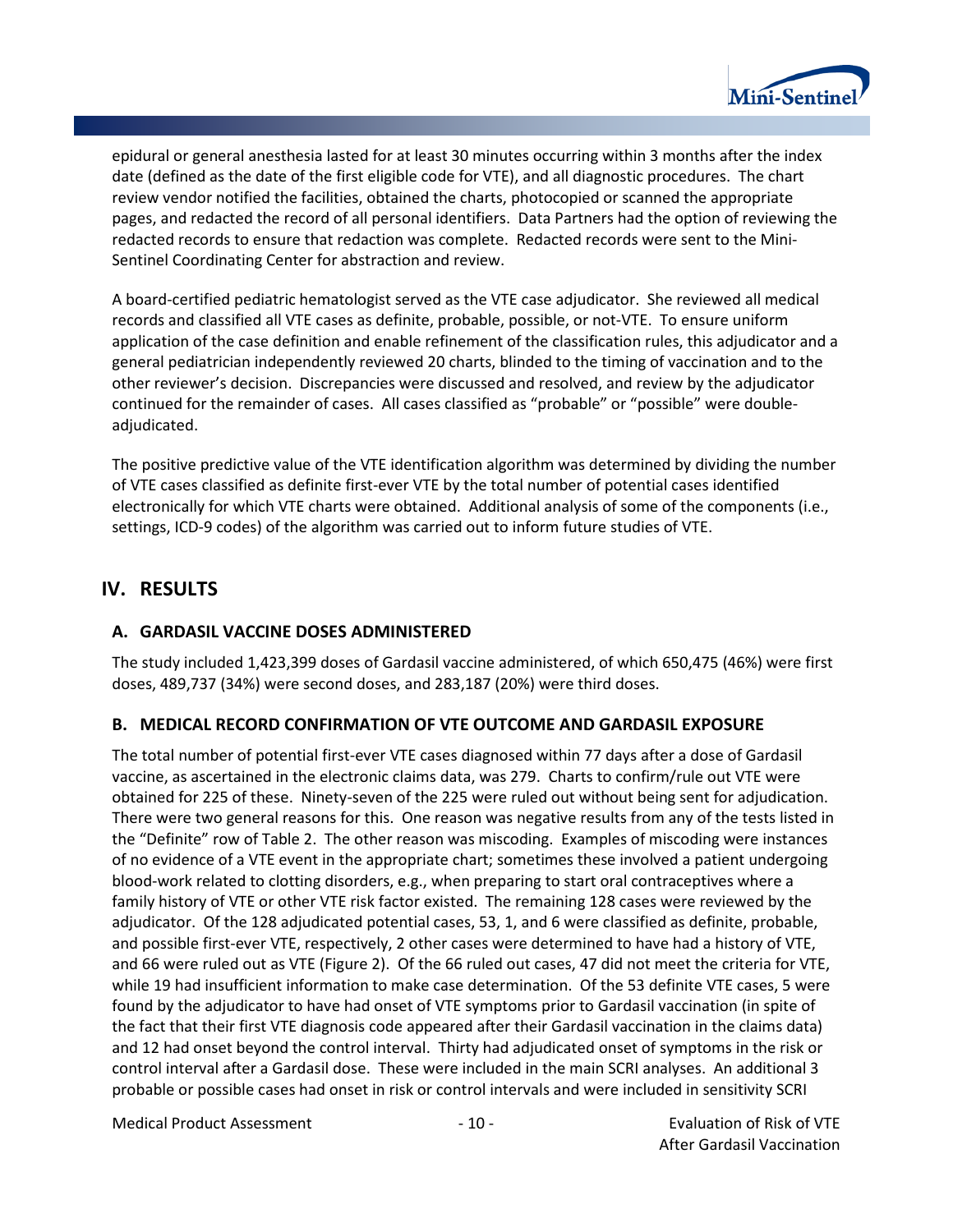

analyses. Six of the 53 definite cases had onset of symptoms in the Days 29-35 washout period. These were included in sensitivity SCRI analyses as well as in the temporal scan statistical analyses.



<span id="page-12-0"></span>**Figure 2. Disposition of potential first-ever VTE cases within 77 days of Gardasil, as ascertained in electronic claims data.** The numbers below the red arrows show the temporal distribution of onsets of the respective type of case (definite, etc.) with respect to Gardasil vaccination. "RW" refers to the postvaccination Days 1-28 risk window. The "washout" period is Days 29-35. "CW" refers to the comparison window, Days 36-56 after Dose 1 and Days 36-63 after Doses 2 and 3.

The positive predictive value of the case-finding algorithm was calculated as the number of definite firstever VTE cases divided by the number of potential cases for which VTE-related medical records were obtained, 53/225=24%. The positive predictive values for definite first-ever VTE by setting associated with the initial VTE claim code were 8/136=6% for the outpatient setting, 10/34=29% for ED, and 35/55=64% for inpatient. Of the three-digit ICD-9 codes in the algorithm (415.1x (Pulmonary embolism, infarction), 451.x (Phlebitis and thrombophlebitis), and 453.x (Other venous embolism, thrombosis)), 451.x had low positive predictive value. Eighty-one potential cases were ascertained using that threedigit code unaccompanied by either of the other two, of which only 5 were confirmed as definite VTE, for a positive predictive value of only 6%. The positive predictive value was increased by excluding cases in the ambulatory care setting, but only to 9%.

[Table 4](#page-13-0) shows the case counts and positive predictive values, broken out by setting, for the original algorithm and for an alternative algorithm excluding ICD-9 code 451.x, which should be considered for future studies of VTE. The positive predictive value would have increased from 24% to 51% if the ambulatory care setting had not been included in the original algorithm; it would have increased from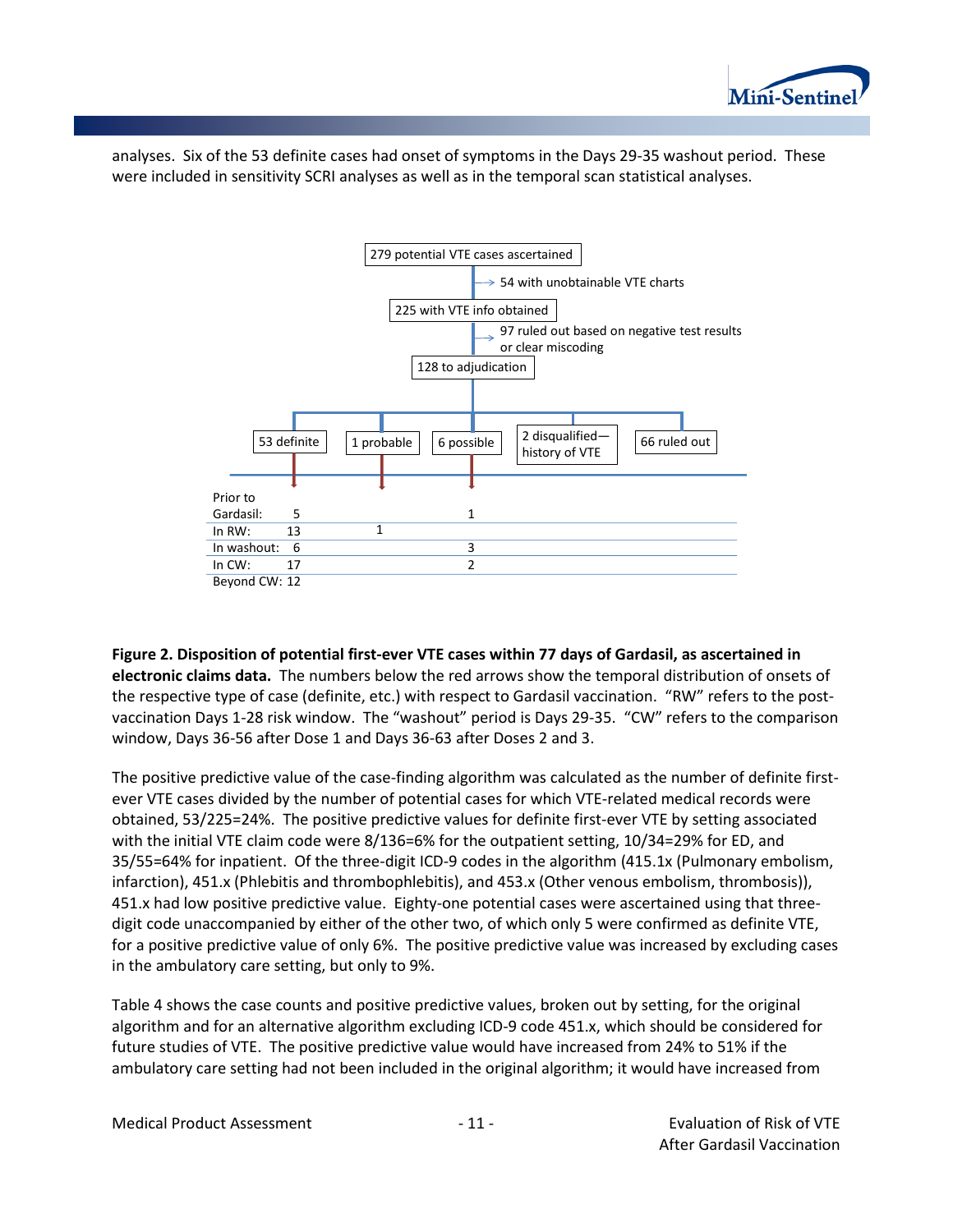24% to 33% if code 451.x had not been part of the algorithm. Leaving both the ambulatory care setting and code 451.x out of the algorithm would have given a positive predictive value of 65%.

|            | Original: 415.x, 451.x, or 453.x |           |            |              | <b>Excluding 451.x from algorithm</b> |     |            |              |  |
|------------|----------------------------------|-----------|------------|--------------|---------------------------------------|-----|------------|--------------|--|
|            | IP                               | <b>ED</b> | <b>AVI</b> | <b>Total</b> | IP                                    | ED  | <b>AVI</b> | <b>Total</b> |  |
| Definite   | 35                               | 10        | 8          | 53           | 34                                    | 9   |            | 48           |  |
| Possible   |                                  |           |            | 6            |                                       |     |            | 6            |  |
| Probable   |                                  | 0         |            |              |                                       | O   |            |              |  |
| Ruled out  | 16                               | 22        | 125        | 163          | 8                                     | 9   |            | 88           |  |
| Hx of VTE  |                                  |           |            |              |                                       |     |            |              |  |
| Total      | 55                               | 34        | 136        | 225          | 46                                    | 20  | 78         | 144          |  |
| <b>PPV</b> | 64%                              | 29%       | 6%         | 24%          | 74%                                   | 45% | 6%         | 33%          |  |
| PPV, IP&ED |                                  | 51%       |            |              |                                       | 65% |            |              |  |

<span id="page-13-0"></span>**Table 4. Case counts and positive predictive values (PPV) of the original algorithm (415.x, 451.x, or 453.x in any setting) and of alternative algorithms using different subsets of ICD-9 codes and/or settings.** IP=inpatient, ED=emergency department, AV=ambulatory care (visit).

[Table 5](#page-13-1) presents the savings in chart review and the costs in terms of definite VTE cases missed for three alternative algorithms—one without the ambulatory care setting, one without the 451.x code, and one without either. In addition, the last column—containing the reciprocal of the positive predictive value shows the cost, in terms of chart review, of each definite VTE case ascertained using the respective algorithm element (ambulatory care setting and/or 451.x code). For example, in the ambulatory care setting, 17 charts were reviewed for every definite case obtained.

<span id="page-13-1"></span>**Table 5. Effect of three possible alterations of VTE case-finding algorithm on positive predictive value, chart review, and number and proportion of cases that would be missed.** The last column shows the cost, in terms of chart review, of each definite VTE case that was found using the respective algorithm element(s) proposed for exclusion (ambulatory care (AV) setting, 451.x code).

| Change to algorithm  | <b>Positive</b><br>predictive<br>value (PPV) | <b>Chart</b><br>review<br>saved | <b>Definite</b><br>cases<br>missed | <b>Proportion of</b><br>missed cases | <b>Reviewed</b><br>cases/<br>definite cases |
|----------------------|----------------------------------------------|---------------------------------|------------------------------------|--------------------------------------|---------------------------------------------|
| No AV setting        | 51%                                          | 136                             | 8                                  | $8/53 = 15%$                         | $136/8 = 17$                                |
| No 451.x code        | 33%                                          | 81                              | 5                                  | $5/53 = 9%$                          | $81/5 = 16$                                 |
| Neither AV nor 451.x | 65%                                          | 159                             | 10                                 | $10/53 = 19%$                        | $159/10 = 16$                               |

Of the 60 definite, probable, or possible cases, medical records to confirm details of the Gardasil exposure were obtained for 35 (58%). Claims data appeared to under-represent the dose number in some instances: Of 12 doses appearing as the first dose in claims data, one was Dose 2 and one was Dose 3 according to chart data [\(Table 6\)](#page-14-0). Of 18 doses appearing as the second dose in claims, 6 were Dose 3 according to charts. Where discrepancies in dose number existed, the dose number from charts was used in analysis, as it was considered more plausible for a data source (in this case, claims) to have

Medical Product Assessment - 12 - Evaluation of Risk of VTE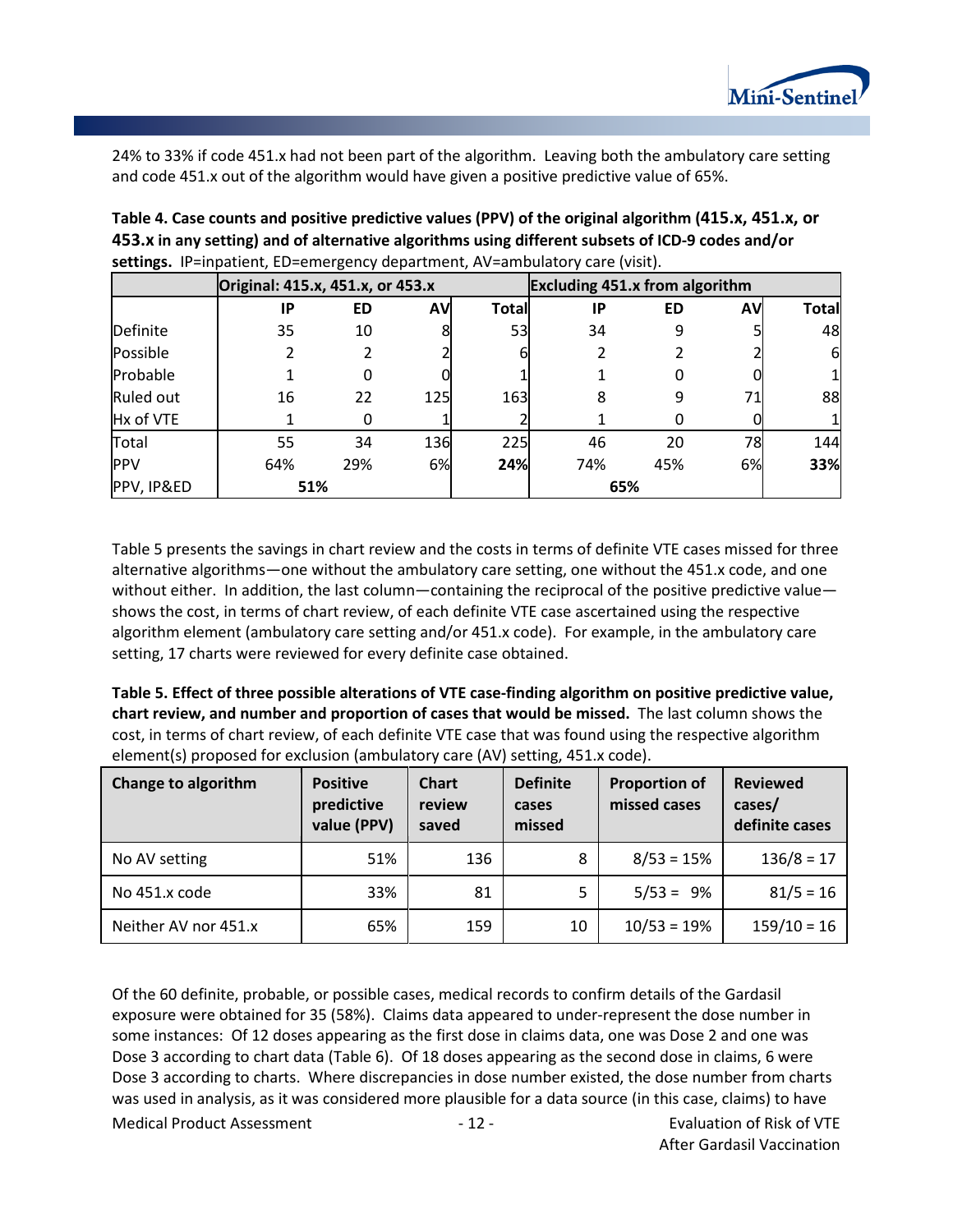

missed a dose than for a data source to have inserted a spurious extra dose. Concordance between electronic claims data and medical record data regarding the date of the index Gardasil vaccination was complete for all cases where Gardasil information from both sources was available.

<span id="page-14-0"></span>

| Table 6. Comparison of electronic (claims and IIS) data and medical record data on Gardasil |  |
|---------------------------------------------------------------------------------------------|--|
| vaccination                                                                                 |  |

| Subset for whom relevant Gardasil information was not obtained from medical records |        |        |        |       |
|-------------------------------------------------------------------------------------|--------|--------|--------|-------|
| According to                                                                        | Dose 1 | Dose 2 | Dose 3 | Total |
| electronic data $\rightarrow$                                                       |        |        |        |       |
|                                                                                     | 12     |        | 6      | 25    |
| Subset for whom relevant Gardasil information was obtained from medical records     |        |        |        |       |
| According to                                                                        | Dose 1 | Dose 2 | Dose 3 | Total |
| electronic data $\rightarrow$                                                       |        |        |        |       |
| According to chart                                                                  |        |        |        |       |
| data $\downarrow$                                                                   |        |        |        |       |
| Dose 1                                                                              | 10     |        |        | 10    |
| Dose 2                                                                              | 1      | 12     |        | 13    |
| Dose 3                                                                              | 1      | 6      | 5      | 12    |
| Total                                                                               | 12     | 18     | 5      | 35    |

#### **C. VTE RISK FACTORS**

The frequencies of the 15 VTE risk factor categories, among the 30 definite VTE cases included in the main analyses, are shown in [Table 7.](#page-14-1) The most frequent were oral contraceptive use (23); hypercoagulable states and coagulation defects (16); and transplant, surgery, venous catheterization, and other immobility conditions, including long-distance travel (16).

#### <span id="page-14-1"></span>**Table 7. VTE risk factors exhibited among the 30 definite VTE cases in the main SCRI analyses, according to claims and/or medical record data**

| Group | Risk factor group description                                                | No. of definite VTE    |
|-------|------------------------------------------------------------------------------|------------------------|
| no.   |                                                                              | cases with risk factor |
|       | Hypercoagulable states and coagulation defects                               | 16                     |
| 2     | Cancer, inflammatory conditions, infection                                   |                        |
| 3     | Cardiovascular conditions                                                    | 4                      |
| 4     | Cardiac conditions                                                           | 0                      |
| 5     | Transplant, surgery, venous catheterization, other immobility conditions,    |                        |
|       | excluding long-distance travel                                               | 12                     |
| 5a    | As above but including recent long-distance travel, according to the medical |                        |
|       | record (more inclusive than #5)                                              | 16                     |
| 6     | Pregnancy                                                                    | 0                      |
| 7     | Sickle cell anemia                                                           | 1                      |
| 8     | Obesity                                                                      | 10                     |
| 8a    | Obesity and overweight (more inclusive than #8)                              | 14                     |
| 9     | Renal conditions                                                             | 1                      |
| 10    | Tobacco use                                                                  | 3                      |
| 11    | Oral contraceptive (CHC) use                                                 | 23                     |

Medical Product Assessment The Communication of Risk of VTE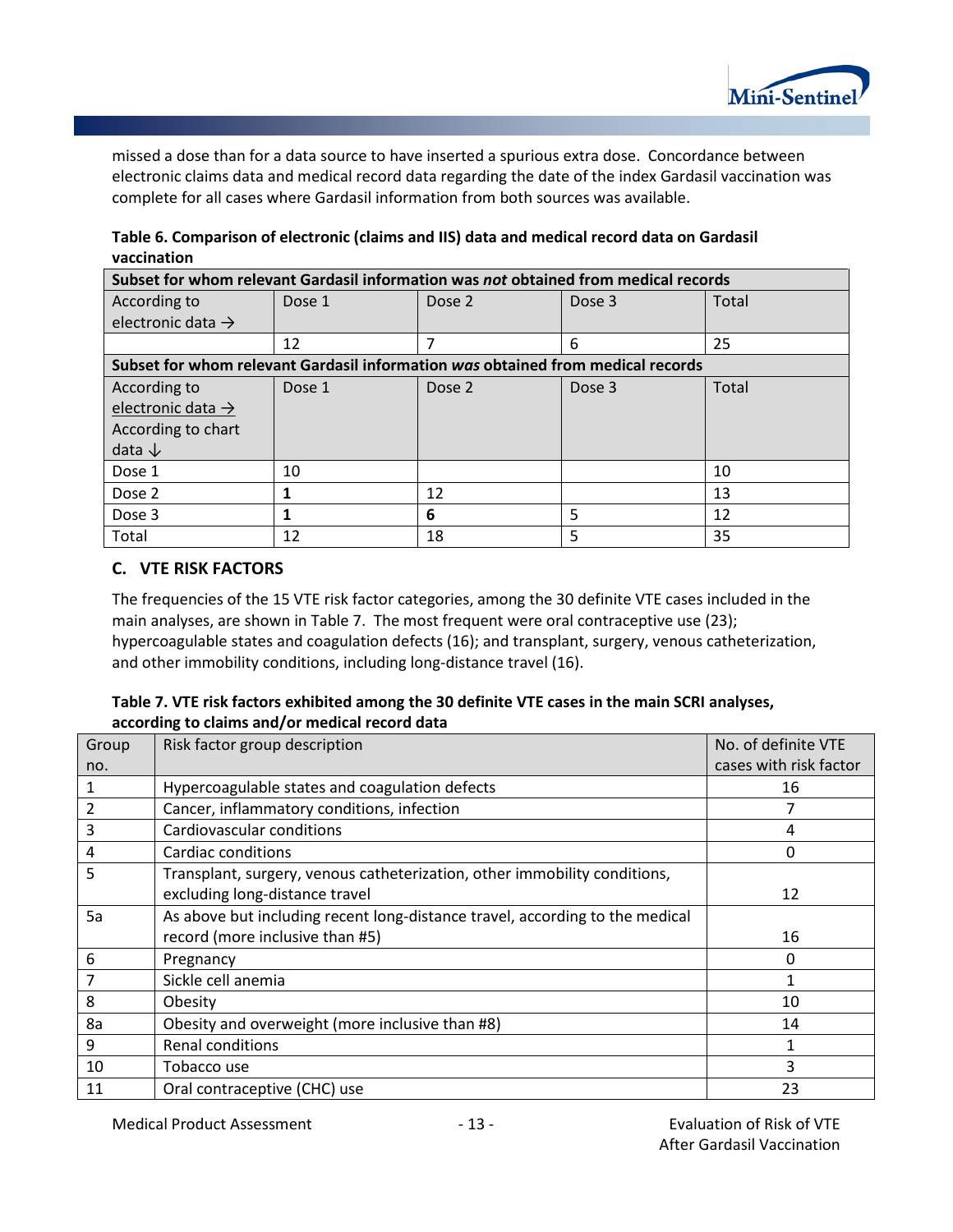

| Group | Risk factor group description | No. of definite VTE    |
|-------|-------------------------------|------------------------|
| no.   |                               | cases with risk factor |
|       | Thoracic outlet syndrome      |                        |
| -13   | Family history of VTE         |                        |

The number of risk factor groups in the 30 patients with definite VTE ranged from 1 to 5 per patient; most patients had 2 or 3 [\(Table 8\)](#page-15-0). (These numbers exclude Categories 5a and 8a, which are supersets of Categories 5 and 8, respectively.)

#### <span id="page-15-0"></span>**Table 8. Frequency of risk factors (excluding Groups 5a and 8a) among the 30 definite VTE cases in the main SCRI analyses**

| No. of risk   | No. of   |
|---------------|----------|
| factor groups | patients |
|               | 0        |
|               | 3        |
| 2             | 10       |
| 3             | 10       |
|               | 5        |
| ς             | 7        |

The risk factor groups and other characteristics of the 33 definite, probable, or possible cases are shown in [Table 9.](#page-15-1)

#### <span id="page-15-1"></span>**Table 9. Risk factor groups and other characteristics of the 33 definite, probable, or possible cases in risk and control intervals**

|        |           |          | Gardasil         | Number of days |                 |         | Gardasil         |            |
|--------|-----------|----------|------------------|----------------|-----------------|---------|------------------|------------|
|        |           |          | dose             | from Gardasil  | <b>VTE risk</b> |         | vaccination date | CHC time-  |
|        | Age       | Case     | preceding        | dose to VTE    | factor          |         | minus CHC start  | varying    |
| Case # | group     | status   | <b>VTE onset</b> | onset          | groups*         | CHC use | date**           | risk       |
| 1      | $12 - 14$ | Definite | 3                | 16             | 1, 2, 5         | No      | (No CHCs)        | <b>No</b>  |
| 2      | $12 - 14$ | Definite | 3                | 36             | 1, 5            | No      | (No CHCs)        | No         |
| 3      | $15 - 17$ | Definite | 1                | 25             | 1, 2, 8, 13     | Yes     | 12               | Yes        |
| 4      | $15 - 17$ | Definite | 1                | 26             | 8, 13           | Yes     | 0                | <b>Yes</b> |
| 5      | $15 - 17$ | Definite | $\mathbf{1}$     | 43             | 1               | Yes     | 47               | Yes        |
| 6      | $15 - 17$ | Definite | $\mathbf{1}$     | 51             | 5               | No      | (No CHCs)        | No.        |
| 7      | $15 - 17$ | Definite | $\overline{2}$   | 49             | 1, 3, 8         | Yes     | 60               | Yes        |
| 8      | $15 - 17$ | Definite | 2                | 62             | 1, 12           | Yes     | 259              | Yes        |
| 9      | $15 - 17$ | Definite | 3                | 26             | 1, 8            | Yes     | (Long-term)      | No.        |
| 10     | $15 - 17$ | Definite | 3                | 48             | 1, 2, 3, 5, 9   | No      | (No CHCs)        | No         |
| 11     | 18-20     | Definite | 1                | 37             | 5, 8, 10        | Yes     | Unknown          | Unknown    |
| 12     | 18-20     | Definite | $\overline{2}$   | 5              |                 | Yes     | 71               | Yes        |
| 13     | 18-20     | Definite | 2                | 10             | 5               | Yes     | (Long-term)      | No.        |
| 14     | 18-20     | Definite | 2                | 21             | 1, 8a           | Yes     | 62               | <b>Yes</b> |
| 15     | 18-20     | Definite | 2                | 21             | 1, 5a, 8a       | Yes     | 94               | Yes        |
| 16     | 18-20     | Definite | 2                | 43             | 1, 5a           | Yes     | 75               | Yes        |
| 17     | 18-20     | Definite | $\overline{2}$   | 60             | 2, 5, 8a        | No      | (No CHCs)        | No         |

Medical Product Assessment The Communication of Risk of VTE

After Gardasil Vaccination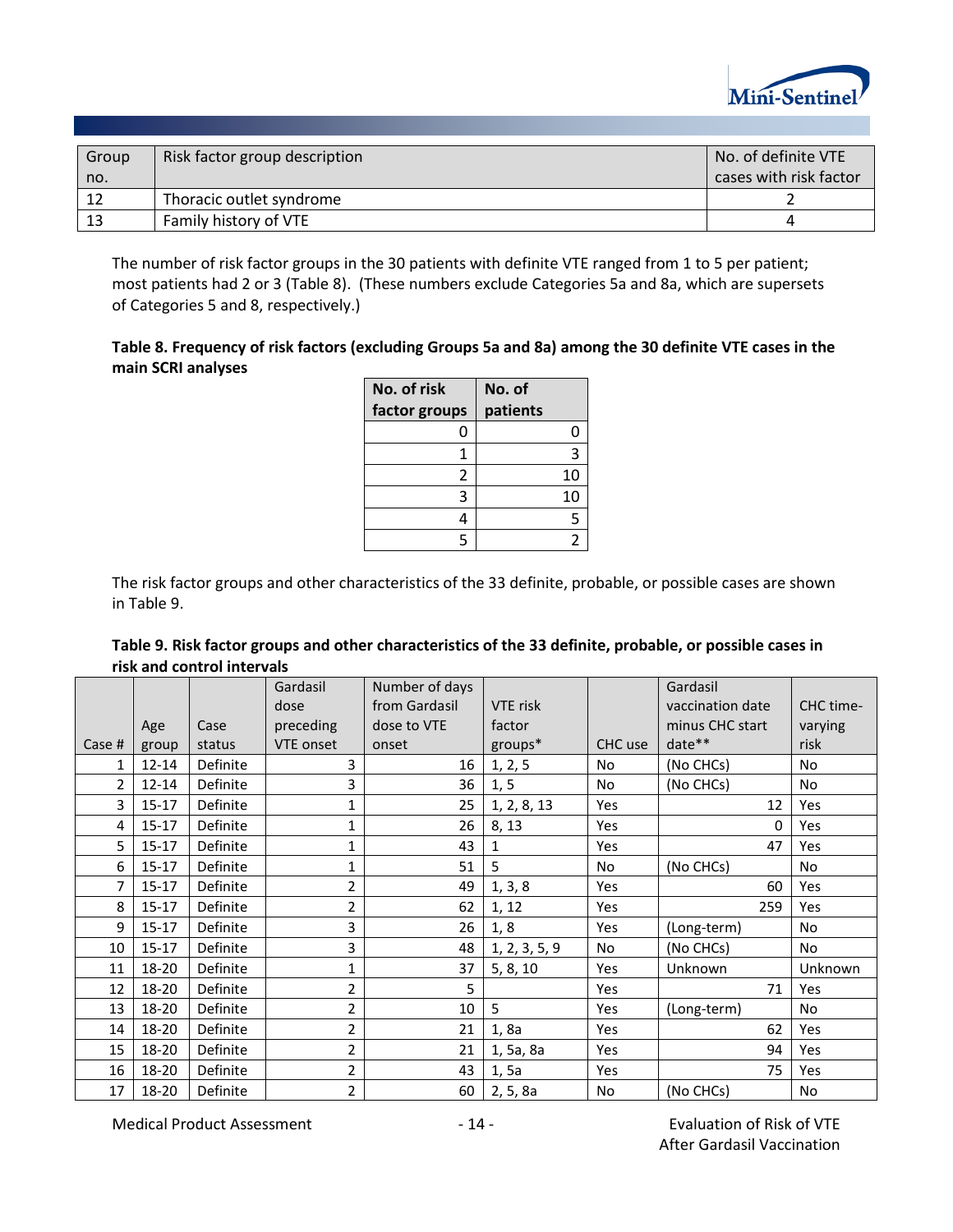

|        |           |          | Gardasil         | Number of days |                 |           | Gardasil         |            |
|--------|-----------|----------|------------------|----------------|-----------------|-----------|------------------|------------|
|        |           |          | dose             | from Gardasil  | <b>VTE risk</b> |           | vaccination date | CHC time-  |
|        | Age       | Case     | preceding        | dose to VTE    | factor          |           | minus CHC start  | varying    |
| Case # | group     | status   | <b>VTE onset</b> | onset          | $groups*$       | CHC use   | $date**$         | risk       |
| 18     | 18-20     | Definite | 2                | 63             | 3, 8            | Yes       | Unknown          | Unknown    |
| 19     | 18-20     | Definite | 3                | 3              | 5, 13           | Yes       | $-3$             | <b>Yes</b> |
| 20     | 18-20     | Definite | 3                | 57             | 5, 12           | Yes       | $-3$             | Yes        |
| 21     | $21 - 23$ | Definite | 1                | 17             | 1, 5, 8         | Yes       | 26               | <b>Yes</b> |
| 22     | $21 - 23$ | Definite | $\mathbf{1}$     | 41             | 2, 5, 8         | Yes       | (Long-term)      | No.        |
| 23     | $21 - 23$ | Definite | 1                | 48             | 1, 2, 3, 7      | <b>No</b> | (No CHCs)        | No.        |
| 24     | $21 - 23$ | Definite | 2                | 47             | 2, 10           | Yes       | (Long-term)      | No         |
| 25     | $21 - 23$ | Definite | 2                | 58             | 1, 5a, 8a       | Yes       | 101              | <b>Yes</b> |
| 26     | $24 - 26$ | Definite | 1                | 17             | 5, 8            | Yes       | 226              | Yes        |
| 27     | $24 - 26$ | Definite | 2                | 49             | 1, 13           | Yes       | 166              | Yes        |
| 28     | 24-26     | Definite | 3                | 15             | 8               | <b>No</b> | (No CHCs)        | No.        |
| 29     | 24-26     | Definite | 3                | 17             | 10              | Yes       | (Long-term)      | No         |
| 30     | 24-26     | Definite | 3                | 48             | 1, 5a           | Yes       | Unknown          | Unknown    |
| 31     | $21-23$   | Probable | $\overline{2}$   | 24             | 8a              | Yes       | $-1$             | Yes        |
| 32     | $15 - 17$ | Possible | 3                | 63             |                 | Yes       | $-15$            | Yes        |
| 33     | $21 - 23$ | Possible | 3                | 36             | 5, 8            | Yes       | 181              | Yes        |

\* Key to risk factor groups is in [Table 3](#page-7-0) an[d Table 7.](#page-14-1) Contraceptive use is not shown in this column. Groups 5a and 8a are shown only if patient did not also have Group 5 or 8, respectively.

\*\* Positive numbers indicate CHC use started prior to index dose of Gardasil.

An average of 11% of Gardasil first-dose recipients had a first contraceptive dispensing within 59 days before or after their first dose. The proportion was highest (22%-25% in each year of age) for 19-26 year olds, in which group the number of first doses was lowest (< 21,000 in each year of age) [\(Figure 3\)](#page-16-0).





#### <span id="page-16-0"></span>**Figure 3. Number of Gardasil Dose 1 vaccinees and percentage with a first CHC dispensing within +/- 59 days of Dose 1, by age.**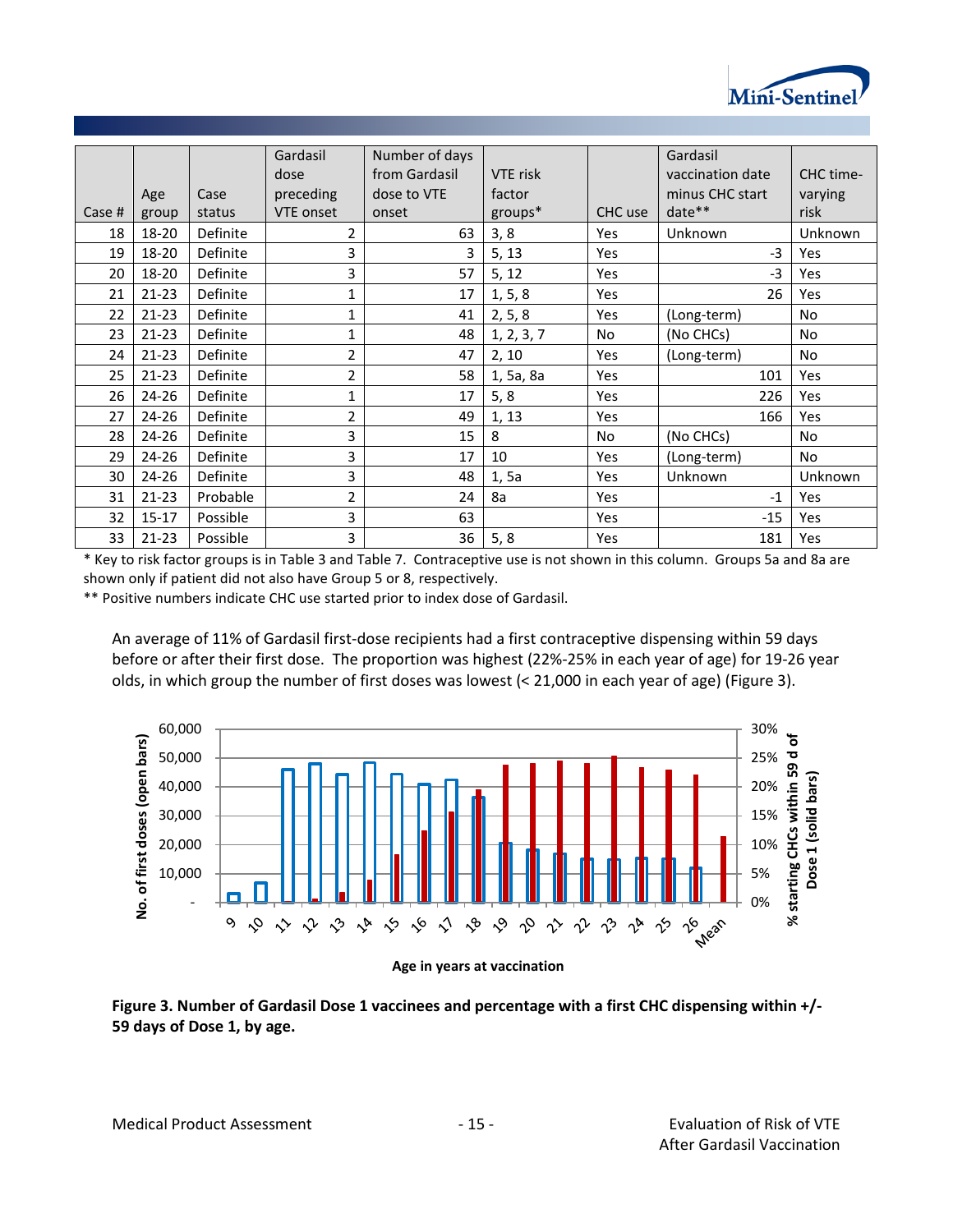

#### **D. CHC-VTE RISK MODELING**

Approximately 9,000 potential cases of VTE in roughly 12 million person-years were included in the CHC-VTE modeling. Ultimately, a model including Data Partner (5 levels), CHC flag (2 levels), estrogen dose indicator (high/low), age group (6 levels), secular month (continuous, modeled as a linear function), weeks on CHCs (continuous, modeled as a cubic function), and two interaction terms—age in years x CHC status and Data Partner x secular month—was selected as the most appropriate one, based on both statistical and biological criteria. The model was selected prior to any analysis of the Gardasil-VTE association.

[Figure 4](#page-17-0) shows the shape of the cubic function describing the risk of VTE by duration of CHC use from the model.



<span id="page-17-0"></span>**Figure 4. Predicted VTE incidence by week in the year after combined hormonal contraceptive initiation.** The curve of predicted VTE incidence obtained by modeling VTE risk by duration of CHC use is a cubic function to Week 39 (9 months) of CHC duration, after which the risk was determined to plateau. The model, including the cubic function describing the risk of VTE by duration of CHC use, was used for calculating offset terms for the CHC-adjusted Analysis #3.

#### **E. GARDASIL-VTE STATISTICAL ANALYSIS**

#### **a. SCRI analyses of Gardasil-VTE association**

[Table 10](#page-18-0) shows the results of the three co-primary analysis methods—#1-unadjusted for duration of CHC use, #2- restricted to never- and long-term CHC users, and #3-CHC-adjusted, respectively—applied to the definite VTE cases. All the results were null, regardless of dose number or risk interval. The CHC-

Medical Product Assessment - 15 - Evaluation of Risk of VTE

After Gardasil Vaccination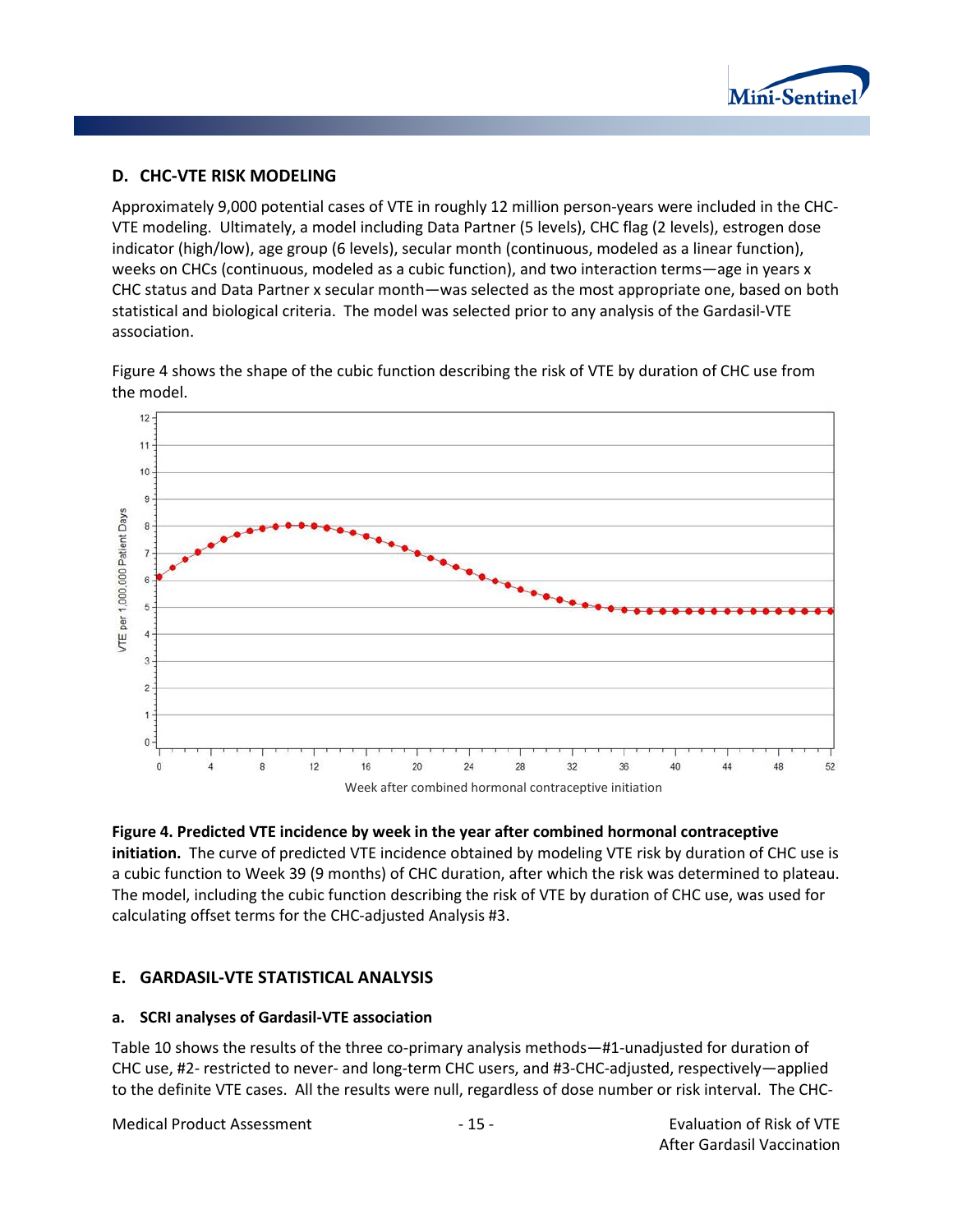

adjusted results for the unrestricted group (bottom third of the table) were very similar to the unadjusted results for the same group (top third of the table). The second of the three approaches, which dealt with potential confounding from CHC use by restricting to patients determined to have no time-varying risk due to CHCs, had comparatively few cases (middle third of the table) and thus was less informative than we had hoped.

<span id="page-18-0"></span>**Table 10. Case counts and risk estimates for the three co-primary self-controlled risk interval analyses of the association between Gardasil and VTE, for all doses and both risk windows.** Only definite VTE cases were included in analysis. "RW" refers to the risk window; "CW" refers to the control window.

| 1. Analyses with all definite VTE cases, with no adjustment for CHC use |           |                |                |           |                                                                                           |              |  |  |
|-------------------------------------------------------------------------|-----------|----------------|----------------|-----------|-------------------------------------------------------------------------------------------|--------------|--|--|
|                                                                         | Days in   | Cases in       | Cases in       |           | 95% CI lower                                                                              | 95% Cl upper |  |  |
| Dose                                                                    | <b>RW</b> | <b>RW</b>      | <b>CW</b>      | <b>RR</b> | bound                                                                                     | bound        |  |  |
| $\mathbf{1}$                                                            | $1 - 28$  | 4              | 5              | 0.60      | 0.15                                                                                      | 2.27         |  |  |
| $\overline{2}$                                                          | $1 - 28$  | 4              | 8              | 0.50      | 0.13                                                                                      | 1.59         |  |  |
| 3                                                                       | $1 - 28$  | 5              | 4              | 1.25      | 0.33                                                                                      | 5.05         |  |  |
| All                                                                     | $1 - 28$  | 13             | 17             | 0.70      | 0.33                                                                                      | 1.44         |  |  |
| 1                                                                       | $1 - 7$   | 0              | 5              | 0         |                                                                                           |              |  |  |
| $\overline{2}$                                                          | $1 - 7$   | $\mathbf{1}$   | 8              | 0.50      | 0.03                                                                                      | 2.73         |  |  |
| 3                                                                       | $1 - 7$   | 1              | 4              | 1.00      | 0.05                                                                                      | 6.76         |  |  |
| All                                                                     | $1 - 7$   | $\overline{2}$ | 17             | 0.43      | 0.07                                                                                      | 1.51         |  |  |
| from CHC use                                                            |           |                |                |           | 2. Analyses with definite VTE cases, restricted to those with no time-varying risk of VTE |              |  |  |
|                                                                         | Days in   | Cases in       | Cases in       |           | CI lower                                                                                  | CI upper     |  |  |
| Dose                                                                    | <b>RW</b> | <b>RW</b>      | <b>CW</b>      | <b>RR</b> | bound                                                                                     | bound        |  |  |
| 1                                                                       | $1 - 28$  | $\Omega$       | 3              | 0         |                                                                                           |              |  |  |
| $\overline{2}$                                                          | $1 - 28$  | 1              | $\overline{2}$ | 0.50      | 0.02                                                                                      | 5.22         |  |  |
| 3                                                                       | $1 - 28$  | 4              | $\overline{2}$ | 2.00      | 0.39                                                                                      | 14.42        |  |  |
| All                                                                     | $1 - 28$  | 5              | $\overline{7}$ | 0.66      | 0.20                                                                                      | 2.08         |  |  |
| $\mathbf{1}$                                                            | $1 - 7$   | 0              | 3              | 0         |                                                                                           |              |  |  |
| $\overline{2}$                                                          | $1 - 7$   | 0              | $\overline{2}$ | 0         | --                                                                                        |              |  |  |
| 3                                                                       | $1 - 7$   | 0              | $\overline{2}$ | 0         | --                                                                                        |              |  |  |
| All                                                                     | $1 - 7$   | 0              | 7              | 0         | --                                                                                        |              |  |  |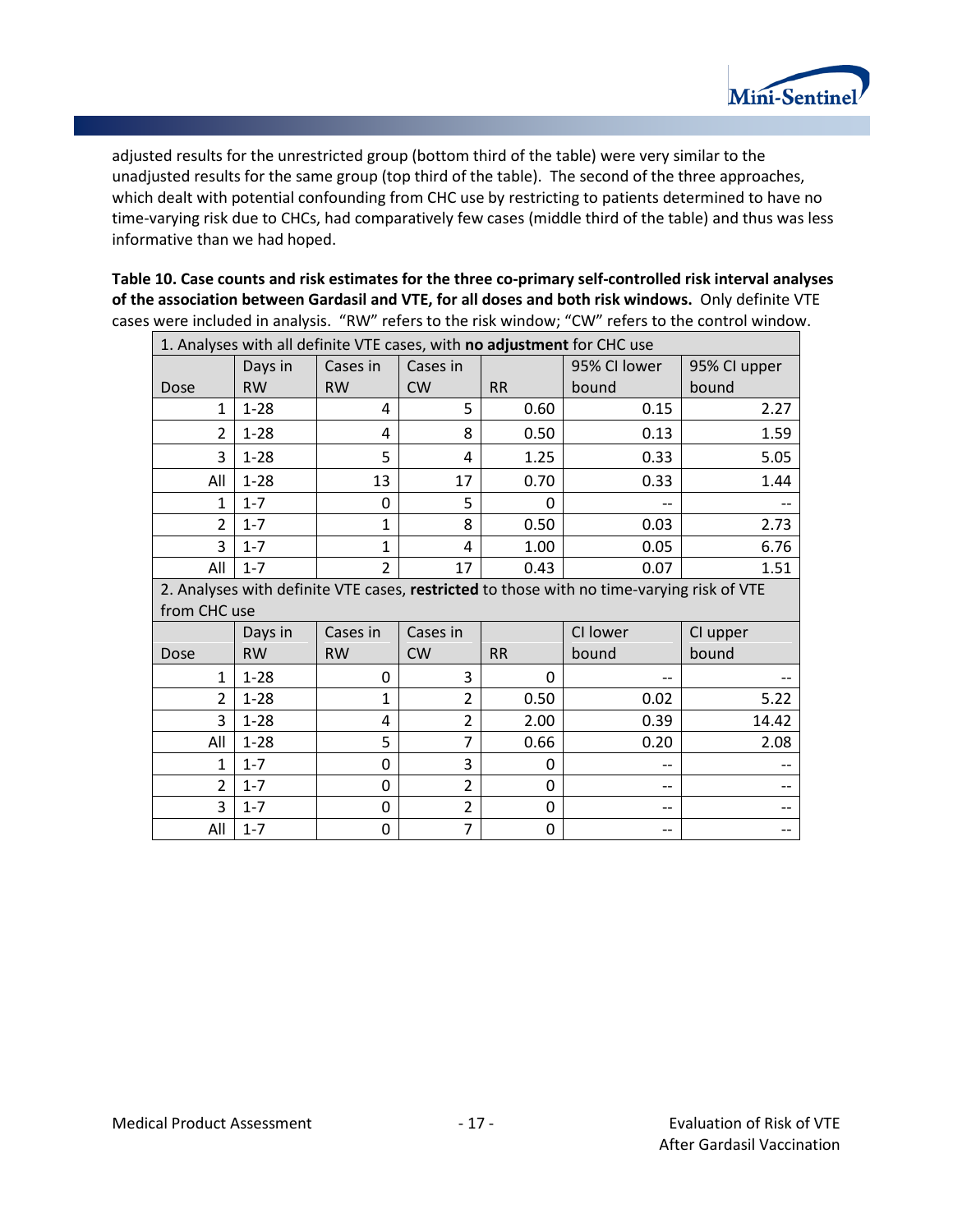

| 3. Analyses with all definite VTE cases, with adjustment for CHC use |           |           |           |           |                        |          |  |  |
|----------------------------------------------------------------------|-----------|-----------|-----------|-----------|------------------------|----------|--|--|
|                                                                      | Days in   | Cases in  | Cases in  |           | CI lower               | CI upper |  |  |
| Dose                                                                 | <b>RW</b> | <b>RW</b> | <b>CW</b> | <b>RR</b> | bound                  | bound    |  |  |
| 1                                                                    | $1 - 28$  | 4         | 5         | 0.61      | 0.15                   | 2.32     |  |  |
| 2                                                                    | $1 - 28$  | 4         | 8         | 0.47      | 0.13                   | 1.50     |  |  |
| 3                                                                    | $1 - 28$  | 5         | 4         | 1.29      | 0.34                   | 5.21     |  |  |
| All                                                                  | $1 - 28$  | 13        | 17        | 0.70      | 0.33                   | 1.43     |  |  |
| 1                                                                    | $1 - 7$   | 0         | 5         | 0         | $\qquad \qquad \cdots$ |          |  |  |
| $\mathfrak{p}$                                                       | $1 - 7$   | 1         | 8         | 0.47      | 0.03                   | 2.55     |  |  |
| 3                                                                    | $1 - 7$   | 1         | 4         | 1.09      | 0.06                   | 7.38     |  |  |
| All                                                                  | $1 - 7$   | ∍         | 17        | 0.43      | 0.07                   | 1.50     |  |  |

The 3 probable or possible VTE cases were included in sensitivity analyses. All had time-varying risk due to CHC use, thus there were no such cases to add to the second, restricted analysis. Results of the other two analysis methods are shown in [Table 11.](#page-19-0) In these unrestricted analyses, the addition of 2 probable/ possible cases to the comparison interval of Dose 3 caused the point estimates for that dose to change from ≥ 1 to < 1 ([Table 10](#page-18-0) an[d Table 11\)](#page-19-0). The addition of 1 case to the 28-day risk interval of Dose 2 led to a small increase in the point estimates for that dose. The altered risk estimates for Doses 2 and 3 and for all-doses combined remained statistically non-significant.

<span id="page-19-0"></span>**Table 11. Case counts and risk estimates for self-controlled risk interval sensitivity analyses of the association between Gardasil and VTE including definite, probable, and possible VTE cases.** "RW" refers to the risk window; "CW" refers to the control window. Rows identical to the corresponding rows in [Table 10](#page-18-0) (because there were no probable or possible VTE cases for the respective dose number and risk window) are in blue.

| 1a. Analyses with all definite, probable, or possible VTE cases, with |                           |              |           |           |        |        |  |  |  |
|-----------------------------------------------------------------------|---------------------------|--------------|-----------|-----------|--------|--------|--|--|--|
|                                                                       | no adjustment for CHC use |              |           |           |        |        |  |  |  |
|                                                                       |                           |              |           |           | 95% CI | 95% CI |  |  |  |
|                                                                       | Days in                   | Cases in     | Cases in  |           | lower  | upper  |  |  |  |
| Dose                                                                  | <b>RW</b>                 | <b>RW</b>    | <b>CW</b> | <b>RR</b> | bound  | bound  |  |  |  |
| 1                                                                     | $1 - 28$                  | 4            | 5         | 0.60      | 0.15   | 2.27   |  |  |  |
| $\overline{2}$                                                        | $1 - 28$                  | 5            | 8         | 0.63      | 0.19   | 1.87   |  |  |  |
| 3                                                                     | $1 - 28$                  | 5            | 6         | 0.83      | 0.24   | 2.77   |  |  |  |
| All                                                                   | $1 - 28$                  | 14           | 19        | 0.68      | 0.33   | 1.35   |  |  |  |
| 1                                                                     | $1 - 7$                   | 0            | 5         | 0         |        |        |  |  |  |
| $\overline{2}$                                                        | $1 - 7$                   | $\mathbf{1}$ | 8         | 0.50      | 0.03   | 2.73   |  |  |  |
| 3                                                                     | $1 - 7$                   | 1            | 6         | 0.67      | 0.04   | 3.90   |  |  |  |
| All                                                                   | $1 - 7$                   | 2            | 19        | 0.39      | 0.06   | 1.35   |  |  |  |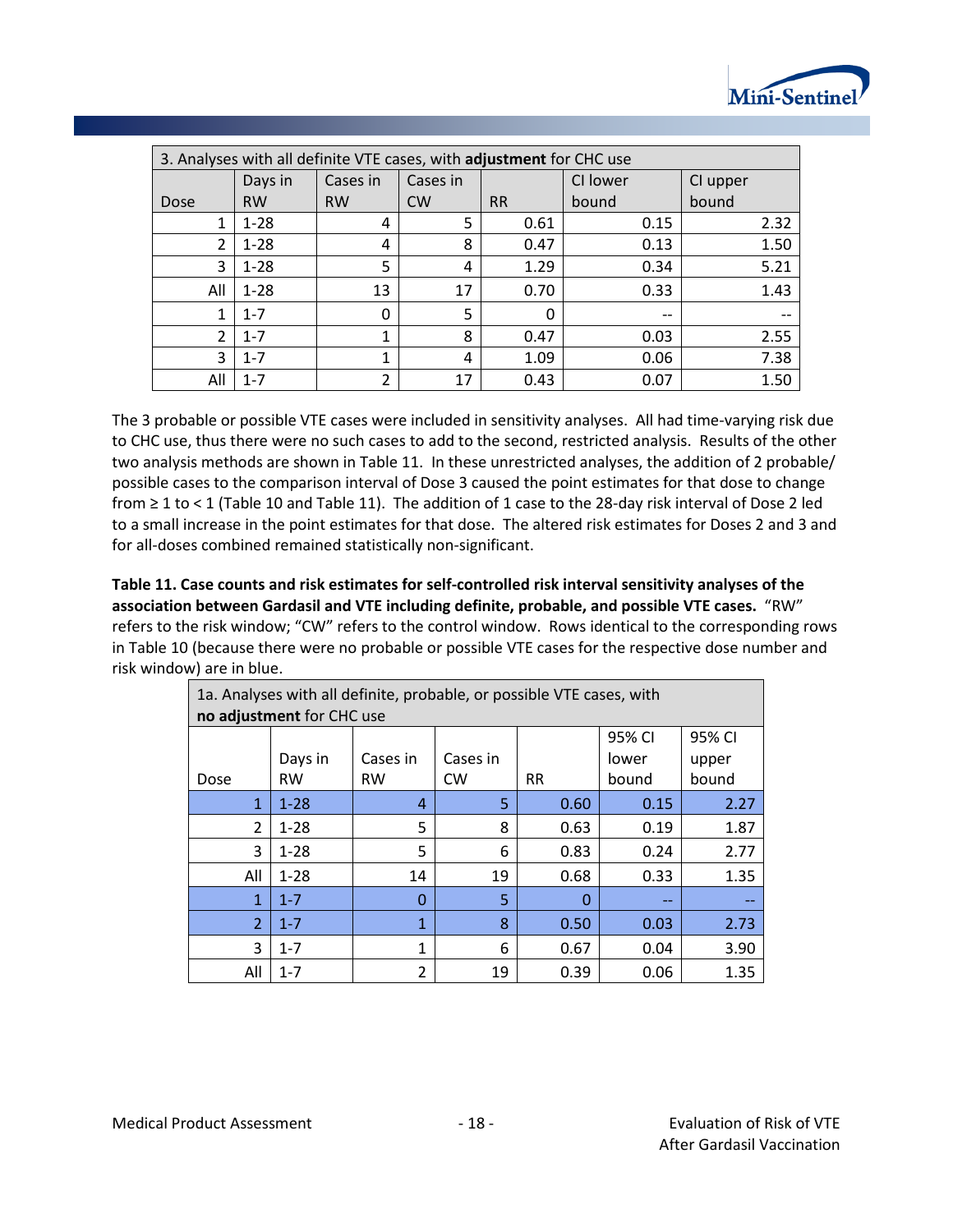

| 3a. Analyses with all definite, probable, or possible VTE cases, with<br>adjustment for CHC use |                                           |                       |                       |           |                   |                   |  |  |
|-------------------------------------------------------------------------------------------------|-------------------------------------------|-----------------------|-----------------------|-----------|-------------------|-------------------|--|--|
| Dose                                                                                            | Days in<br><b>RW</b>                      | Cases in<br><b>RW</b> | Cases in<br><b>CW</b> | <b>RR</b> | CI lower<br>bound | CI upper<br>bound |  |  |
| 1                                                                                               | $1 - 28$                                  | 4                     | 5                     | 0.61      | 0.15              | 2.32              |  |  |
| $\overline{2}$                                                                                  | $1 - 28$                                  | 5                     | 8                     | 0.60      | 0.18              | 1.80              |  |  |
| 3                                                                                               | $1 - 28$                                  | 5                     | 6                     | 0.89      | 0.25              | 2.95              |  |  |
| All                                                                                             | $1 - 28$                                  | 14                    | 19                    | 0.69      | 0.34              | 1.37              |  |  |
| 1                                                                                               | $1 - 7$                                   | 0                     | 5                     | 0         | --                |                   |  |  |
| $\overline{\phantom{a}}$                                                                        | 1<br>8<br>$1 - 7$<br>0.47<br>0.03<br>2.57 |                       |                       |           |                   |                   |  |  |
| 3                                                                                               | $1 - 7$                                   | 1                     | 6                     | 0.78      | 0.04              | 4.65              |  |  |
| All                                                                                             | $1 - 7$                                   | $\overline{2}$        | 19                    | 0.40      | 0.06              | 1.37              |  |  |

None of the analyses of effect modification by age or by VTE risk factor produced statistically significant results, nor did any of the analyses using the Days 1-35 risk interval [\(Table 12\)](#page-21-0).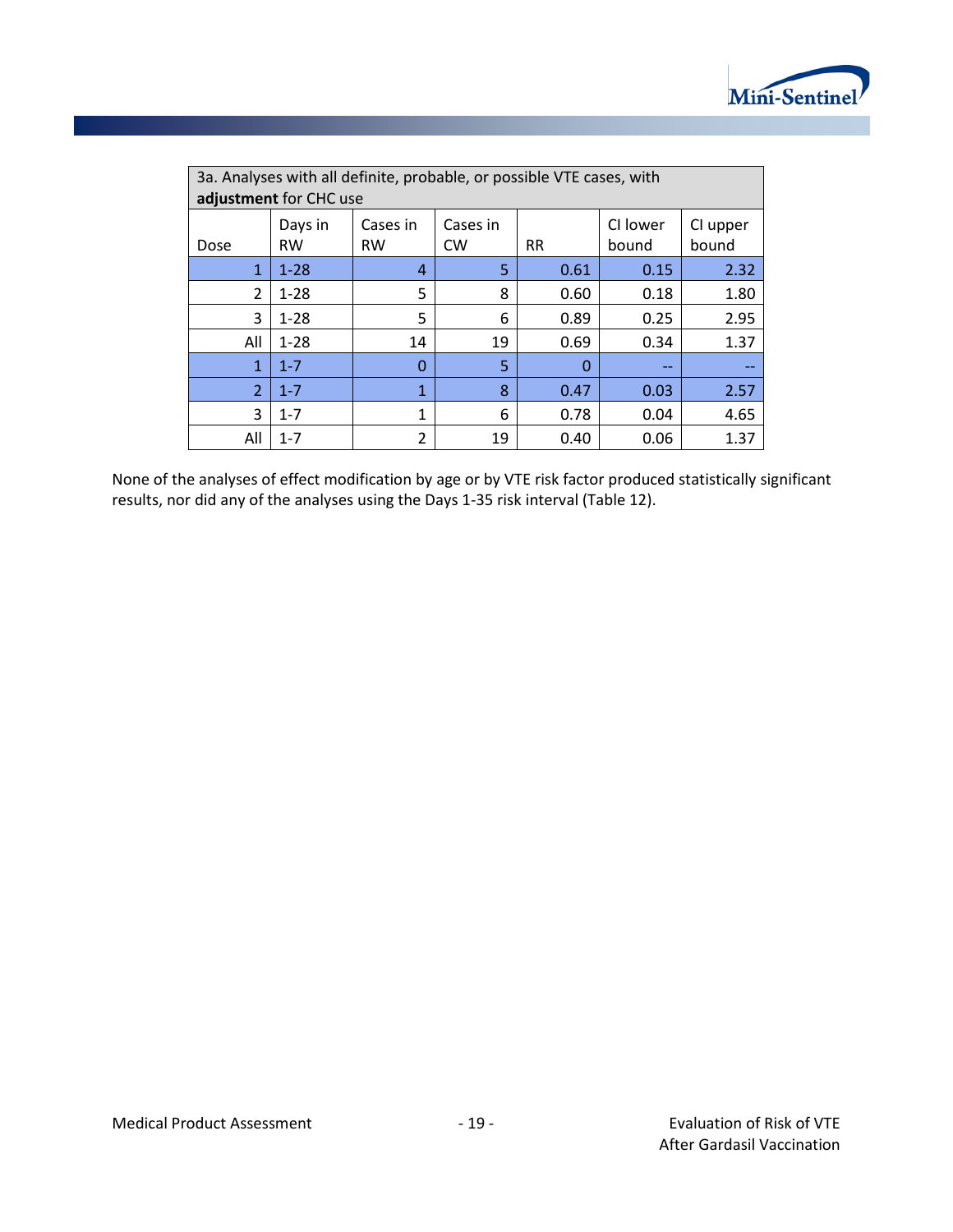

<span id="page-21-0"></span>**Table 12. Case counts and risk estimates for self-controlled risk interval sensitivity analyses of the association between Gardasil and VTE, using a risk window of Days 1-35 post-vaccination.** Only definite VTE cases were included in analysis. "RW" refers to the risk window; "CW" refers to the control window.

|                     |           | 1. Analyses with all definite VTE cases, with no adjustment for CHC use            |           |           |                 |                 |
|---------------------|-----------|------------------------------------------------------------------------------------|-----------|-----------|-----------------|-----------------|
|                     | Days in   | Cases in                                                                           | Cases in  |           | 95% CI<br>lower | 95% CI<br>upper |
| Dose                | <b>RW</b> | <b>RW</b>                                                                          | <b>CW</b> | <b>RR</b> | bound           | bound           |
| 1                   | $1 - 35$  | 5                                                                                  | 5         | 0.60      | 0.17            | 2.16            |
| $\overline{2}$      | $1 - 35$  | 6                                                                                  | 8         | 0.60      | 0.20            | 1.73            |
| 3                   | $1 - 35$  | 8                                                                                  | 4         | 1.60      | 0.50            | 5.99            |
| All                 | $1 - 35$  | 19                                                                                 | 17        | 0.83      | 0.43            | 1.61            |
| of VTE from CHC use |           | 2. Analyses with definite VTE cases, restricted to those with no time-varying risk |           |           |                 |                 |
|                     | Days in   | Cases in                                                                           | Cases in  |           | CI lower        | CI upper        |
| Dose                | <b>RW</b> | <b>RW</b>                                                                          | <b>CW</b> | <b>RR</b> | bound           | bound           |
| 1                   | $1 - 35$  | $\mathbf{1}$                                                                       | 3         | 0.20      | 0.01            | 1.56            |
| $\overline{2}$      | $1 - 35$  | 2                                                                                  | 2         | 0.80      | 0.10            | 6.66            |
| 3                   | $1 - 35$  | 5                                                                                  | 2         | 2.00      | 0.43            | 13.96           |
| All                 | $1 - 35$  | 8                                                                                  | 7         | 0.85      | 0.30            | 2.42            |
|                     |           | 3. Analyses with all definite VTE cases, with adjustment for CHC use               |           |           |                 |                 |
|                     | Days in   | Cases in                                                                           | Cases in  |           | CI lower        | CI upper        |
| Dose                | <b>RW</b> | <b>RW</b>                                                                          | <b>CW</b> | <b>RR</b> | bound           | bound           |
| $\mathbf{1}$        | $1 - 35$  | 5                                                                                  | 5         | 0.61      | 0.17            | 2.20            |
| 2                   | $1 - 35$  | 6                                                                                  | 8         | 0.58      | 0.19            | 1.66            |
| 3                   | $1 - 35$  | 8                                                                                  | 4         | 1.60      | 0.50            | 5.99            |
| All                 | $1 - 35$  | 19                                                                                 | 17        | 0.82      | 0.42            | 1.59            |

#### **b. Temporal scan statistics**

The temporal distribution of onsets of definite VTE cases from Day 1 post-vaccination through the last day of the respective control interval is shown for Doses 1, 2, and 3 in [Figure 5.](#page-22-0) Of the temporal scan statistical tests conducted on the onsets of the definite VTE cases after Doses 1, 2, 3, and all doses combined, none detected any statistically significant clustering of post-vaccination onset timing.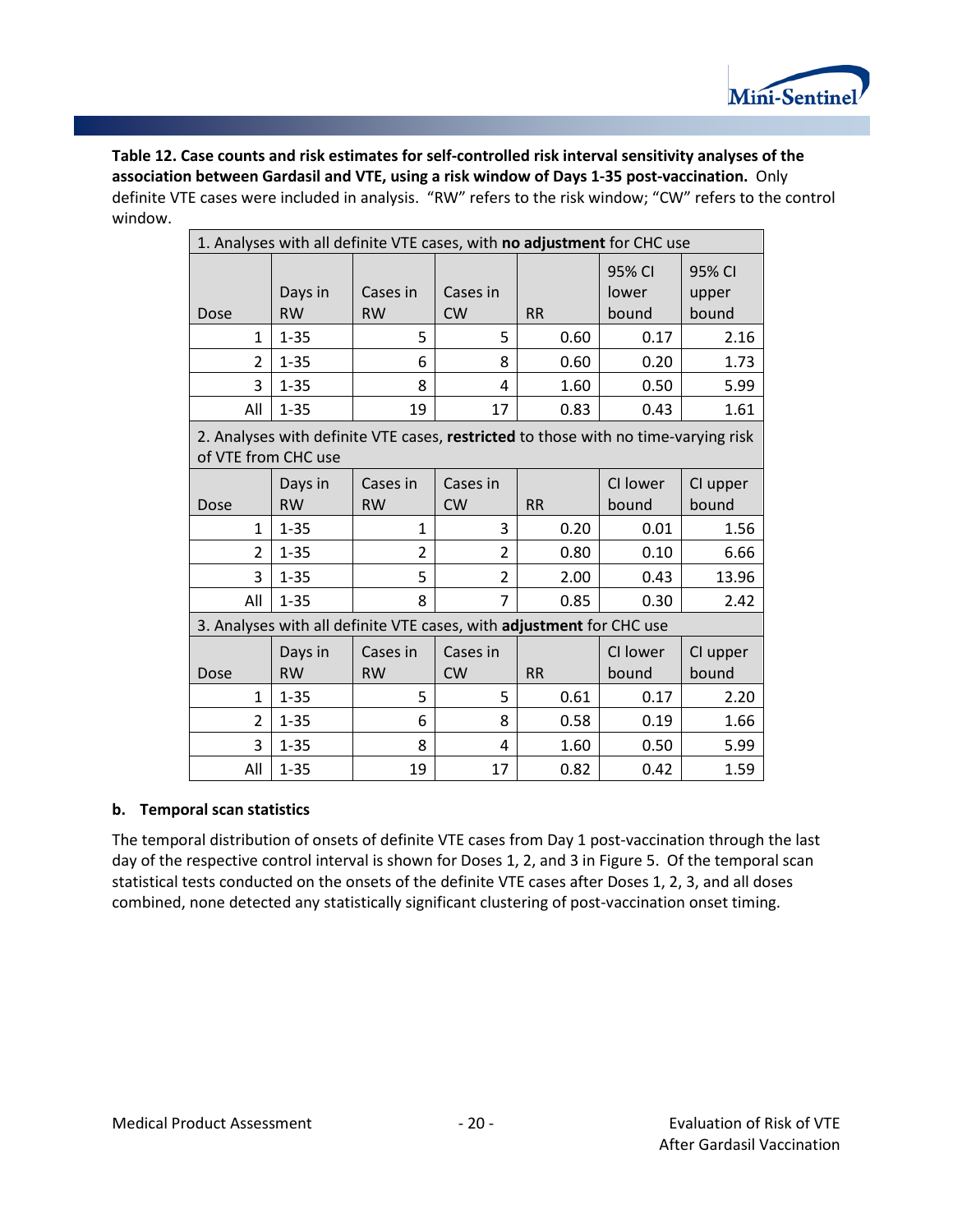



<span id="page-22-0"></span>**Figure 5. Temporal distribution of onsets of definite VTE cases from Day 1 post-vaccination through the last day of the respective control interval for Gardasil Doses 1, 2, and 3**

## **V. DISCUSSION**

In December 2010, FDA presented a review of the postlicensure safety data to FDA's Pediatric Advisory Committee.<sup>8</sup> Data from VAERS and VSD were presented that suggested that more VTE cases were being observed than expected after vaccination with Gardasil. Because these data were inconclusive, FDA launched this Sentinel study to further investigate the risk in a larger population. The main results that shaped our investigation were from the VSD, which included 600,558 doses of Gardasil administered to females aged 9-26 years.<sup>6,7</sup> During prospective surveillance, the VSD researchers found an elevated, although not statistically significant, point estimate of risk of VTE among Gardasil vaccinees aged 9-17 years compared with a historical comparison group of girls of the same age (relative risk based on 8 potential cases identified in electronic data at end of surveillance: 1.98). No elevated risk was detected after Gardasil vaccination among women aged 18–26 years. Medical records of the 8 potential VTE cases found in the electronic data 1–42 days after vaccination were reviewed, and 5 of the cases were confirmed. All 5 confirmed cases had at least one known VTE risk factor. The VTE diagnosis in 4 of the 5 confirmed cases occurred within 1-7 days after vaccination.

The VSD's findings of acute-onset VTE and the presence of known VTE risk factors in the VTE cases (which could have produced confounding) informed our choice of study design and risk intervals. In view of the prevalence of known VTE risk factors among the VSD cases, we used a self-controlled design,

Medical Product Assessment The Call 21 - The Control of Risk of VTE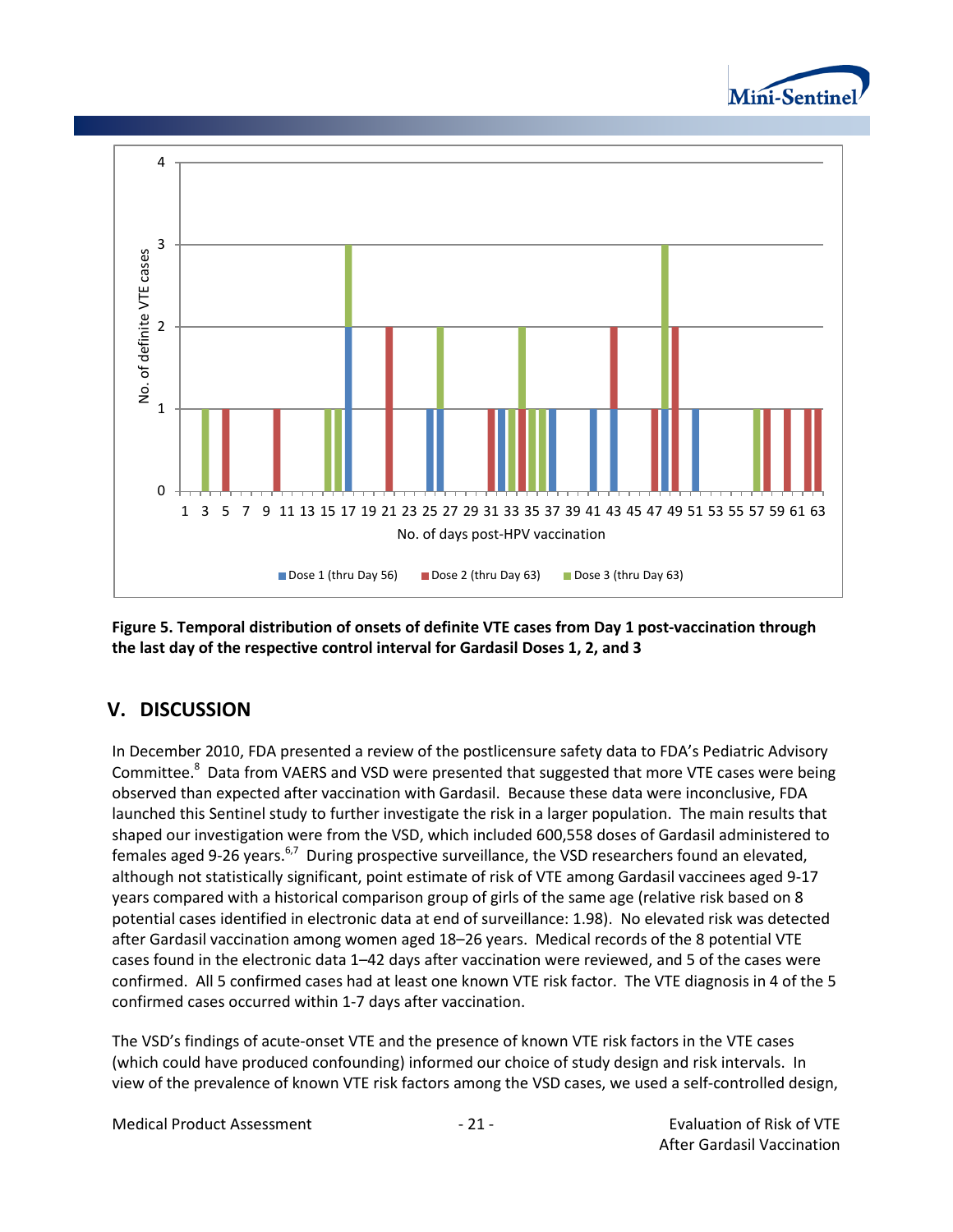

which served to control completely for time-invariant confounders such as genetically determined coagulation disorders. Regarding risk intervals, there is no clear consensus about what the true risk period for VTE after vaccination might be (assuming vaccination is linked to thrombosis at all). Based on the onset intervals of the 5 VTE cases in the VSD study, we selected Days 1-28 as the primary risk interval. We chose Days 1-7 as a secondary risk interval because of VSD's finding that 4 of the 5 confirmed cases had VTE diagnosed within Days 1-7 after vaccination. (Regarding control intervals, we selected a post-vaccination one instead of a pre-vaccination one in order to avoid the bias that would have been present if a VTE event were to influence the occurrence and/or timing of subsequent Gardasil vaccination in a patient.  $23,24$ )

In our self-controlled study comprising more than 1.4 million doses of Gardasil among more than 650,000 9-26 year old females in the U.S., we found no evidence of an increased risk of VTE. None of the self-controlled risk interval analyses produced statistically significant results for any of the doses or risk intervals. Likewise, the temporal scan statistical test did not detect any temporal clustering of VTE onsets in the 8-9 weeks after Gardasil vaccination, providing reassurance that we did not miss an increased risk that might have existed even in the few weeks beyond our primary 28-day interval. Two key sensitivity analyses were also conducted: (a) one that included all levels of diagnostic certainty ("probable" or "possible" VTE cases) and (b) another that extended the risk window to include the washout period (a change from 1-28 days to 1-35 days post-vaccination). Neither sensitivity analysis revealed evidence of an association.

The numbers of VTE cases following Doses 1, 2, and 3 of Gardasil in the temporal scan analysis look somewhat similar (10, 14, and 12 cases in the weeks after Dose 1, 2, and 3, respectively) despite the apparently progressively fewer people receiving Doses 2 and 3 compared to Dose 1 according to the claims data. This might suggest to some that there is a greater risk after Dose 2 or 3 than after Dose 1. However, it is likely a consequence of three circumstances: (a) The claims data were not always accurate regarding the dose number—chart review revealed that later doses were sometimes misclassified as earlier doses in the claims data [\(Table 6\)](#page-14-0). Thus, the *true* distribution of Gardasil doses is less skewed toward first doses than it appears to be according to the claims data. (b) The follow-up period for Dose 1 was 1 week shorter than the follow-up period for Doses 2 and 3. (c) Finally, with numbers as low as those observed, chance could have played a role in producing differences from the expected distribution of cases among the three doses. In any case, neither the SCRI analyses nor the temporal scan statistical analysis identified an increased risk of VTE after any of the three doses, and, unlike inferences based on comparing VTE incidence among claims-based dose numbers, these findings are all based on chart-confirmed cases and chart-confirmed dose numbers as well as self-controlled methods.

The strengths of our study are its size, the self-controlled design used to control for time-invariant confounding, the adjustment for time-varying confounding from CHC use, the checks for possible effect modification by age and VTE risk factors, the use of chart review to validate both cases and exposures, and the use of the temporal scan statistic to supplement the main analyses. The shape of the risk curve of VTE by CHC duration obtained from modeling and used for the adjustment of the Gardasil-VTE analysis (Analysis #3) was consistent with what has been reported in the literature.<sup>13</sup>

Because of the control for confounding and other strengths of our study, we consider our null results to be more credible than the association suggested by the VAERS study that found disproportional

Medical Product Assessment The Call 21 - The Control of Risk of VTE

After Gardasil Vaccination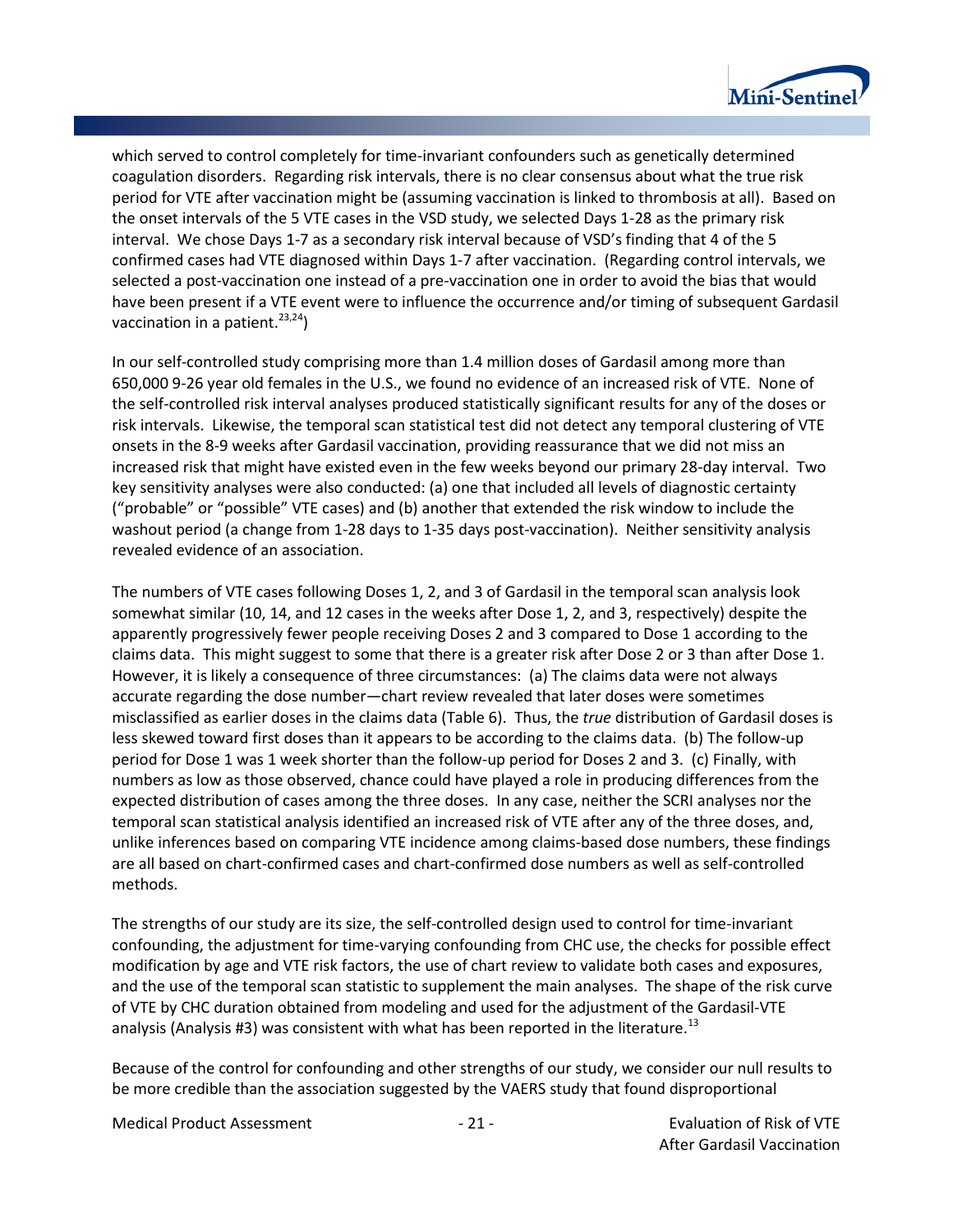

reporting of venous thromboembolic events using data mining methods.<sup>5</sup> Considering that VSD saw an elevated (albeit not statistically significant) risk estimate for 9-17 year olds but not for 18-26 year olds, 6,7 we checked to see if the risk of VTE after Gardasil vaccination varied with age at vaccination and found no evidence of such effect modification by age. Indeed, the definite cases aged 9-17 years did not fall predominantly in the risk interval, but rather 4 occurred in the risk interval and 6 in the control interval (Cases 1-10 i[n Table 9\)](#page-15-1).

The lack of association we found agrees with the results of three studies published more recently than the VAERS and VSD studies. The first, an FDA postmarket commitment study, used a SCRI design with two alternative risk intervals, Days 1-14 and Days 1-60, and included approximately 190,000 females in Kaiser Permanente of Northern and Southern California who had received at least one dose of Gardasil. No increased risk of venous embolism, thromboembolic events, or other clotting disorders or dysfunction was observed.<sup>25</sup> The second was a cohort study comprising more than 696,000 doses of Gardasil administered to females in Denmark and Sweden. No increased risk of VTE was seen using a risk window of 1-90 days after vaccination (rate ratio 0.86 (95% CI: 0.55-1.36)).<sup>26</sup> The third used a selfcontrolled case series design to eliminate time-invariant confounding and studied a population of Danish females; 500,345 of these had received Gardasil. Using a post-vaccination risk window of 1-42 days, the investigators found an incidence ratio of 0.77 (95% CI: 0.53-1.11).<sup>27</sup>

We found that the positive predictive value of our VTE case-finding algorithm, 24%, could have been increased by not including the ambulatory care setting and/or the 451.x phlebitis and thrombophlebitis ICD-9 code. Those algorithm elements led to a cost of 16-17 charts reviewed for every definite case identified. However, excluding those elements from the algorithm would have meant missing 9%-19% of the definite cases identified by means of the full algorithm. This information, together with a sense of the relative importance of sensitivity (to maximize statistical power) and specificity (to minimize chart review burden) for a particular study, may be helpful in selecting case-finding algorithms in future studies of VTE.

One limitation of our study was the possible existence of some misclassification of CHC duration in the CHC-adjusted analysis (Analysis #3). Such misclassification could have occurred as a result of: 1) failure of claims data to capture complete information on CHC use (if, for example, a patient obtained contraceptives from a Planned Parenthood organization), 2) the RxDate not necessarily being the true CHC initiation date, 3) our ignoring of any apparent *discontinuation* of CHC use during the observation period, and 4) the use of a minimum enrollment requirement of 4 months instead of longer, which theoretically could have led to longer-term CHC use being misclassified as shorter-term use. But given the variability in the period of time between CHC initiation and Gardasil vaccination observed, it seems unlikely for any consistent bias to have been introduced by such misclassification.

Another limitation was that charts could not be obtained for approximately one-fifth of the potential cases identified by the algorithm. This is similar to the proportion of cases with unobtainable charts in other recent PRISM studies—22% in the rotavirus vaccine-intussusception study<sup>11</sup> and 14% in the influenza vaccine-febrile seizures study, $^{28}$  for example. The fact that charts were not obtained for all cases reduced statistical power.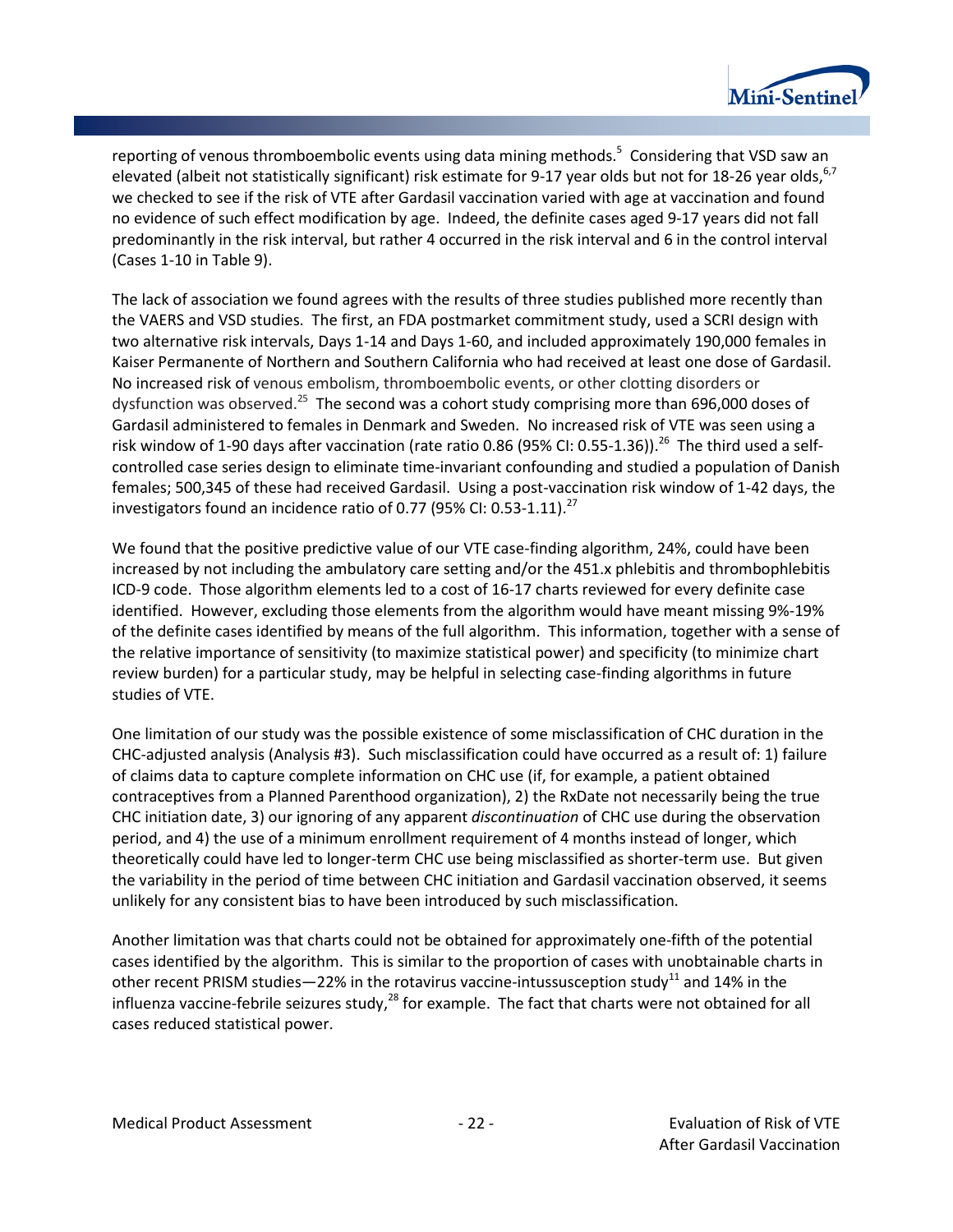

Finally, in light of the fact that there were only 30 definite VTE cases in risk and control intervals, the analyses of effect modification by age and VTE risk factors, which all produced null results, may have had limited power to detect true effect modification of the Gardasil-VTE relationship by these factors.

## **VI. CONCLUSIONS**

In this study comprising more than 1.4 million doses of Gardasil administered, we found no evidence of an increased risk of VTE among 9-26 year old females. These results agree with those of three recent studies. Particular strengths of our study were the self-controlled design, which controlled for timeinvariant confounding, and the adjustment for time-varying confounding from CHC use.

## **VII. ACKNOWLEDGMENTS**

The authors would like to thank the following colleagues for their contributions to this work: Meghan Baker, Carolyn Balsbaugh, Michael Burton, David Cole, Claudia Coronel-Moreno, Ashleigh Goff, Patricia Kennedy, Emily Kinn, Grace Lee, Tracy Lieu, Richard Platt, Linda Pointon, Robert Rosofsky, Diana Santiago, and Ruihua Yin, all currently or formerly of **Harvard Pilgrim Health Care Institute**; David Martin and Héctor Izurieta of the **Center for Biologics Evaluation and Research, Food and Drug Administration**; Carolyn Neff, Carolyn Jevit, and Yihai Liu, of **Aetna**; Nandini Selvam of **HealthCore**; Yunping Zhou of **Humana**; Judy Wong, Lauren Sanders, Eva Ng, and Nancy Lin, of **Optum**; and James Anthony Morrow and Shannon Stratton of **Vanderbilt University**. In addition, we thank the **Tennessee Bureau of TennCare of the Department of Finance and Administration**, which provided Tennessee Medicaid data to Vanderbilt.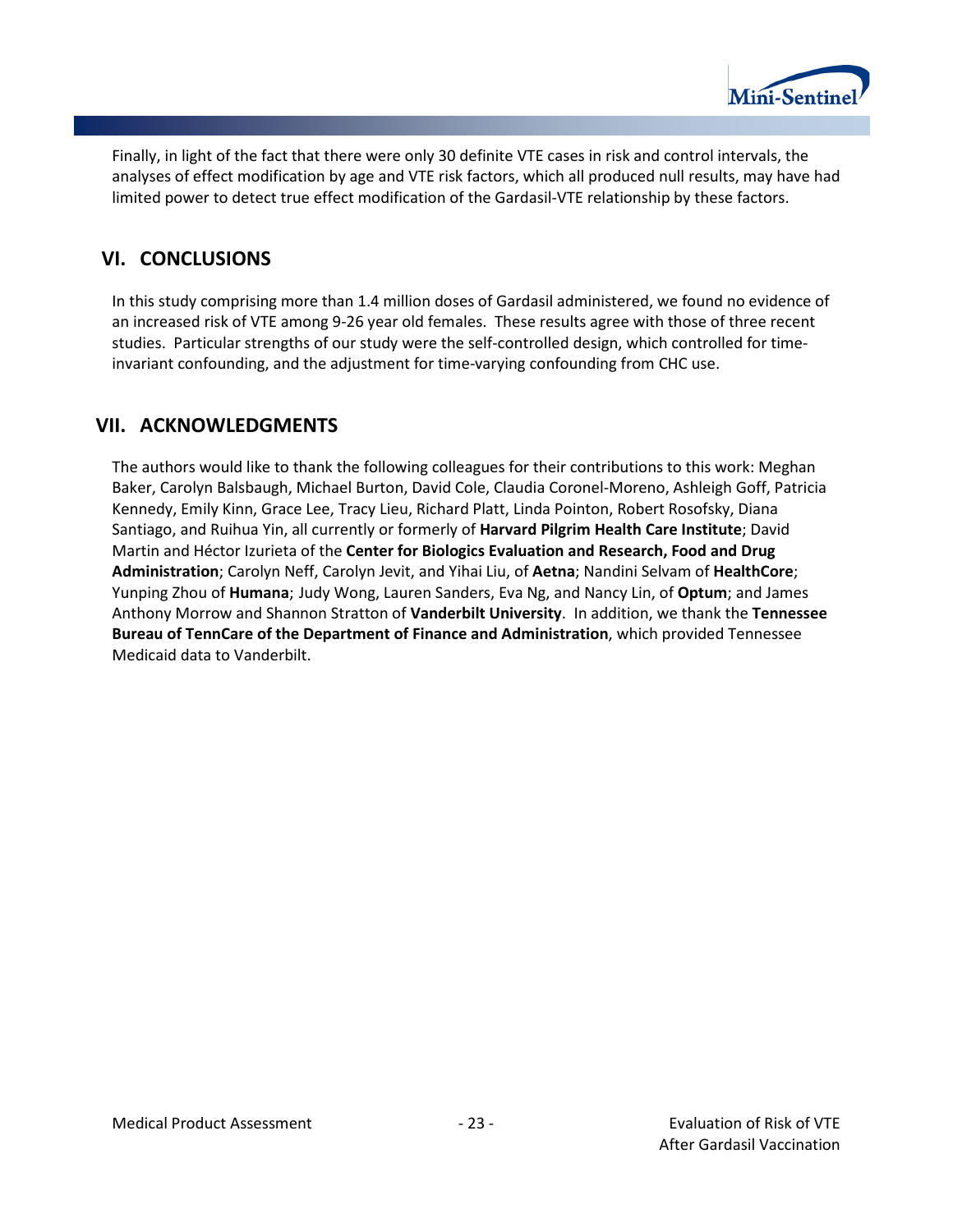

## **VIII. APPENDICES**

<span id="page-26-0"></span>Appendix 1: Codes used to identify VTE

| ICD9     | <b>Description</b>                                                                    |
|----------|---------------------------------------------------------------------------------------|
| $415.1*$ | (This would include all codes beginning with these 4 digits.)                         |
| 415.1    | Pulmonary embolism and infarction                                                     |
| 415.11   | latrogenic pulmonary embolism and infarction                                          |
| 415.12   | Septic pulmonary embolism                                                             |
| 415.19   | Other pulmonary embolism and infarction                                               |
| 451.*    | (This would include all codes beginning with these 3 digits.)                         |
| 451      | Phlebitis and thrombophlebitis                                                        |
| 451.0    | Phlebitis and thrombophlebitis of superficial vessels of lower extremities            |
| 451.1    | Phlebitis and thrombophlebitis of deep veins of lower extremities                     |
| 451.11   | Phlebitis and thrombophlebitis of femoral vein (deep) (superficial)                   |
| 451.19   | Phlebitis and thrombophlebitis of other                                               |
| 451.2    | Phlebitis and thrombophlebitis of lower extremities unspecified                       |
| 451.8    | Phlebitis and thrombophlebitis of other sites                                         |
| 451.81   | Phlebitis and thrombophlebitis of iliac vein                                          |
| 451.82   | Phlebitis and thrombophlebitis of superficial veins of upper extremities              |
| 451.83   | Phlebitis and thrombophlebitis of deep veins of upper extremities                     |
| 451.84   | Phlebitis and thrombophlebitis of upper extremities unspecified                       |
| 451.89   | Phlebitis and thrombophlebitis of other sites                                         |
| 451.9    | Phlebitis and thrombophlebitis of unspecified site                                    |
| 453.*    | (This would include all codes beginning with these 3 digits.)                         |
| 453      | Other venous embolism and thrombosis                                                  |
| 453.0    | Budd-Chiari syndrome                                                                  |
| 453.1    | Thrombophlebitis migrans                                                              |
| 453.2    | Embolism and thrombosis of inferior vena cava                                         |
| 453.3    | Embolism and thrombosis of renal vein                                                 |
| 453.4    | Acute venous embolism and thrombosis of deep vessels of lower extremity               |
| 453.40   | Acute venous embolism and thrombosis of unspecified deep vessels of lower extremity   |
| 453.41   | Acute venous embolism and thrombosis of deep vessels of proximal lower extremity      |
| 453.42   | Acute venous embolism and thrombosis of deep vessels of distal lower extremity        |
| 453.5    | Chronic venous embolism and thrombosis of deep vessels of lower extremity             |
| 453.50   | Chronic venous embolism and thrombosis of unspecified deep vessels of lower extremity |
| 453.51   | Chronic venous embolism and thrombosis of deep vessels of proximal lower extremity    |
| 453.52   | Chronic venous embolism and thrombosis of deep vessels of distal lower extremity      |
| 453.6    | Venous embolism and thrombosis of superficial vessels of lower extremity              |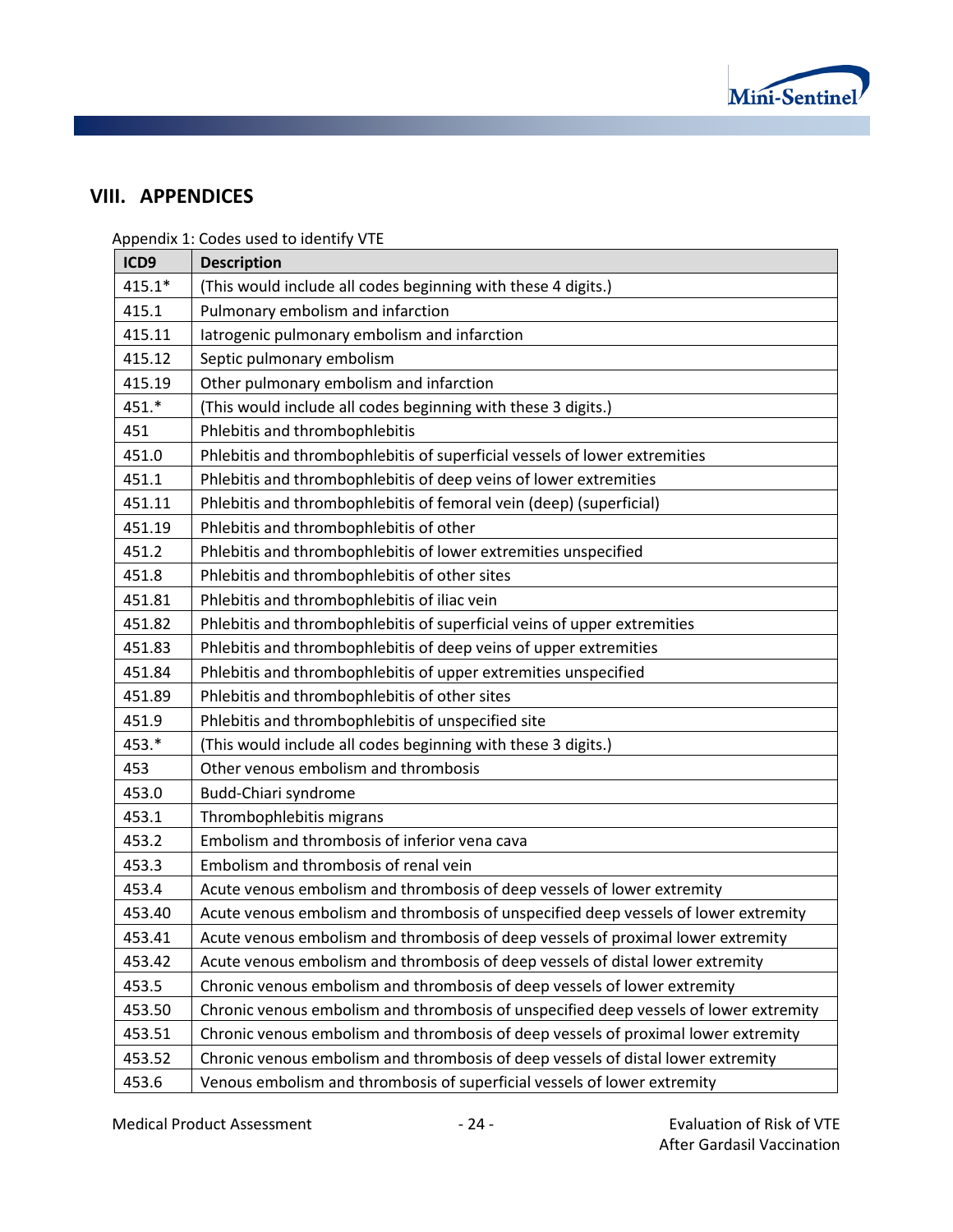

| ICD <sub>9</sub> | <b>Description</b>                                                             |
|------------------|--------------------------------------------------------------------------------|
| 453.7            | Chronic venous embolism and thrombosis of other specified vessels              |
| 453.71           | Chronic venous embolism and thrombosis of superficial veins of upper extremity |
| 453.72           | Chronic venous embolism and thrombosis of deep veins of upper extremity        |
| 453.73           | Chronic venous embolism and thrombosis of upper extremity, unspecified         |
| 453.74           | Chronic venous embolism and thrombosis axillary veins                          |
| 453.75           | Chronic venous embolism and thrombosis of subclavian veins                     |
| 453.76           | Chronic venous embolism and thrombosis of internal jugular veins               |
| 453.77           | Chronic venous embolism and thrombosis of other thoracic veins                 |
| 453.79           | Chronic venous embolism and thrombosis of other specified veins                |
| 453.8            | Acute venous embolism and thrombosis of other specified veins                  |
| 453.81           | Acute venous embolism and thrombosis of superficial veins of upper extremity   |
| 453.82           | Acute venous embolism and thrombosis of deep veins of upper extremity          |
| 453.83           | Acute venous embolism and thrombosis of upper extremity, unspecified           |
| 453.84           | Acute venous embolism and thrombosis of axillary veins                         |
| 453.85           | Acute venous embolism and thrombosis of subclavian veins                       |
| 453.86           | Acute venous embolism and thrombosis of internal jugular veins                 |
| 453.87           | Acute venous embolism and thrombosis of other thoracic veins                   |
| 453.89           | Acute venous embolism and thrombosis of other specified veins                  |
| 453.9            | Embolism and thrombosis of unspecified site                                    |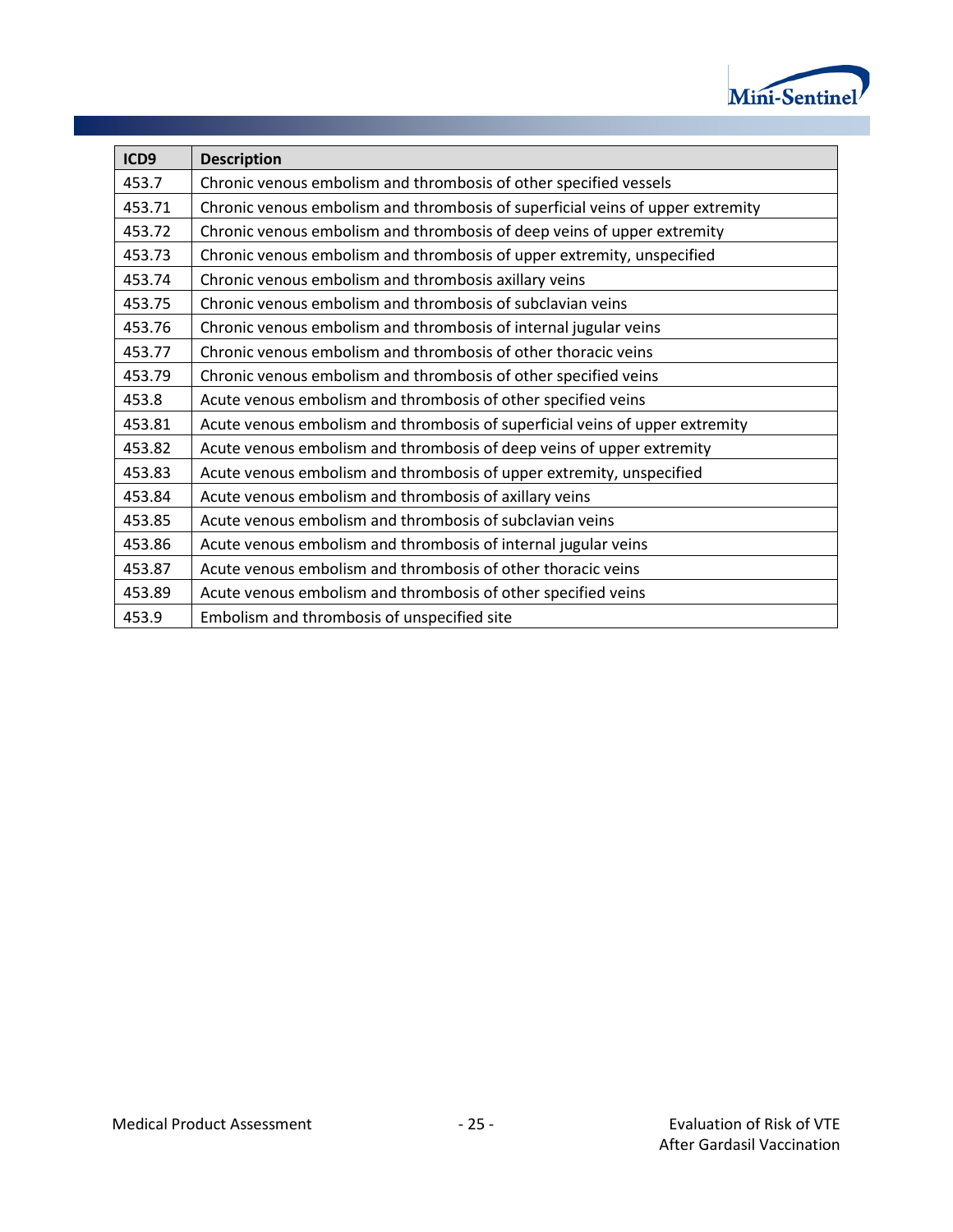

Appendix 2: Codes used to identify select VTE risk factors

<span id="page-28-0"></span>

| Group                   | Category                                  | <b>Condition</b>                                                 | Look back from<br><b>VTE diagnosis</b> | Code type       | <b>Codes</b>                                                                         |
|-------------------------|-------------------------------------------|------------------------------------------------------------------|----------------------------------------|-----------------|--------------------------------------------------------------------------------------|
|                         | <b>Primary hypercoagulable</b>            | Primary hypercoagulable state                                    | Since enrolled                         | ICD9DX          | 289.81                                                                               |
|                         | state                                     | Sulfur bearing amino acid metabolism<br>disturbances             | Since enrolled                         | ICD9DX          | 270.4                                                                                |
| $\mathbf{1}$            | <b>Coagulation defects</b>                | Congenital deficiency of clotting<br>factors (dysfibrinogenemia) | Since enrolled                         | ICD9DX          | 286.3                                                                                |
|                         | <b>Secondary</b><br>hypercoagulable state | Secondary hypercoagulable state                                  | 90 days                                | ICD9DX          | 289.82                                                                               |
|                         |                                           | Malignancy (except skin)                                         | 183 days                               | ICD9DX          | 140.x-171.x, 174.x-208.x,                                                            |
|                         |                                           | Chemotherapy                                                     | 183 days                               | <b>ICD9PX</b>   | 99.25                                                                                |
|                         | <b>Cancer</b>                             |                                                                  | 183 days                               | ICD9DX          | V58.1x                                                                               |
|                         |                                           | Radiation therapy                                                | 183 days                               | ICD9DX          | V58.0                                                                                |
|                         |                                           |                                                                  |                                        | CPT4PX          | 20555                                                                                |
| $\overline{2}$          | <b>Inflammatory conditions</b>            | Inflammatory bowel disease                                       | Since enrolled                         | ICD9DX          | 555.x, 556.x                                                                         |
|                         |                                           | <b>Rheumatoid arthritis</b>                                      | Since enrolled                         | ICD9DX<br>CPTP2 | 714.x<br>0540F, 3455F - 3476F, 4187F, 4192F - 4196F                                  |
|                         |                                           | Systemic lupus erythematosis                                     | Since enrolled                         | ICD9DX          | 695.4                                                                                |
|                         | <b>Infection</b>                          | Sepsis                                                           | 60 days                                | ICD9DX          | 003.1, 020.2, 022.3, 036.2, 038.x, 054.5, 449,<br>785.52, 995.91, 995.92             |
|                         |                                           | Osteomyelitis                                                    | 60 days                                | ICD9DX          | 003.24, 730.0x - 730.2x                                                              |
|                         |                                           | Metabolic syndrome                                               | Since enrolled                         | ICD9DX          | 277.7                                                                                |
| $\overline{\mathbf{3}}$ | <b>Cardiovascular conditions</b>          | Hyperlipidemia                                                   | Since enrolled                         | ICD9DX          | 272.0-272.4                                                                          |
|                         |                                           | Diabetes mellitus                                                | Since enrolled                         | ICD9DX          | 250.x                                                                                |
|                         |                                           | Hypertension                                                     | Since enrolled                         | ICD9DX          | $401.x - 405.x$                                                                      |
| 4                       | <b>Cardiac</b>                            | Congenital heart disease                                         | Since enrolled                         | ICD9DX          | $745.x - 747.x$                                                                      |
|                         |                                           | Congestive heart failure                                         | Since enrolled                         | ICD9DX          | 428.0                                                                                |
| 5                       | <b>Venous catheterization</b>             | Central venous catheter                                          | 90 days                                | CPT4PX          | 36481, 36500, 36556, 36558, 36561, 36563,<br>36565, 36566, 36569, 36571, 36575-36598 |
|                         |                                           | Peripherally inserted central catheter                           | 90 days                                | ICD9PX          | 38.93                                                                                |

Medical Product Assessment The Contract of Assessment Fund to the 26 - Contract of Risk of VTE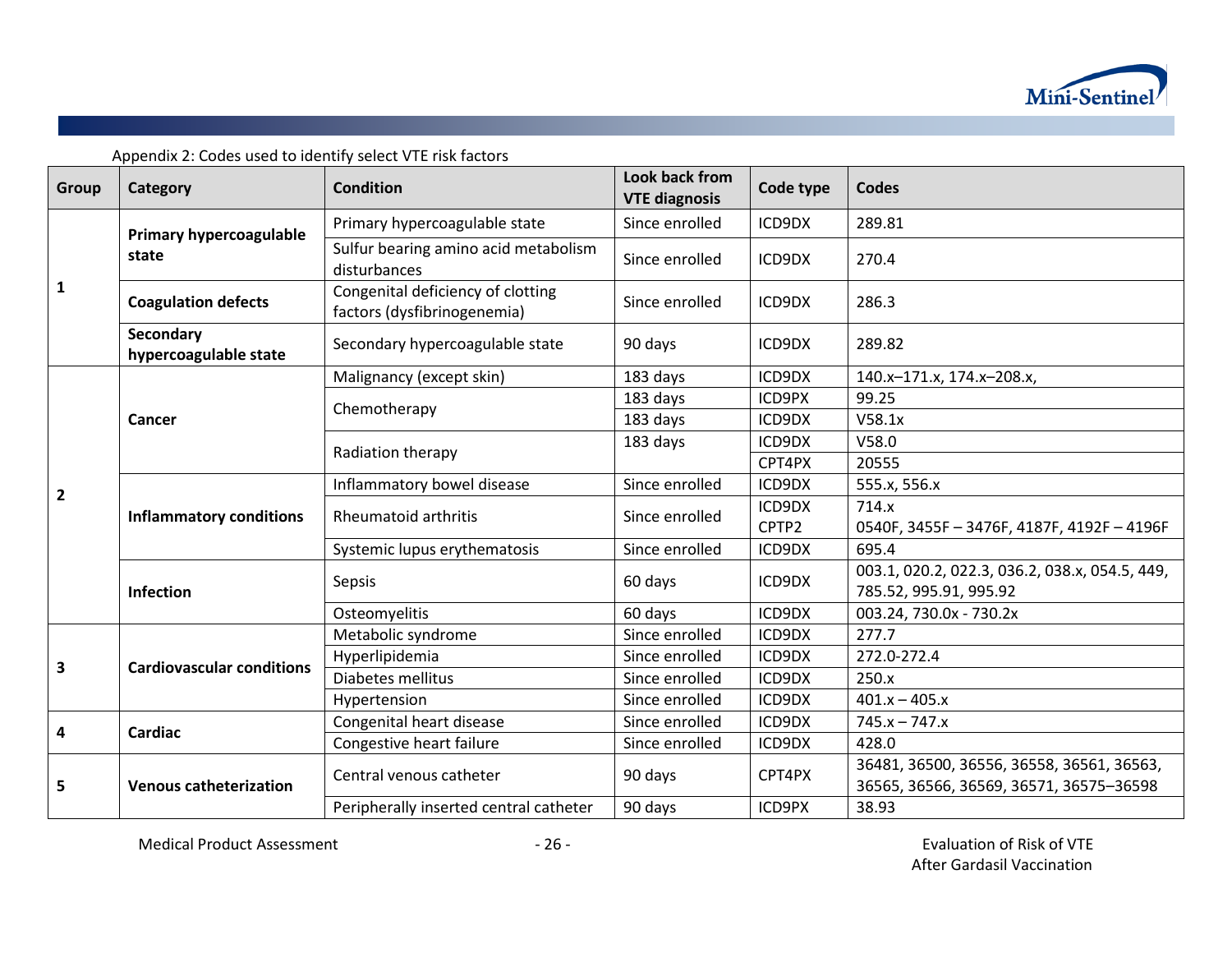

| <b>Group</b> | Category                        | <b>Condition</b>                                                       | Look back from<br><b>VTE diagnosis</b> | Code type        | <b>Codes</b>                                                                               |
|--------------|---------------------------------|------------------------------------------------------------------------|----------------------------------------|------------------|--------------------------------------------------------------------------------------------|
|              |                                 | Central venous catheter placement<br>with guidance                     | 90 days                                | ICD9PX           | 38.97                                                                                      |
|              |                                 | Lung, heart, liver, bone marrow or<br>hematopoietic stem cell, kidney, | 90 days                                | ICD9PX<br>ICD9DX | 33.5, 33.6, 37.51, 41.0x, 50.5x, 52.8x, 55.6x<br>V42.0, V42.1, V42.6, V42.7, V42.81-V42.83 |
|              | <b>Transplant</b>               | pancreas, intestine                                                    | 90 days                                | CPT4PX           | 32851-32854, 33935, 33945, 38340, 44133-<br>44137, 47135, 48554, 50360, 50365, 50380       |
|              |                                 | Complications of transplanted organ                                    | 90 days                                | ICD9DX           | $996.81 - 996.86$                                                                          |
|              |                                 | Fracture of skull, spine and trunk,<br>lower limb                      | 90 days                                | ICD9DX           | $800.x - 809.x$ , $820.x - 829.x$ , $V54.13 - V54.17$ ,<br>V54.23-V54.27                   |
|              |                                 | Extracranial injury                                                    | 90 days                                | ICD9DX           | 851.x-854.x, 861.x-869.x                                                                   |
|              |                                 | Crushing injury                                                        | 90 days                                | ICD9DX           | $925.x - 929.x$                                                                            |
|              | <b>Immobility conditions</b>    | Burns (>10% body surface)                                              | 30 days                                | ICD9DX           | $948.1 - 948.9$                                                                            |
|              |                                 | Spinal cord injury                                                     | 90 days                                | ICD9DX           | 952.x                                                                                      |
|              |                                 | Spina bifida                                                           | Since enrolled                         | ICD9DX           | 741.x                                                                                      |
|              |                                 | Paralysis                                                              | Since enrolled                         | ICD9DX           | 342.x-344.x                                                                                |
|              |                                 | Casting: halo, hip spica, long leg                                     | 90 days                                | CPT4PX           | 29000, 29305, 29325, 29345, 29365                                                          |
|              |                                 | Renal exploration or drainage                                          |                                        |                  | 50010-50045                                                                                |
|              |                                 | Repair of anomalous vessels of kidney                                  |                                        |                  | 50100                                                                                      |
|              |                                 | Procedures of renal pelvis                                             | 90 days                                | CPT4PX           | 50100-50135                                                                                |
|              | <b>Open Urologic Surgery</b>    | Nephrectomy                                                            |                                        |                  | 50220-50240                                                                                |
|              |                                 | Open surgical procedures of the kidney                                 |                                        |                  | 50400-50540                                                                                |
|              |                                 | Open repairs urinary system                                            |                                        |                  | 51800-51980                                                                                |
|              |                                 | Nephrectomy                                                            | 90 days                                | ICD9PX           | 55.4-55.5x                                                                                 |
|              |                                 | Myomectomy                                                             |                                        |                  | 58140-58146                                                                                |
|              |                                 | Open procedures fallopian tubes<br>with/without ovaries                |                                        |                  | 58700-58770                                                                                |
|              | <b>Open Gynecologic Surgery</b> | Open procedure ovary                                                   | 90 days                                | CPT4PX           | 58800-58925                                                                                |
|              |                                 | Removal ovary with/without multiple<br>procedures for malignancy       |                                        |                  | 58940-58960                                                                                |

Medical Product Assessment The Contract of Assessment Fund to the 27 - Contract of Risk of VTE

After Gardasil Vaccination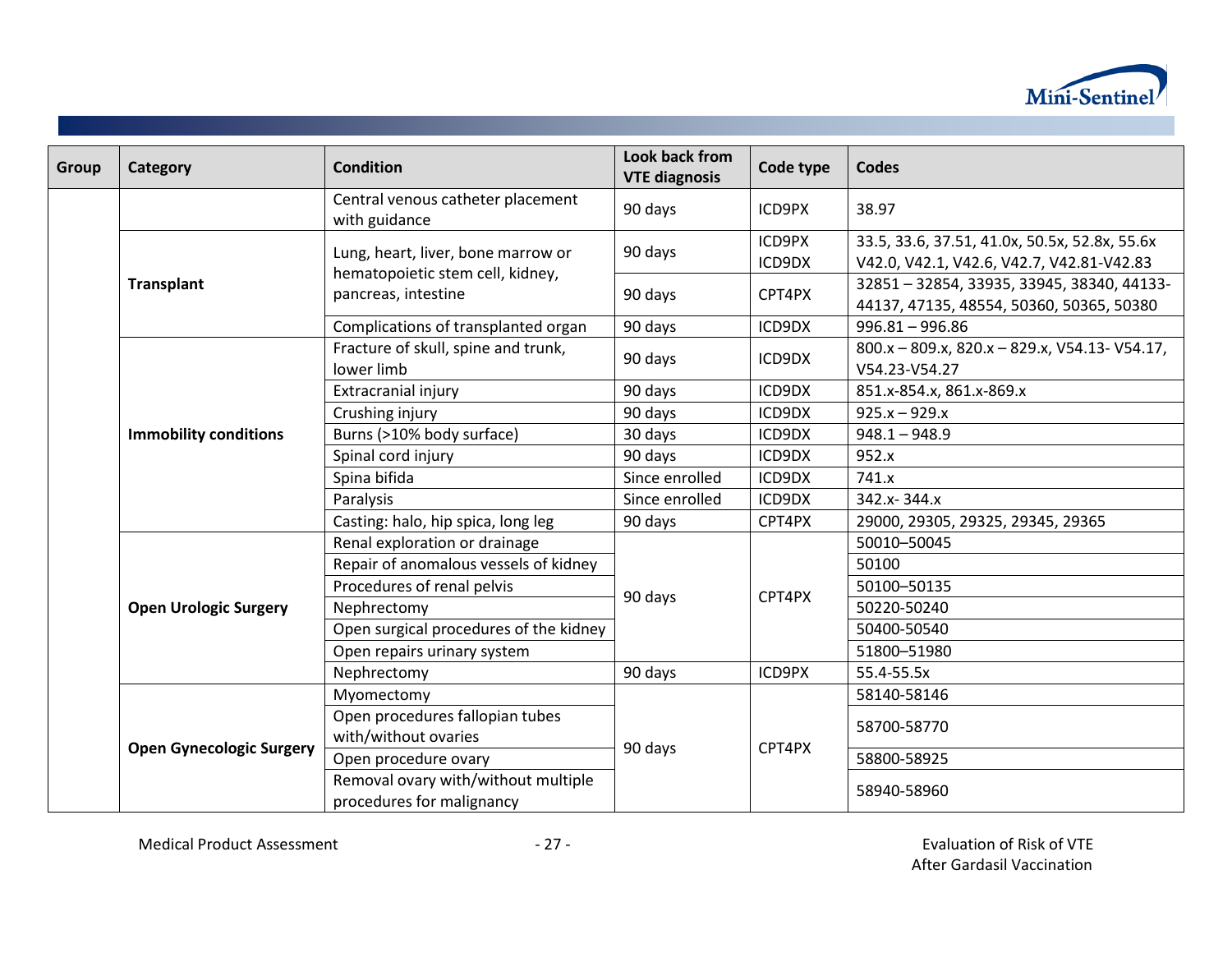

| <b>Group</b> | Category                     | <b>Condition</b>                                               | Look back from       | Code type | <b>Codes</b>                                   |
|--------------|------------------------------|----------------------------------------------------------------|----------------------|-----------|------------------------------------------------|
|              |                              | Tubal pregnancy, hysterotomy                                   | <b>VTE diagnosis</b> |           |                                                |
|              |                              | procedures                                                     |                      |           | 59100-59140                                    |
|              |                              | Anesthesia for intraperitoneal                                 |                      |           |                                                |
|              |                              | procedures in upper abdomen                                    |                      |           |                                                |
|              |                              | including laparoscopy; gastric                                 |                      |           | 00797                                          |
|              |                              | restrictive procedure for morbid                               |                      | CPT4PX    |                                                |
|              |                              | obesity                                                        |                      |           |                                                |
|              |                              | Laparoscopic gastric bypass with small                         |                      |           |                                                |
|              |                              | bowel resection                                                | 90 days              |           | 43644, 43645                                   |
|              | <b>Bariatric Surgery</b>     | Laparoscopic bariatric procedures                              |                      |           | 43770-43775                                    |
|              |                              | Open bariatric procedure for morbid                            |                      |           | 43842-43865                                    |
|              |                              | obesity                                                        |                      |           |                                                |
|              |                              | Bariatric procedures: removal,                                 |                      |           |                                                |
|              |                              | replacement, revision port                                     |                      |           | 43886-43888                                    |
|              |                              | components                                                     |                      |           |                                                |
|              |                              | <b>Bariatric procedures</b>                                    | 90 days              | ICD9PX    | 43.7, 43.82, 43.89, 44.31, 44.38, 44.39, 44.5, |
|              |                              |                                                                |                      |           | 44.68, 44.69, 44.95-44.99, 45.51, 45.91        |
|              |                              | Enterolysis, enterectomy                                       |                      |           | 44005, 44120-44128                             |
|              |                              | Colon resection                                                |                      |           | 44139-44160                                    |
|              |                              | Open repair procedures of intestine                            |                      |           | 44602-44680                                    |
|              |                              | Open and transrectal procedures of                             |                      |           | 45000-45190                                    |
|              |                              | rectum                                                         |                      |           |                                                |
|              | <b>Open Gastrointestinal</b> | Resection of anal fistula                                      | 90 days              | CPT4PX    | 46270-46320                                    |
|              | surgery                      | Anal repairs                                                   |                      |           | 46700-46947                                    |
|              |                              | Hepatectomy                                                    |                      |           | 47120-47130                                    |
|              |                              | Open repair of liver                                           |                      |           | 47300-47362                                    |
|              |                              | Open procedures of the pancreas                                |                      |           | 48000-48548                                    |
|              |                              | Exploratory and drainage procedures:<br>abdomen and peritoneum |                      |           | 49000-49081                                    |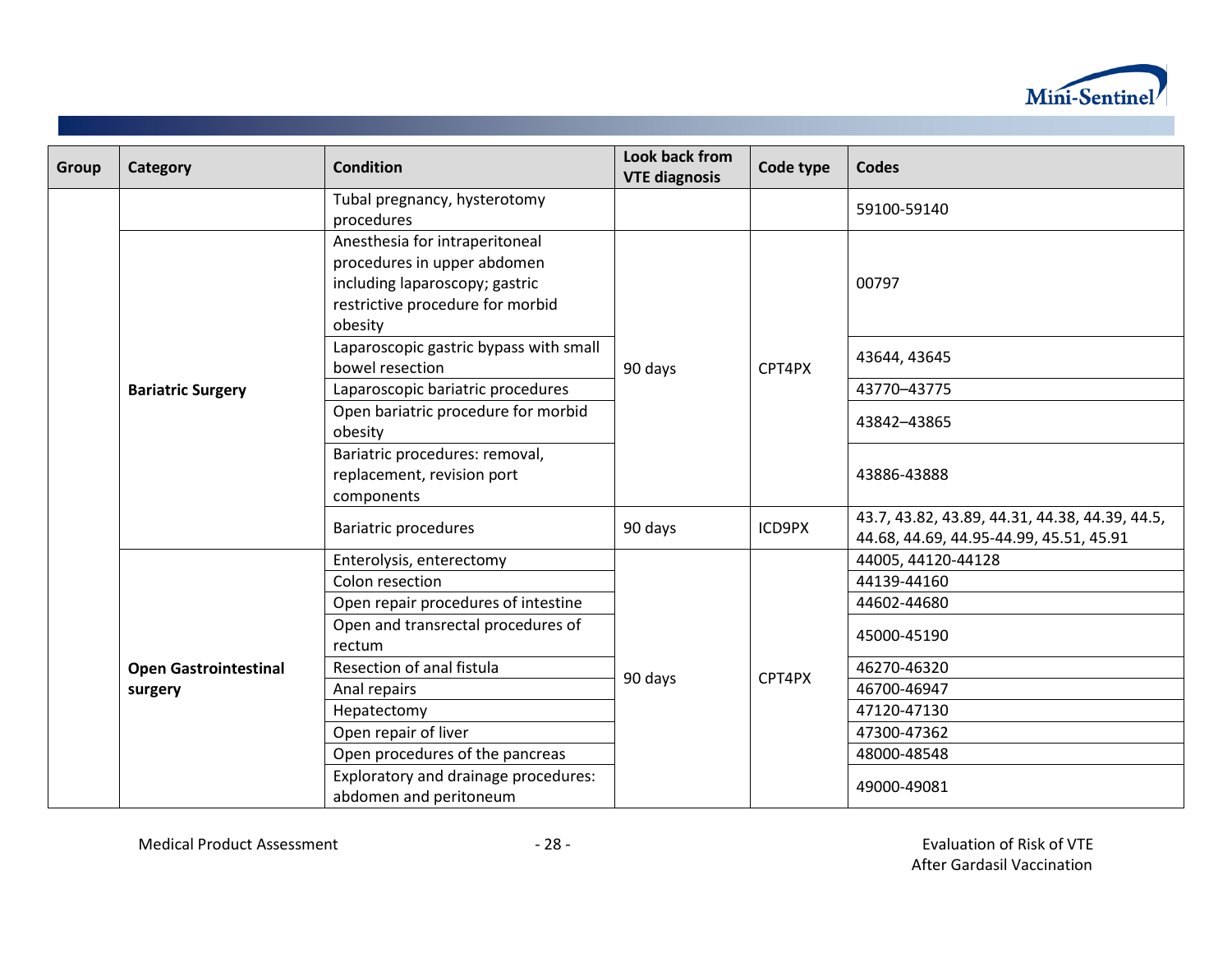

| Group | Category                                 | <b>Condition</b>                                                                                   | Look back from<br><b>VTE diagnosis</b> | Code type | <b>Codes</b>                           |  |
|-------|------------------------------------------|----------------------------------------------------------------------------------------------------|----------------------------------------|-----------|----------------------------------------|--|
|       |                                          | Resection of                                                                                       |                                        |           | 49215                                  |  |
|       |                                          | presacreal/sacrrococcygeal tumor                                                                   |                                        |           |                                        |  |
|       |                                          | Surgical repair abdominal wall                                                                     |                                        |           | 49900                                  |  |
|       |                                          | Open excision of large and small                                                                   |                                        |           |                                        |  |
|       |                                          | intestine, total abdominal colectomy,                                                              |                                        |           | 45.6-45.9x                             |  |
|       |                                          | intestinal anastomosis                                                                             |                                        |           |                                        |  |
|       |                                          | Other repair of intestine                                                                          |                                        |           | 46.7x                                  |  |
|       |                                          | Resection or repair of rectum, repair of<br>fistula                                                | 90 days                                | ICD9PX    | 48.4-48.99                             |  |
|       |                                          | Hepatectomy, repair of liver                                                                       |                                        |           | 50.22, 50.3, 50.4, 50.6x               |  |
|       |                                          | Exploratory laparotomy                                                                             |                                        |           | 54.11                                  |  |
|       | <b>Intracranial neurosurgery</b>         | Craniectomy/craniotomy                                                                             |                                        |           | 61304-61323, 61340-61530, 61566, 61567 |  |
|       |                                          | Lobectomy, hemispherectomy                                                                         |                                        |           | 61537-61543                            |  |
|       |                                          | Craniotomy for hypophysectomy,                                                                     |                                        | CPT4PX    |                                        |  |
|       |                                          | pituitary tumor                                                                                    |                                        |           | 61546                                  |  |
|       |                                          | Removal of foreign body from brain                                                                 | 90 days                                |           | 61570, 61571                           |  |
|       |                                          | Surgical treatment of arteriovenous<br>malformation                                                |                                        |           | 61680-61692, 61705                     |  |
|       |                                          | Surgical treatment brain aneurysm                                                                  |                                        |           | 61697, 61700                           |  |
|       |                                          | Craniotomy, craniectomy                                                                            | 90 days                                | ICD9PX    | 01.2x                                  |  |
|       | <b>Hip or lower extremity</b><br>surgery | Incision, bone cortex, pelvis and/or hip<br>(e.g. osteomyelitis or bone abscess)                   |                                        |           | 26992                                  |  |
|       |                                          | Procedures of bones and joints of hip<br>and pelvis                                                |                                        |           | 27050-27071                            |  |
|       |                                          | Radical resection of bone tumor of<br>hip/pelvis                                                   | 90 days                                | CPT4PX    | 27075-27078                            |  |
|       |                                          | Revision/reconstruction of hip and<br>pelvis (e.g. slipped femoral epiphysis,<br>hip arthroplasty) |                                        |           | 01214, 01215, 27097-27187              |  |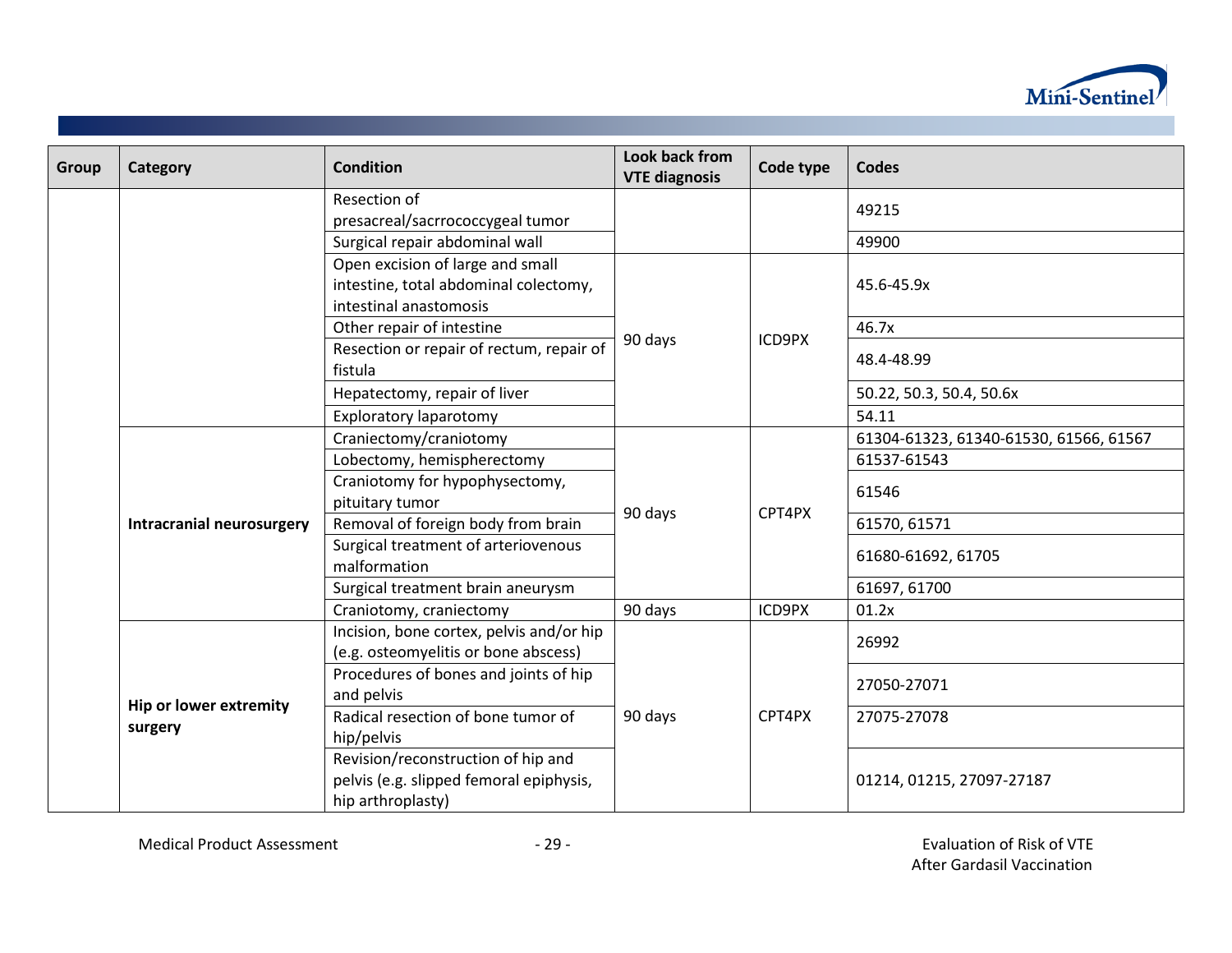

| Group | Category            | <b>Condition</b>                         | Look back from       | Code type | <b>Codes</b>                              |  |  |
|-------|---------------------|------------------------------------------|----------------------|-----------|-------------------------------------------|--|--|
|       |                     |                                          | <b>VTE diagnosis</b> |           |                                           |  |  |
|       |                     | Open treatment of fracture/dislocation   |                      |           | 27202, 27215, 27217, 27218, 27226-27228,  |  |  |
|       |                     | of hip/pelvis                            |                      |           | 27236, 27248, 27253, 27254, 27258, 27269  |  |  |
|       |                     | Knee arthroplasty                        |                      |           | 01402, 27437-27447, 27486, 27487          |  |  |
|       |                     | Open treatment of fracture/dislocation   |                      |           | 27506, 27507, 27511, 27513, 27514, 27519, |  |  |
|       |                     | of femur/knee                            |                      |           | 27524, 27535, 27540, 27556, 27566         |  |  |
|       |                     | Revision of hip and knee replacement     |                      |           | $00.7 - 00.87$                            |  |  |
|       |                     | Application of external fixator device   |                      |           |                                           |  |  |
|       |                     | (pins/wires, screws into bone), internal |                      | ICD9PX    | 78.15, 78.17, 78.55, 78.57, 79.15, 79.16, |  |  |
|       |                     | fixation                                 | 90 days              |           | 79.26, 79.35, 79.36, 79.5, 84.7x          |  |  |
|       |                     | Open reduction of dislocation of hip or  |                      |           |                                           |  |  |
|       |                     | knee                                     |                      |           | 79.85, 79.86                              |  |  |
|       |                     | Joint replacement lower extremity        |                      |           | 81.5x                                     |  |  |
|       | Spinal cord surgery | Partial resection vertebral component    |                      |           | 22100-22103                               |  |  |
|       |                     | Spinal fusion: lateral extracavitary     |                      | CPT4PX    |                                           |  |  |
|       |                     | approach                                 |                      |           | 22532-22534                               |  |  |
|       |                     | Spinal fusion: anterior and posterior    |                      |           | 22548-22632                               |  |  |
|       |                     | approach                                 |                      |           |                                           |  |  |
|       |                     | Procedures to correct anomalous          | 90 days              |           | 22800-22819                               |  |  |
|       |                     | spinal vertebrae                         |                      |           |                                           |  |  |
|       |                     | Spinal instrumentation:                  |                      |           | 22840-22855                               |  |  |
|       |                     | segmental/non-segmental                  |                      |           |                                           |  |  |
|       |                     | Vertebral corpectomy                     |                      |           | 63081-63091, 63101-63103, 63300-63308     |  |  |
|       |                     | Exploration and decompression of         |                      | ICD9PX    | 03.0x                                     |  |  |
|       |                     | spinal canal structures                  |                      |           |                                           |  |  |
|       |                     | Meningocele and myelomeningocele         | 90 days              |           | 03.5x                                     |  |  |
|       |                     | repair                                   |                      |           |                                           |  |  |
|       |                     | Spinal fusion                            |                      |           | 81.0x, 81.6 - 81.64                       |  |  |
|       | Pregnancy           |                                          | Variable             |           | See protocol: http://www.mini-            |  |  |
| 6     |                     | Pregnancy and postpartum                 |                      |           | sentinel.org/assessments/medical          |  |  |
|       |                     |                                          |                      |           | events/details.aspx?ID=123                |  |  |

After Gardasil Vaccination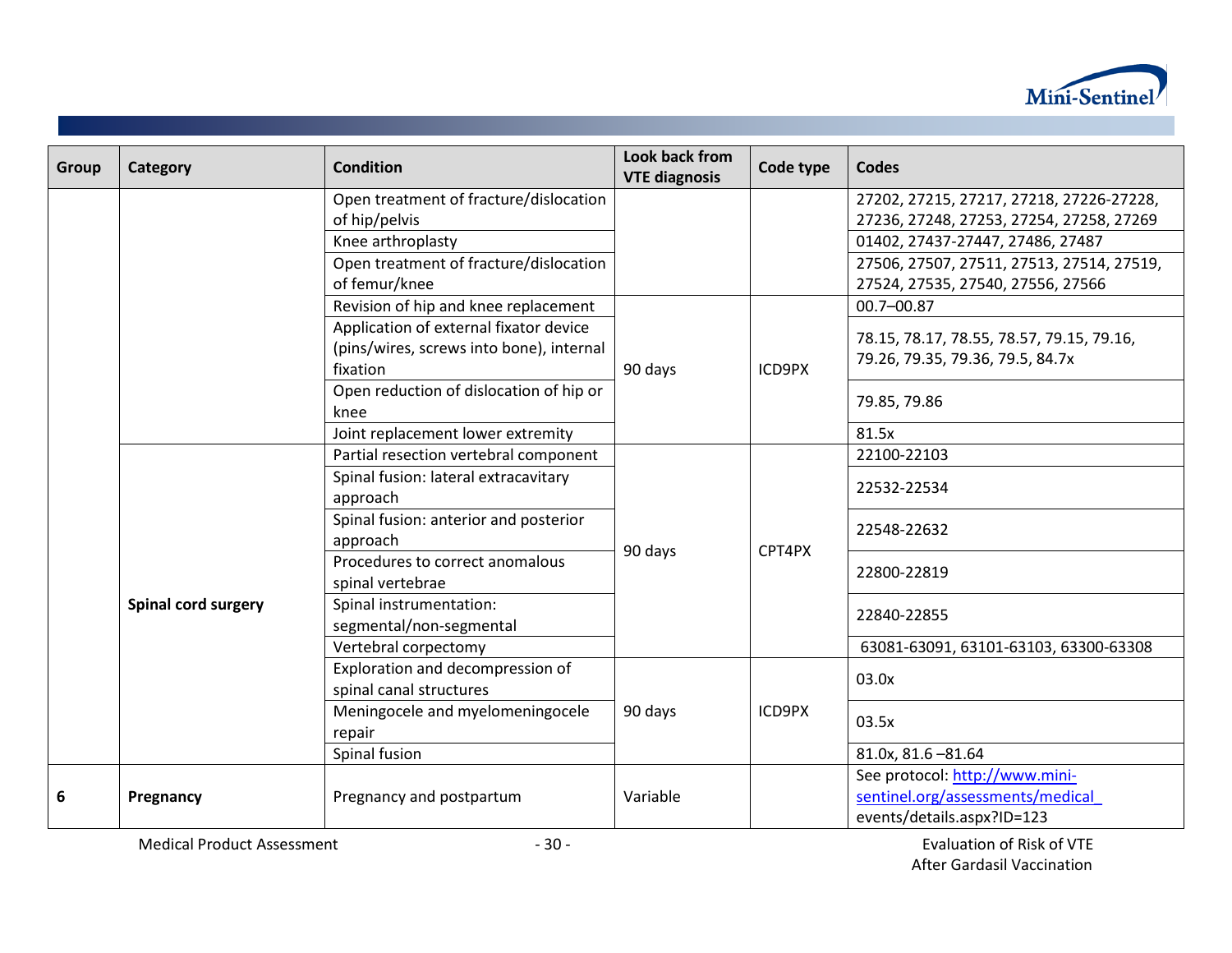

| Group                   | Category           | <b>Condition</b>       | Look back from<br><b>VTE diagnosis</b> | Code type        | Codes                               |  |  |
|-------------------------|--------------------|------------------------|----------------------------------------|------------------|-------------------------------------|--|--|
| $\overline{\mathbf{z}}$ | Sickle cell anemia | Sickle cell anemia     | Since enrolled                         | ICD9DX           | 282.6, 282.41, 282.42               |  |  |
| 8                       | Overweight         | Overweight and obesity | 365 days                               | ICD9DX           | 278.0*, V85.3*, V85.4*, V85.54      |  |  |
|                         |                    |                        | 365 days                               | ICD9DX           | 278.02-278.09                       |  |  |
| 9                       | Renal              | Nephrotic syndrome     | Since enrolled                         | ICD9DX           | 581.x                               |  |  |
| 10                      | Tobacco use        |                        | Since enrolled                         | ICD9DX           | V15.82                              |  |  |
|                         |                    |                        |                                        | CPT <sub>2</sub> | 4004F                               |  |  |
|                         |                    |                        | Since enrolled                         | ICD9DX           | 305.1, 649.0x, 989.84               |  |  |
|                         |                    | Tobacco use            |                                        | CPT4PX           | 99406, 99407                        |  |  |
|                         |                    |                        |                                        | CPT <sub>2</sub> | 1034F, 1035F, 4000F, 4001F          |  |  |
|                         |                    |                        |                                        | <b>HCPCS</b>     | D1320, G0436 - G0437, G8688, G8692, |  |  |
|                         |                    |                        |                                        |                  | G9016, S4995, S9075, S9453          |  |  |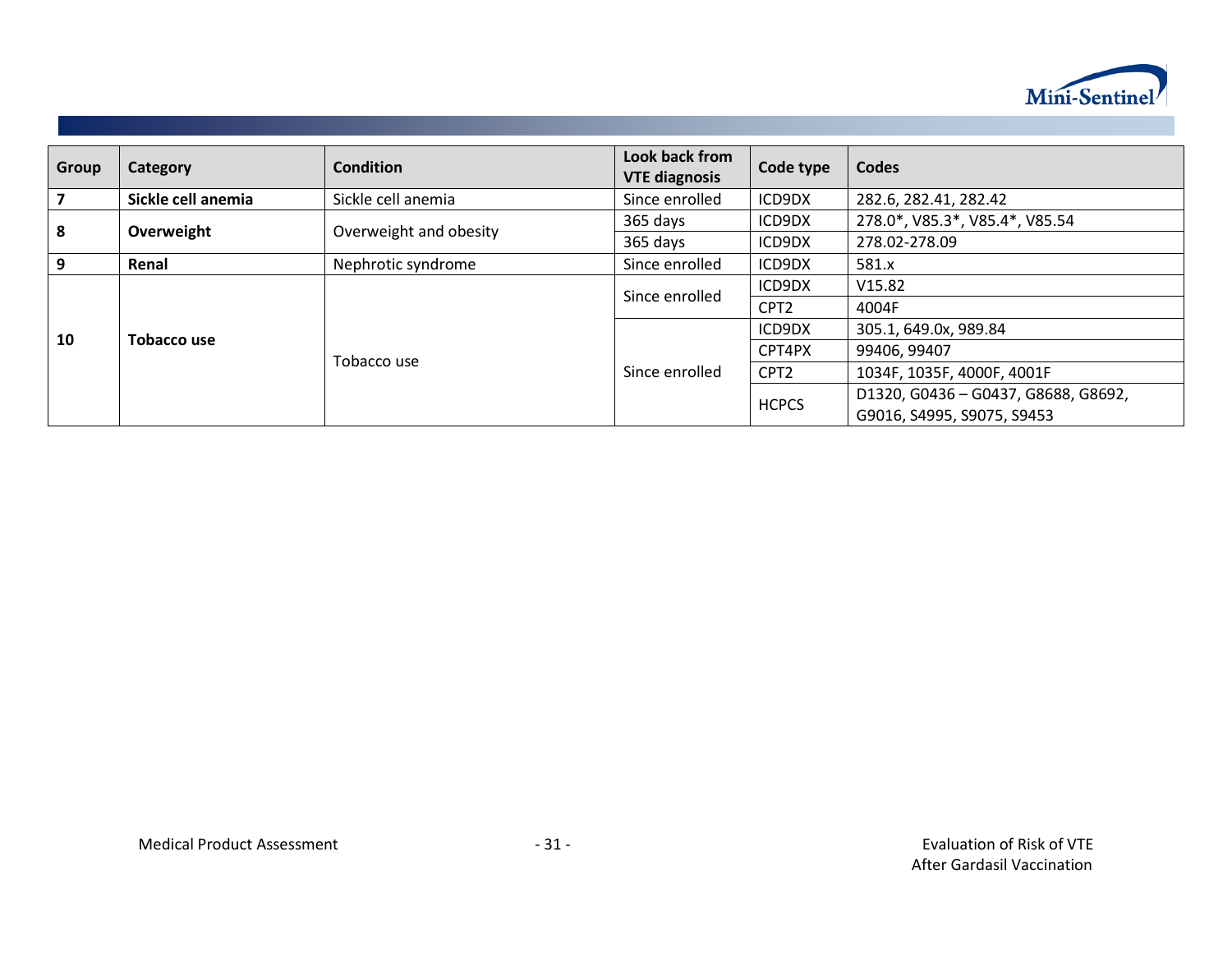

<span id="page-34-0"></span>

| Appendix 3: Risk factors identified in medical records of the 30 definite VTE cases in the main SCRI |  |
|------------------------------------------------------------------------------------------------------|--|
| analyses                                                                                             |  |

|                |                                                                              | <b>Risk factor</b> | No. of definite VTE cases |
|----------------|------------------------------------------------------------------------------|--------------------|---------------------------|
|                | <b>Description</b>                                                           | group no.          | with condition            |
| $\mathbf{1}$   | Activated protein C resistance                                               | 1                  | 1                         |
| $\overline{2}$ | Factor V Leiden (FVL) mutation                                               | $\mathbf{1}$       | $\mathbf{1}$              |
| 3              | Prothrombin 20210 gene mutation                                              | 1                  | $\mathbf{1}$              |
| $\overline{4}$ | Antithrombin III deficiency                                                  | 1                  | $\overline{2}$            |
| 5              | Protein C deficiency                                                         | $\mathbf{1}$       | $\overline{2}$            |
| 6              | Protein S deficiency                                                         | 1                  | 3                         |
| $\overline{7}$ | Methylene tetrahydrofolate reductase (MTHFR)<br>mutation                     | 1                  | 4                         |
| 8              | Elevated homocysteine                                                        | $\mathbf{1}$       | $\overline{2}$            |
| 9              | Other thrombophilic risk factors                                             | $\mathbf{1}$       | 3                         |
| 10             | Anticardiolipin antibodies/antiphospholipid<br>syndrome/ lupus anticoagulant | 1                  | 3                         |
| 11             | Other secondary hypercoagulable state                                        | $\mathbf{1}$       | 1                         |
| 12             | Systemic lupus erythematosis                                                 | $\overline{2}$     | $\mathbf{1}$              |
| 13             | Any recent serious infections                                                | 2                  | 5                         |
| 14             | Diabetes mellitus, type I or II                                              | 3                  | $\mathbf{1}$              |
| 15             | Hypertension                                                                 | 3                  | $\mathbf{1}$              |
| 16             | Venous catheterization (past 90 days)                                        | 5                  | 3                         |
| 17             | Musculoskeletal fracture or injury                                           | 5                  | 4                         |
| 18             | Recently bedridden for more than 3 days                                      | 5                  | $\overline{2}$            |
| 19             | Recent surgeries                                                             | 5                  | 6                         |
| 20             | Recent international or cross-country travel                                 | 5a                 | 4                         |
| 21             | Sickle cell anemia                                                           | 7                  | $\mathbf{1}$              |
| 22             | Obesity                                                                      | 8                  | 10                        |
| 23             | Obesity/overweight                                                           | 8a                 | 14                        |
| 24             | Tobacco use status on date of VTE diagnosis                                  | 10                 | 3                         |
| 25             | Oral contraceptive (CHC) use                                                 | 11                 | 23                        |
| 26             | Thoracic outlet syndrome                                                     | 12                 | $\overline{2}$            |
| 27             | Family history of VTE                                                        | 13                 | 4                         |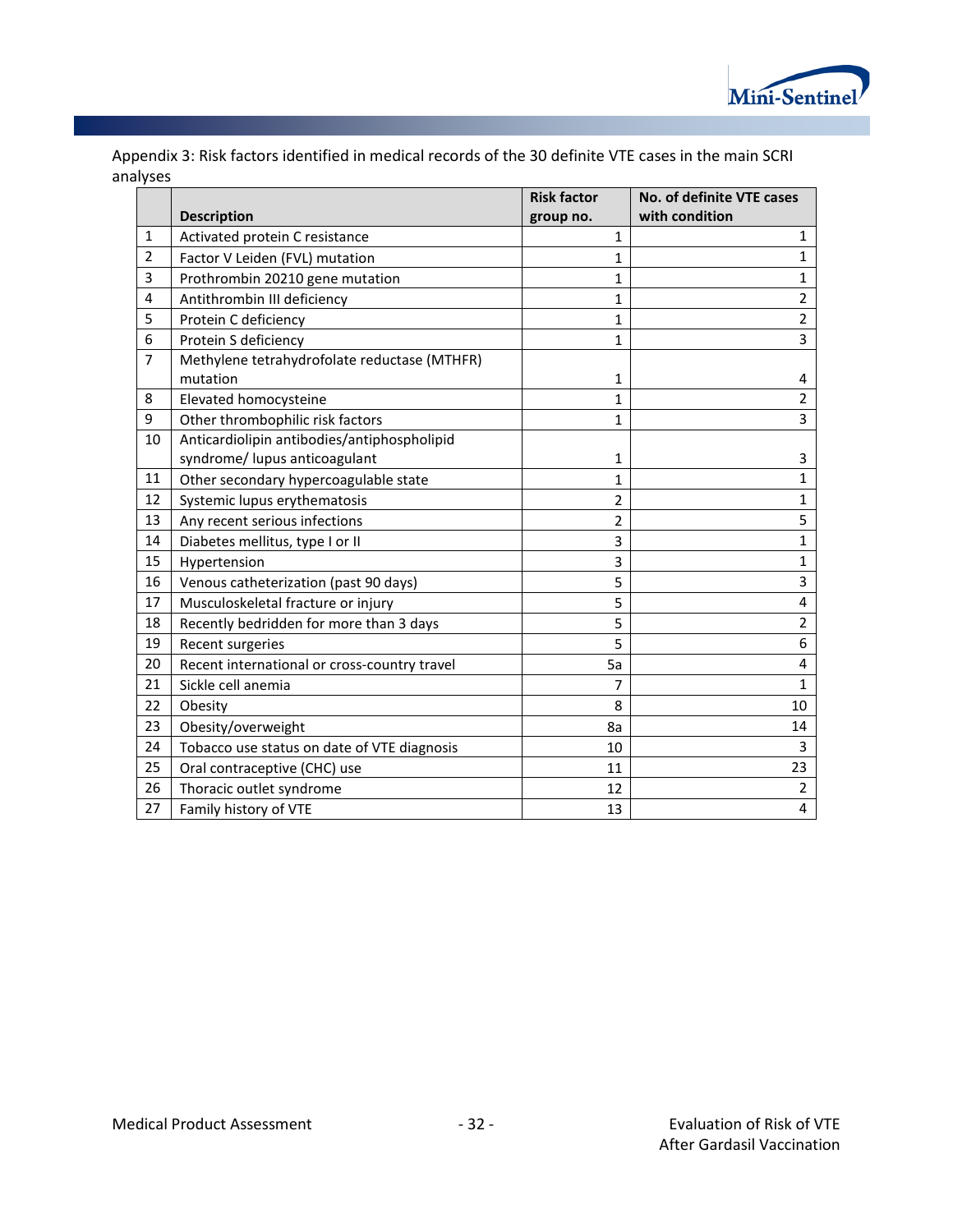

Appendix 4. Racial and ethnic composition of potential first-ever VTE cases within 77 days of Gardasil (all female)

| Age group in years            | $9 - 11$ | $12 - 14$ | $15 - 17$ | 18-20 | $21 - 23$ | $24 - 26$ | Total | Percentage<br>of total |
|-------------------------------|----------|-----------|-----------|-------|-----------|-----------|-------|------------------------|
| Total in age group            | 6        | 26        | 72        | 61    | 56        | 58        | 279   |                        |
| American Indian/Alaska Native | 0        | 0         | 0         |       | 0         |           |       | 0.7%                   |
| Black/African American        |          |           |           | 4     | 5         |           | 24    | 8.6%                   |
| White                         |          | 14        | 30        | 19    | 19        | 18        | 102   | 36.6%                  |
| Race unknown                  |          | 10        | 35        | 37    | 32        | 34        | 151   | 54.1%                  |
| Hispanic                      | 0        |           | 0         | 3     | 1         | 4         | 10    | 3.6%                   |
| Not Hispanic                  | 3        | 11        | 27        | 19    | 13        | 16        | 89    | 31.9%                  |
| Hispanic ethnicity unknown    | 3        | 13        | 45        | 39    | 42        | 38        | 180   | 64.5%                  |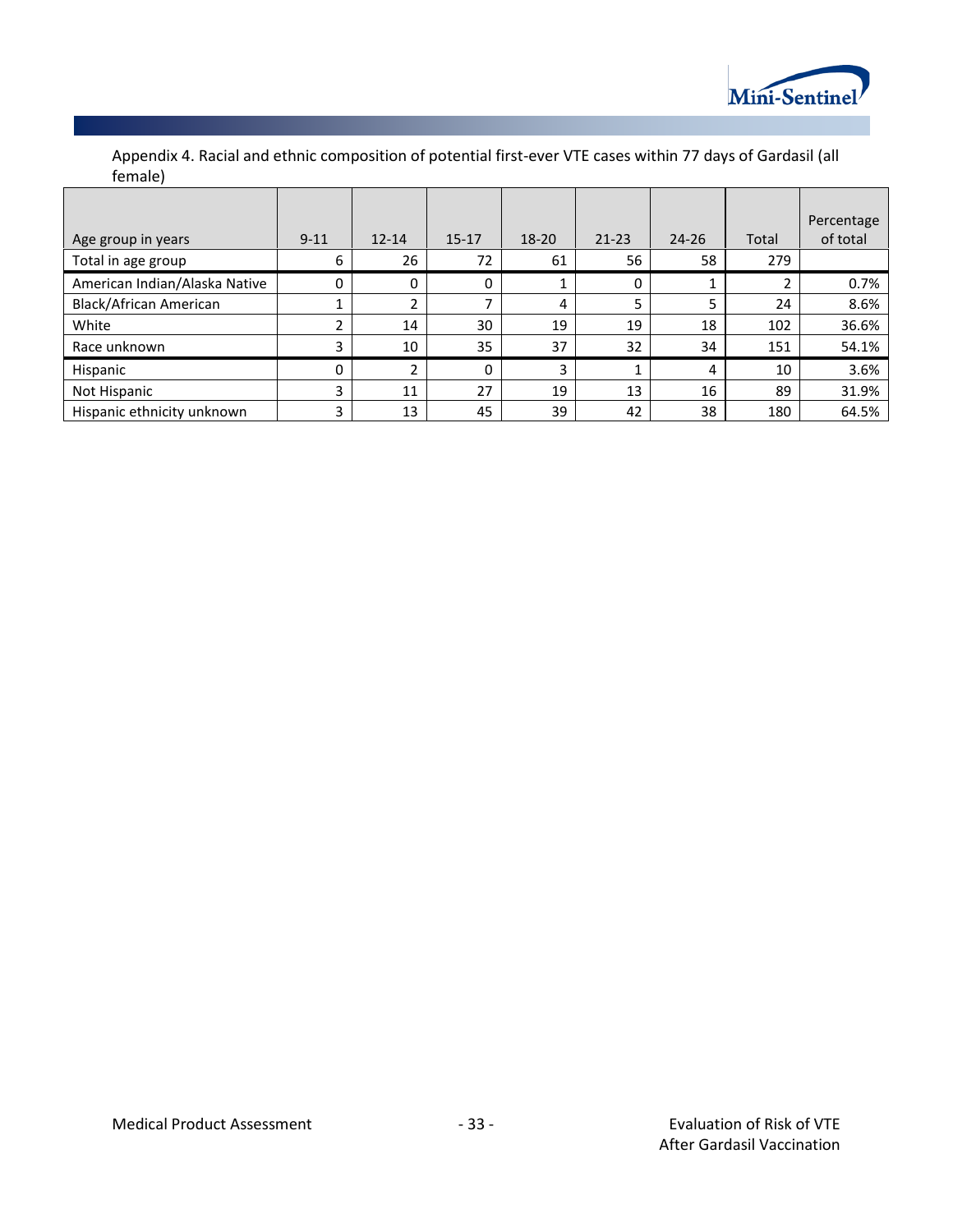

## **IX. REFERENCES**

- 1. Markowitz LE, Dunne EF, Saraiya M, et al. Human papillomavirus vaccination: recommendations of the Advisory Committee on Immunization Practices (ACIP). MMWR Recommendations and Reports. 2014;63:1-30.
- 2. Merck. Briefing document on Gardasil presented to Vaccines and Related Biological Products Advisory Committee (VRBPAC) on May 18, 2006. Available at: <http://www.fda.gov/ohrms/dockets/ac/06/briefing/2006-4222b-index.htm>
- 3. Garland SM, Hernandez-Avila M, Wheeler CM, et al. Quadrivalent vaccine against human papillomavirus to prevent anogenital diseases. New England Journal of Medicine. 2007;356:1928-43.
- 4. Ault KA. Effect of prophylactic human papillomavirus L1 virus-like-particle vaccine on risk of cervical intraepithelial neoplasia grade 2, grade 3, and adenocarcinoma in situ: a combined analysis of four randomised clinical trials. Lancet. 2007;369:1861-8.
- 5. Slade BA, Leidel L, Vellozzi C, et al. Postlicensure safety surveillance for quadrivalent human papillomavirus recombinant vaccine. Journal of the American Medical Association. 2009;302:750-7.
- 6. Gee J, Naleway A, Shui I, Slade B. Postlicensure Safety Monitoring of Human Papillomavirus Vaccines: Advisory Committee on Immunization Practices Meeting. 2010.
- 7. Gee J, Naleway A, Shui I, et al. Monitoring the safety of quadrivalent human papillomavirus vaccine: Findings from the Vaccine Safety Datalink. Vaccine. 2011;29:8279-84.
- 8. Nguyen M. Gardasil Post-Approval Adverse Event Review: Pediatric Advisory Committee Meeting, December 7, 2010. (Accessed at http://www.fda.gov/downloads/AdvisoryCommittees/CommitteesMeetingMaterials/PediatricAdvis oryCommittee/UCM235891.pdf.)
- 9. Greene SK, Kulldorff M, Lewis EM, et al. Near real-time surveillance for influenza vaccine safety: proof-of-concept in the Vaccine Safety Datalink Project. American Journal of Epidemiology. 2010;171:177-88.
- 10. Klein NP, Hansen J, Lewis E, et al. Post-marketing safety evaluation of a tetanus toxoid, reduced diphtheria toxoid and 3-component acellular pertussis vaccine administered to a cohort of adolescents in a United States health maintenance organization. Pediatric Infectious Disease Journal. 2010;29:613-7.
- 11. Yih WK, Lieu TA, Kulldorff M, et al. Intussusception risk after rotavirus vaccination in U.S. infants. New England Journal of Medicine. 2014;370:503-12.
- 12. Vandenbroucke JP, Rosing J, Bloemenkamp KWM, et al. Oral contraceptives and the risk of venous thrombosis. New England Journal of Medicine. 2001;344:1527-35.
- 13. Vlieg AV, Helmerhorst FM, Vandenbroucke JP, Doggen CJM, Rosendaal FR. The venous thrombotic risk of oral contraceptives, effects of oestrogen dose and progestogen type: results of the MEGA case-control study. British Medical Journal. 2009;339.
- 14. Trenor CC, III, Chung RJ, Michelson AD, et al. Hormonal contraception and thrombotic risk: a multidisciplinary approach. Pediatrics. 2011;127:347-57.

Medical Product Assessment - 34 - Evaluation of Risk of VTE